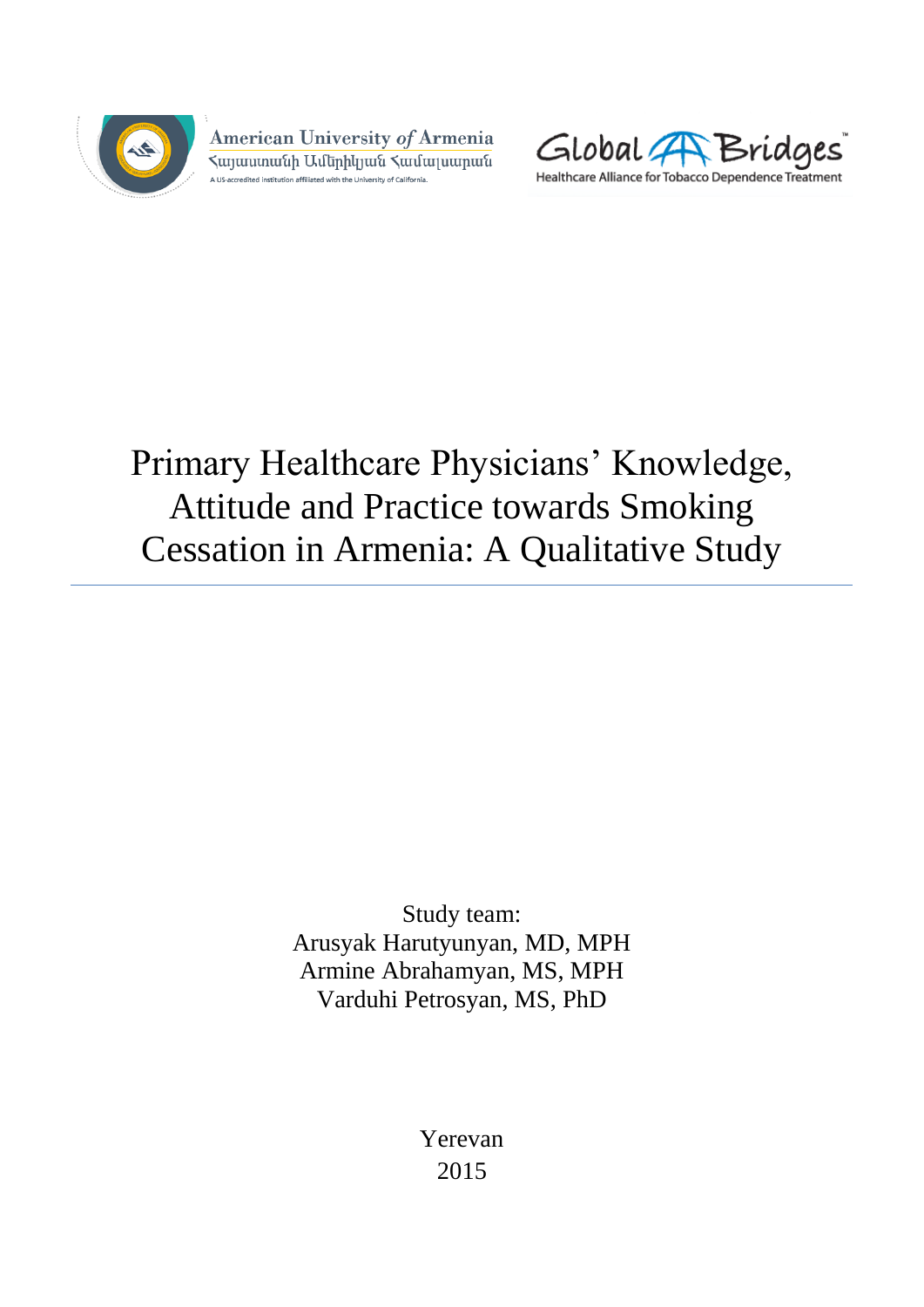| 1. |     |                                                                                    |  |  |
|----|-----|------------------------------------------------------------------------------------|--|--|
| 2. |     |                                                                                    |  |  |
|    | 2.1 |                                                                                    |  |  |
|    | 2.2 |                                                                                    |  |  |
|    | 2.3 |                                                                                    |  |  |
|    | 2.4 |                                                                                    |  |  |
|    | 2.5 |                                                                                    |  |  |
|    | 2.6 |                                                                                    |  |  |
| 3. |     |                                                                                    |  |  |
|    | 3.1 |                                                                                    |  |  |
|    |     |                                                                                    |  |  |
|    |     |                                                                                    |  |  |
|    |     |                                                                                    |  |  |
|    |     |                                                                                    |  |  |
|    |     | 3.2. B. Primary healthcare physicians' misconceptions related to smoking cessation |  |  |
|    |     |                                                                                    |  |  |
|    |     |                                                                                    |  |  |
|    |     |                                                                                    |  |  |
|    |     | 3.3. A.2. Providing counseling and pharmacotherapy for smoking cessation  11       |  |  |
|    |     |                                                                                    |  |  |
|    |     |                                                                                    |  |  |
|    |     |                                                                                    |  |  |
|    |     |                                                                                    |  |  |
|    |     |                                                                                    |  |  |
|    |     |                                                                                    |  |  |
|    |     | 3.4. C. Lack of knowledge and professional trainings on smoking cessation 16       |  |  |
|    |     |                                                                                    |  |  |
|    |     |                                                                                    |  |  |
|    |     |                                                                                    |  |  |
|    |     |                                                                                    |  |  |
| 4. |     |                                                                                    |  |  |

# **Table of Contents**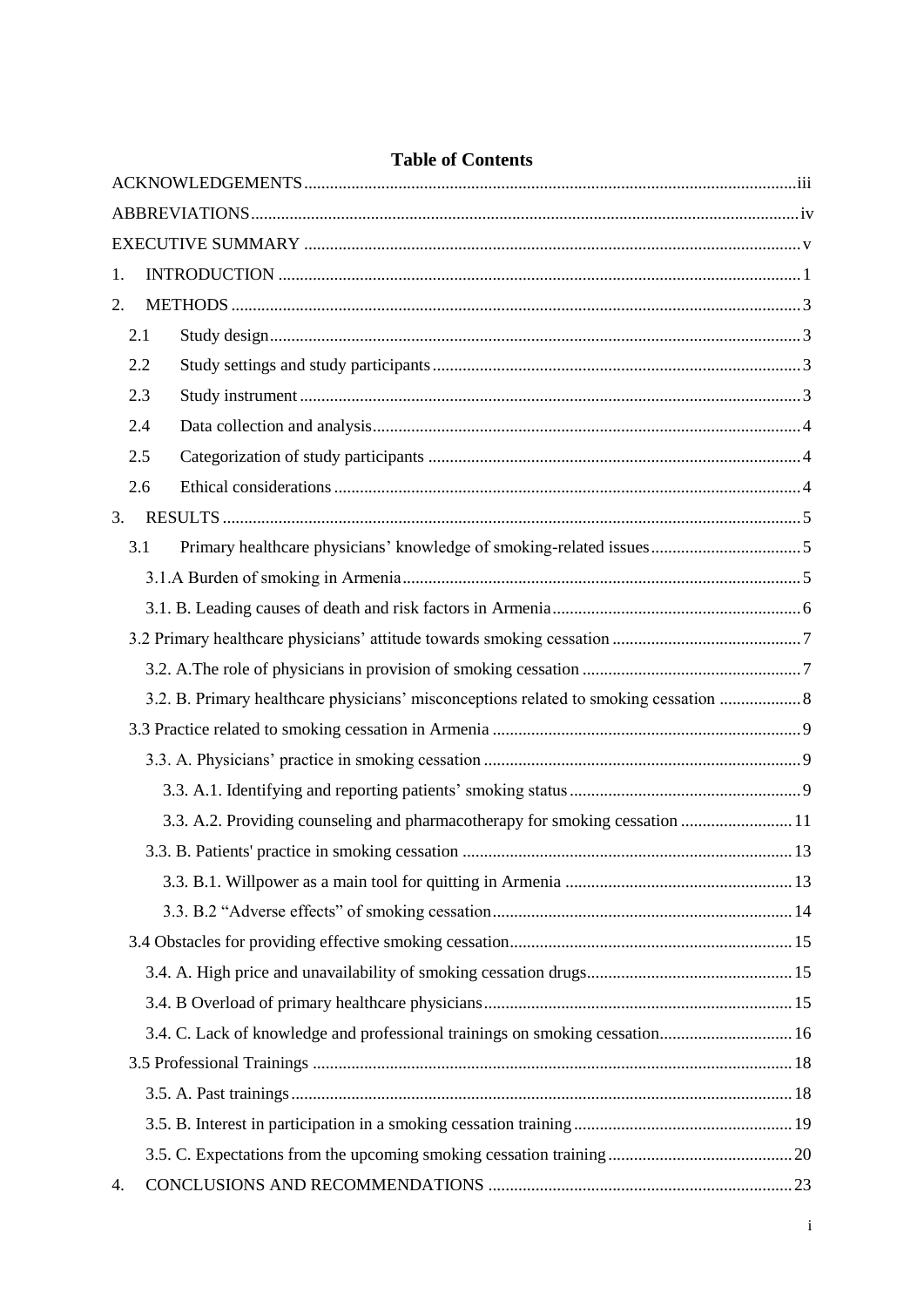| Appendix 2: Demographic forms for FGD participants (English and Armenian versions)36 |  |
|--------------------------------------------------------------------------------------|--|
|                                                                                      |  |
|                                                                                      |  |
|                                                                                      |  |
|                                                                                      |  |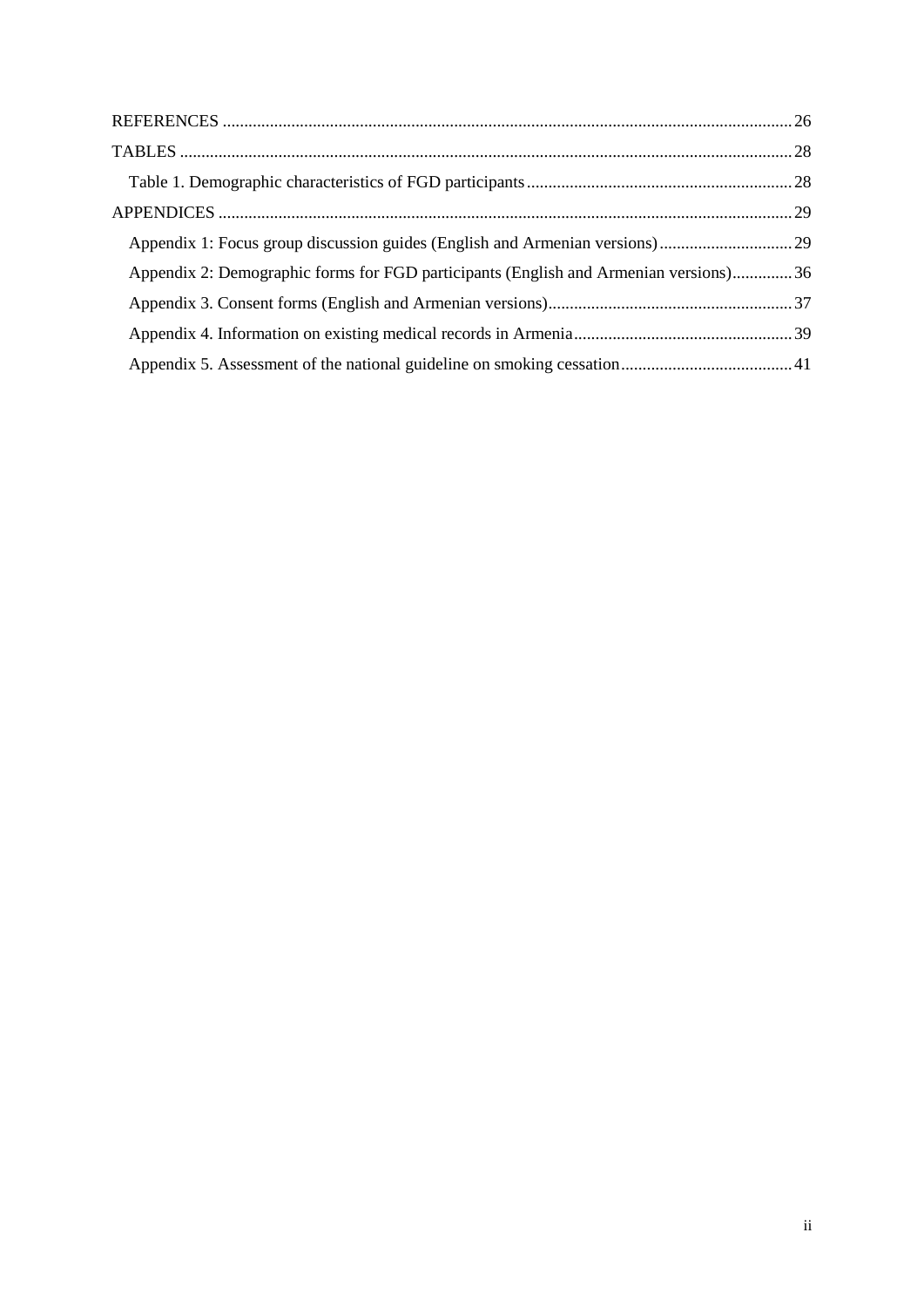### **ACKNOWLEDGEMENTS**

<span id="page-3-0"></span>The research team is grateful to the Director of the National Institute of Health Dr. Alexander Bazarchyan for helping with the recruitment of study participants. The research team is thankful to all participants for providing valuable information and bringing this needs assessment to fruition. We want to express our gratitude to Dr. Narine Movsisyan for developing the project proposal. The project is funded by the grant, presented by Global Bridges Healthcare Alliance for Tobacco Dependence Treatment, hosted by Mayo Clinic and Pfizer Independent Grants for Learning & Change.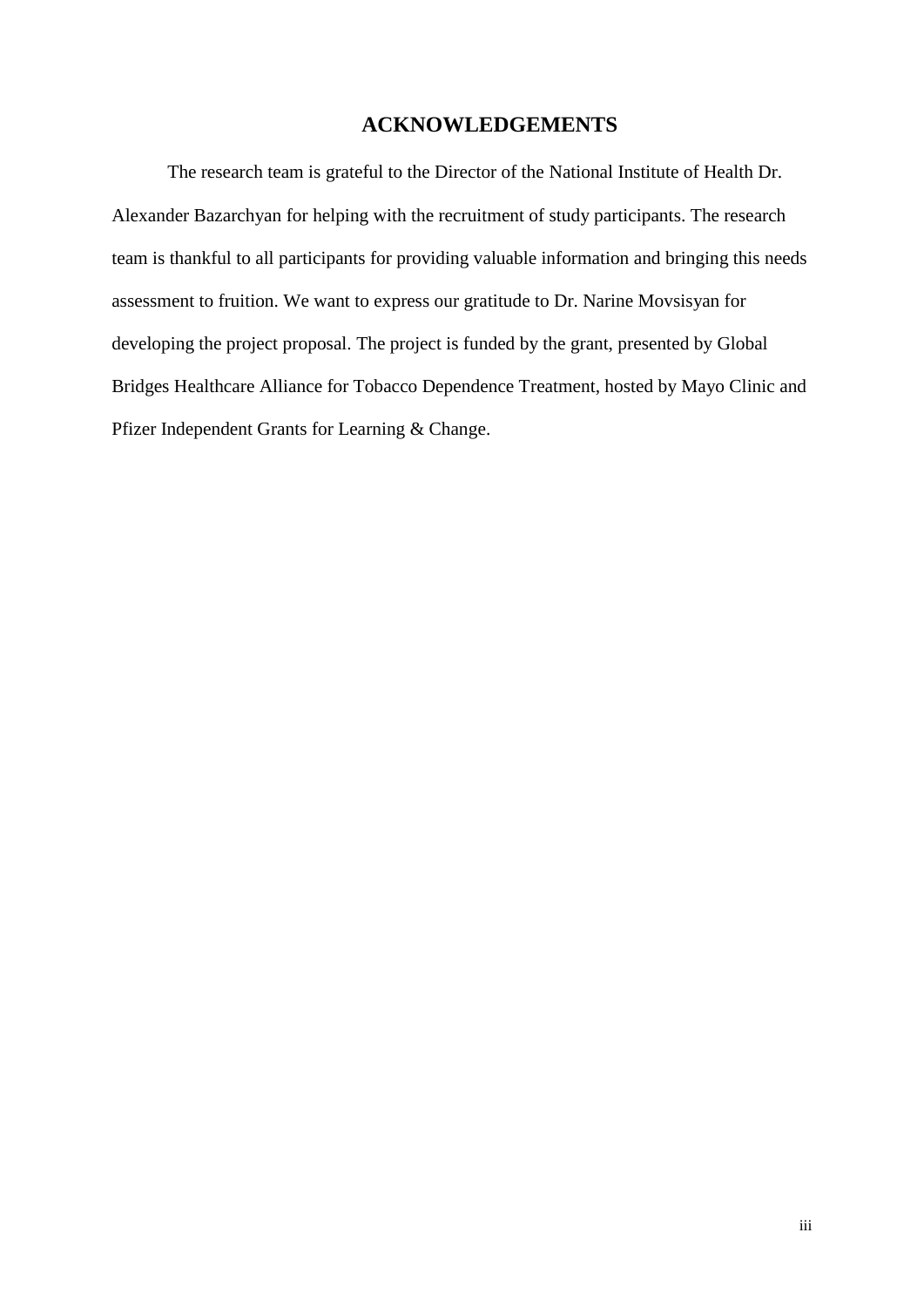# **ABBREVIATIONS**

- <span id="page-4-0"></span>AUA- American University of Armenia
- CME- Continuous Medical Education
- COPD Chronic obstructive pulmonary disease
- CHSR-Center for Health Services Research and Development
- IRB- Institutional Review Board
- MoH- Ministry of Health
- FCTC -Framework Convention on Tobacco Control
- FGD-Focus group discussion
- WHO- World Health Organization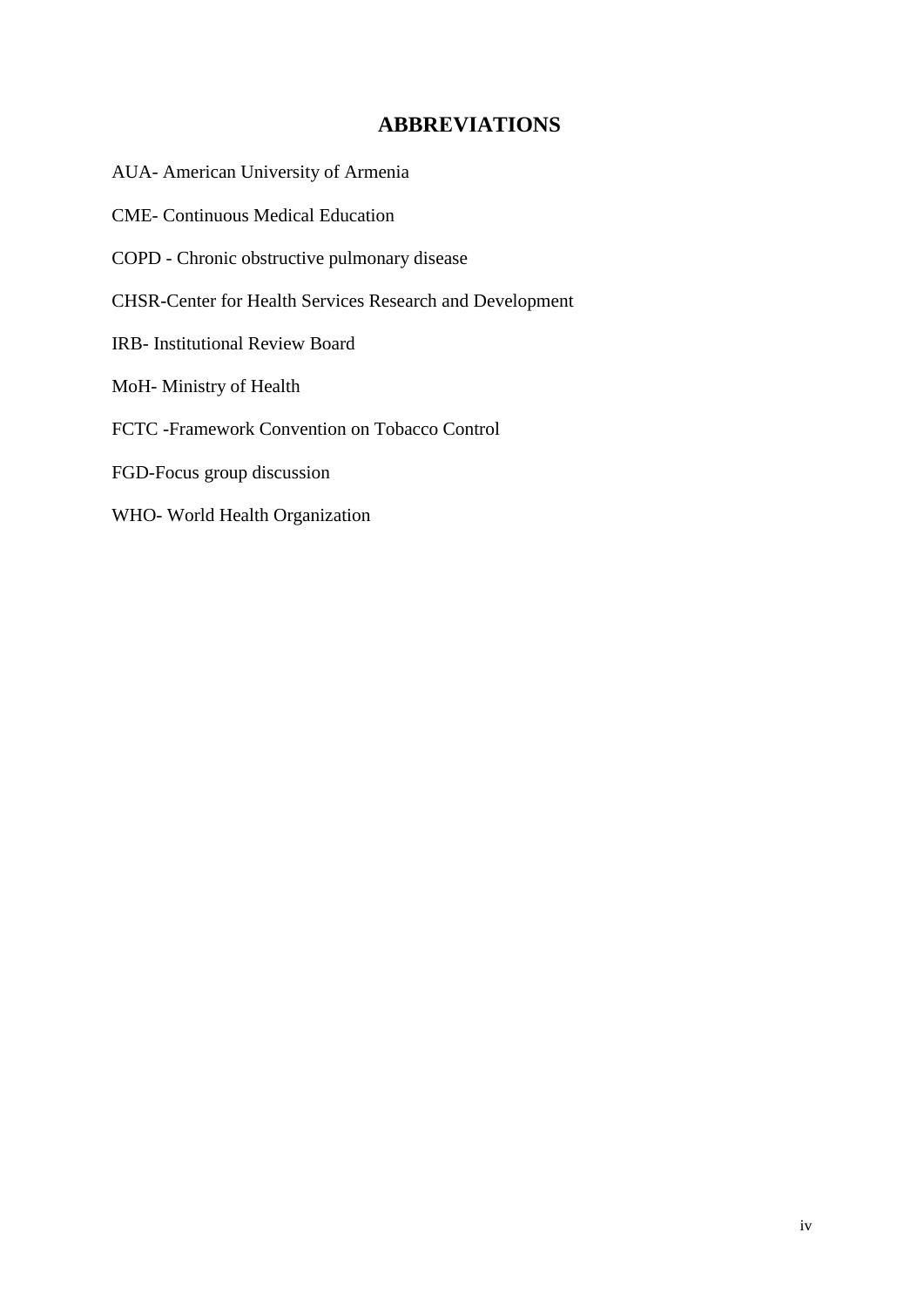### **EXECUTIVE SUMMARY**

#### **Introduction**

<span id="page-5-0"></span>The tobacco epidemic is one of the biggest public health threats the world has ever faced, killing around 6 million people a year. Smoking rate among Armenian men is one of the highest in the European region (63%). To achieve reductions in smoking rates, it is critical to reach smokers with effective smoking cessation interventions. Treatments that combine both counseling by physicians and pharmacotherapy increase cessation rates and are cost-effective. Studies suggest that trained physicians are about twice as likely to offer assistance to their patients who smoke as non-trained physicians. Yet, inadequate training on tobacco dependence and its treatment is one of the major obstacles for consistent and effective treatment of tobacco dependence in Armenia.

The Center for Health Services Research and Development (CHSR) of the School of Public Health at the American University of Armenia (AUA) conducted this study to identify primary healthcare physicians' baseline knowledge, attitude and practices regarding smoking cessation, as well as to clarify their perceived needs for training and support for addressing tobacco use among their adult patients.

#### **Methods**

The research team developed and implemented a qualitative study through focus group discussions (FGDs) with primary healthcare physicians. A semi-structured guide was developed based on the main research questions for moderating the FGDs. The study took place in Yerevan (the capital city) mainly at the American University of Armenia and Shirak marz (one of the 10 provinces in Armenia). Overall, 23 primary healthcare physicians participated in 5 focus group discussions in Yerevan (3 FGDs) and Gyumri (2 FGDs). Twelve primary healthcare providers were from Yerevan, and eleven from Gyumri. Directed deductive content analysis was utilized for data analysis.

The research team used the Knowledge, Attitude, Practices (KAP) study framework to answer the research question. Corresponding themes (physicians' knowledge, attitude and practice) were developed with appropriate categories and subcategories. Other specific domains (obstacles for providing effective smoking cessation trainings, perceived needs for trainings) that emerged during the analysis and was not included in the KAP framework were carefully analyzed and labeled.

#### **Results**

The study found that primary healthcare physicians strongly believed that smoking is a serious public health problem in Armenia. Cardiovascular diseases, cancer, injuries, as well as chronic obstructive pulmonary diseases (COPD) were identified as the leading causes of death among the adult Armenian population and the physicians acknowledged the role of smoking in the development of these diseases.

Primary healthcare physicians identified themselves as practitioners who mainly provided preventive services to the general population. They acknowledged their role in advising patients to quit smoking but they did not accept that assistance in smoking cessation is their responsibility. Primary healthcare physicians believed that financial burden and health hazards of smoking are the main reasons why smokers should quit smoking. The majority of participants considered willpower as the main tool for quitting in Armenia. Moreover, participants reported that the patients who developed chronic diseases were more likely to quit.

Study findings highlighted that there was no formal and regulated way for identifying and reporting the smoking status of patients. In most cases physicians were unaware of the smoking status of their patients and they usually did not report that in the medical charts.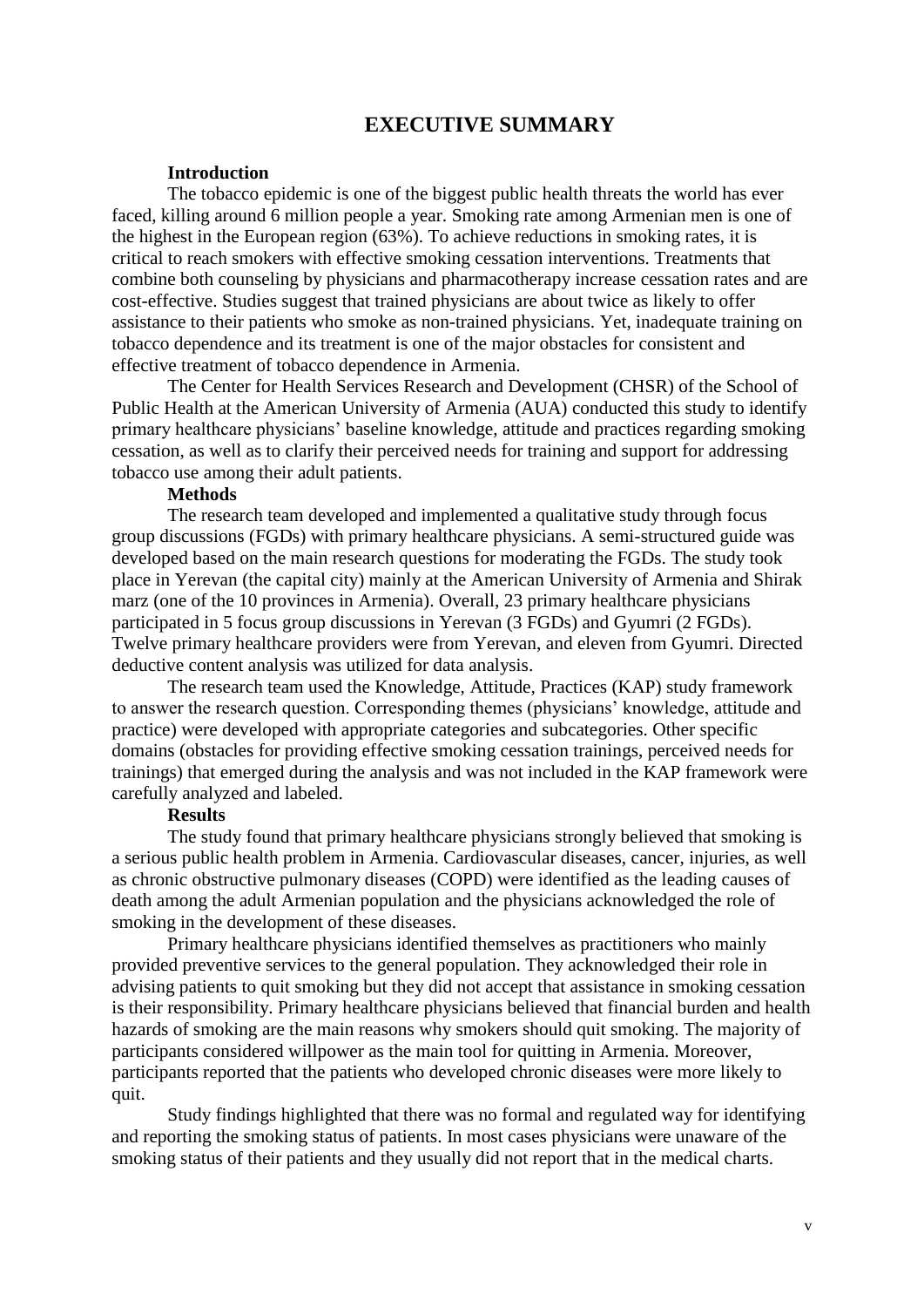The study results showed that primary healthcare physicians did not have appropriate skills and knowledge in smoking cessation pharmacotherapy and they rarely prescribed drugs to assist their patients in smoking cessation. They mostly provided behavioral support to their patients for quitting (advice, tips). Unreasonable paper work and lack of time were identified as other obstacles for providing comprehensive counseling in smoking cessation. Primary healthcare physicians believed that their patients did not use/did not ask for smoking cessation drugs because of the high price and low access to drugs.

The majority of primary healthcare physicians participated in several professional trainings and events during which they briefly covered the role of smoking as a risk factor for developing some diseases. The main motivation for participation was that training courses were free of charge and physicians received credits for participation. Physicians were interested and willing to participate in trainings/courses on smoking cessation counseling to help their patients to quit. They were mostly interested in gaining skills and knowledge on different smoking cessation methods, particularly in pharmacotherapy. Primary healthcare physicians' expectations from the upcoming smoking cessation training were the following: relevant content (including practical sections), be short-term and organized in a small group outside of their polyclinics. Psychologists, oncologists, cardiologists, pulmonologists as well as trained professionals in smoking cessation were considered as potential trainers.

#### **Conclusions/Recommendations**

Based on the study findings, the research team developed a set of recommendations including 1) Development and implementation of smoking cessation training for primary healthcare physicians; 2) Introduction of changes in the official medical chart forms to facilitate documentation of the smoking status of patients; 3) Regular update of the National Smoking Cessation Guideline and its implementation into the primary healthcare physicians' practice, and 4) Development of performance-based reimbursement mechanism to motivate primary healthcare physicians to provide smoking cessation counseling. Moreover, additional measures should be taken to ensure the availability and affordability of smoking cessation products in Armenia.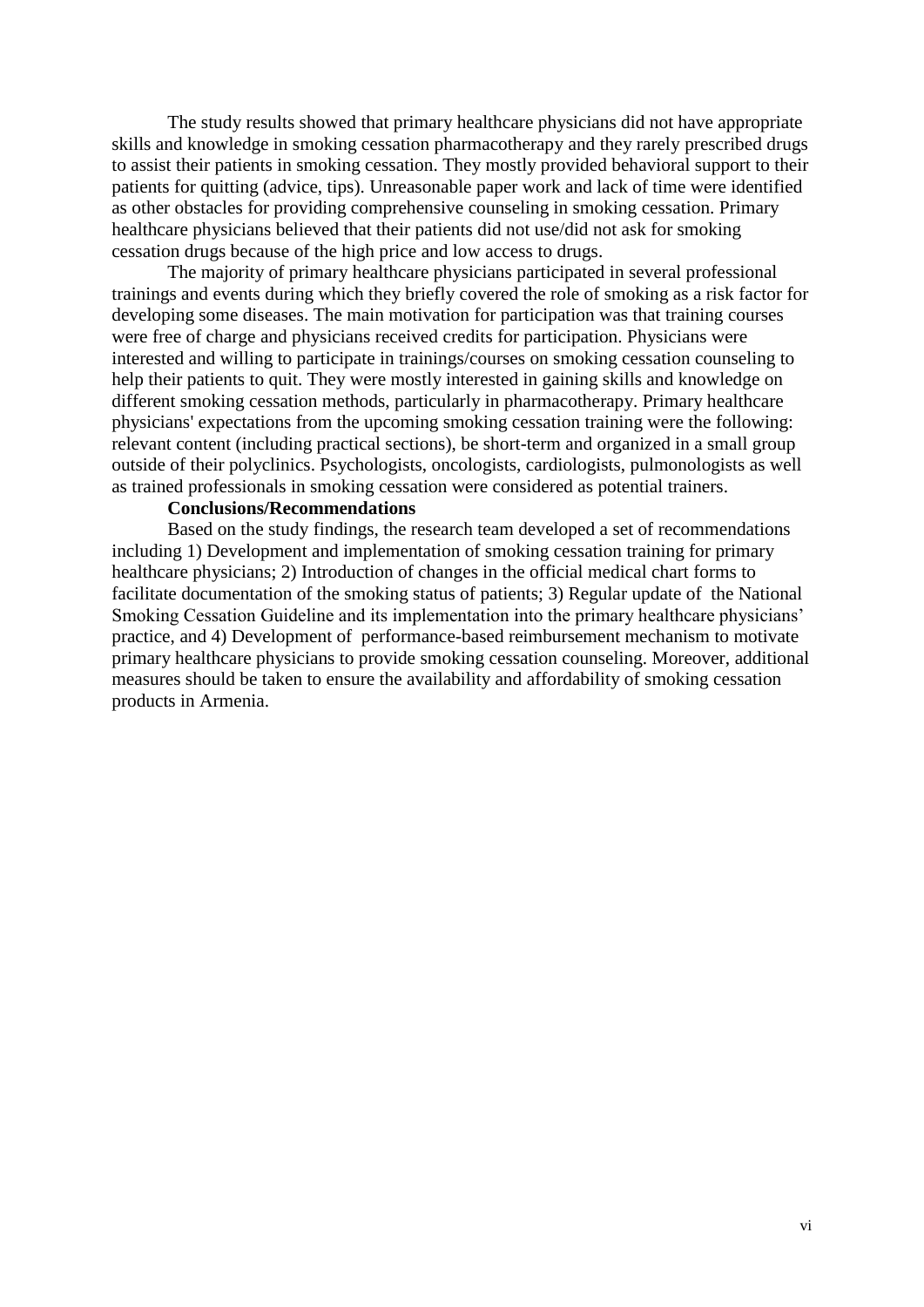### **1. INTRODUCTION**

<span id="page-7-0"></span>The tobacco epidemic is one of the biggest public health threats killing around 6 million people a year.<sup>1</sup> Eastern Europe has the highest smoking rates in Europe, yet tobacco dependence treatments are virtually unavailable to smokers in many Eastern European countries.<sup>2</sup> Smoking rate among the Armenian men is one of the highest in the European region (63% in 2010).<sup>3,4</sup>Smoking is also remarkable among Armenian physicians (48.5% male, 12.8% -female) and medical students (50.0%-male, 7.7% -female).<sup>5</sup>

Armenia was the first former soviet union country to accede to the World Health Organization (WHO) Framework Convention on Tobacco Control (FCTC) (November 2004); soon after that it adopted a national tobacco control law to ban smoking in healthcare, education, and culture facilities and public transport.<sup>6</sup> The country also banned tobacco advertising on TV and radio (2002) and on billboards (2006) and introduced larger (30%) health warnings on cigarette packs (2006). One of the areas where Armenia's progress is less than satisfactory is the implementation of the FCTC Article 14. The Ministry of Health (MoH) approved "Guidelines for tobacco cessation counseling and treatment" for use by primary healthcare physicians in 2009, but no further steps were undertaken to enable physicians to implement the guidelines.

To achieve reductions in smoking rates, it is critical to reach smokers with effective cessation interventions. Treatment that combines both counseling by physicians and pharmacotherapy can increase cessation rates.<sup>7</sup>

The FCTC Article 14 states "in order to promote tobacco cessation and develop tobacco dependence treatment as rapidly as possible and at as low a cost as possible, Parties should use existing resources and infrastructure as much as they can, and ensure that tobacco users at least receive brief advice".<sup>6</sup> The Article 14 also highlights that "brief advice should be integrated into all health-care systems. All health-care workers should be trained to ask

1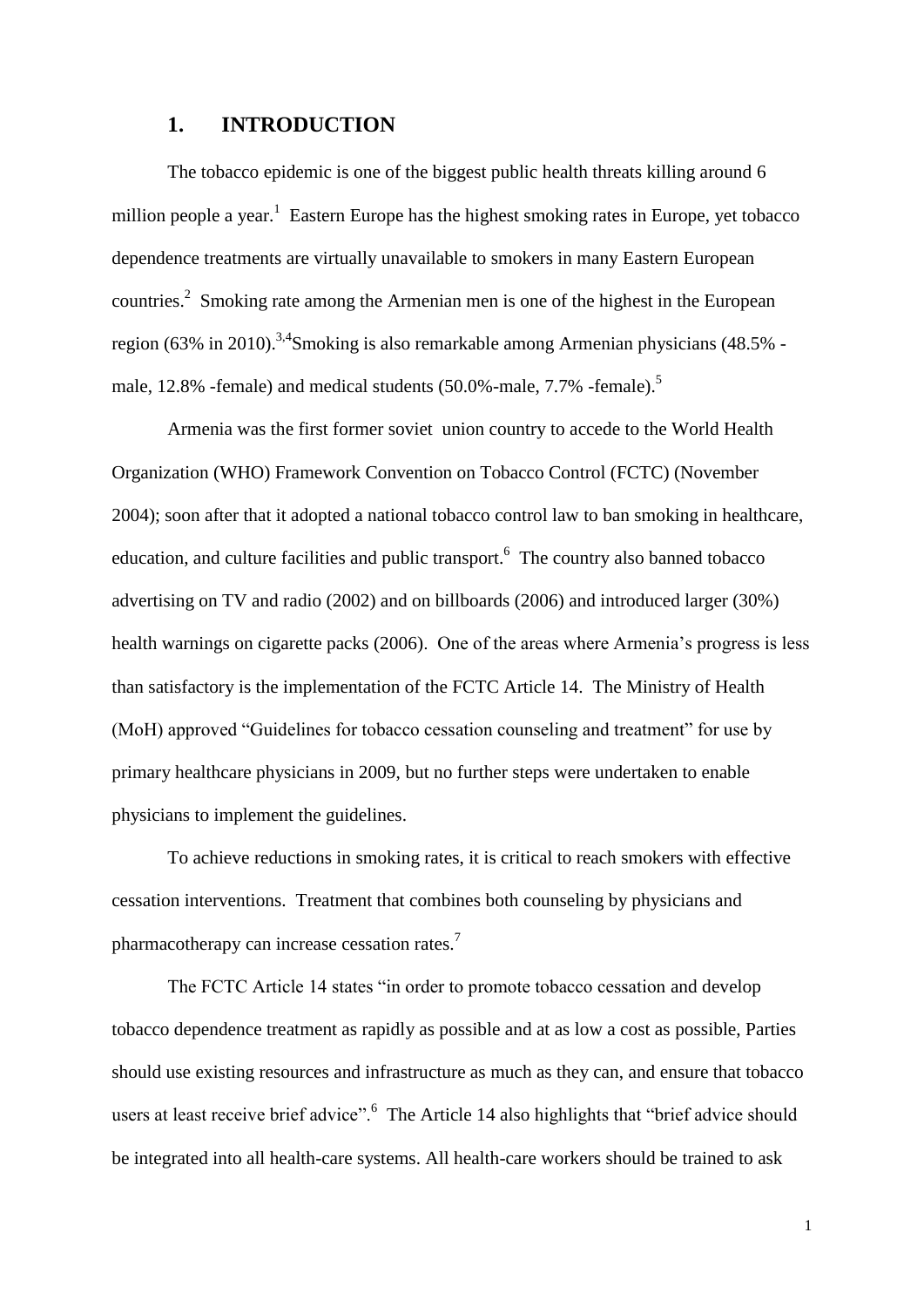about tobacco use, record it in the notes, give brief advice on stopping, and direct tobacco users to the most appropriate and effective treatment available locally. Brief advice should be implemented as an essential part of standard practice and its implementation should be monitored regular".<sup>6</sup> The same Article highlights the role of healthcare workers in smoking cessation stating that healthcare workers should act as a role model for their patients and avoid using tobacco themselves.<sup>6</sup>

Studies suggest that trained physicians are about twice as likely to offer assistance to their patients who smoke compared to non-trained physicians.<sup>8,9</sup> Yet, inadequate training on tobacco dependence and its treatment is one of the major obstacles to getting consistent and effective treatment of tobacco dependence. $10,11$  Surveys showed that the majority of European medical students recognized the need for smoking cessation training, and that up to 30% of medical students in the Eastern European countries use tobacco products.<sup>12</sup> This is another important barrier to provision of quitting assistance, as physicians who smoke are less likely to advise patients to quit.

The study conducted among healthcare workers (physicians and nurses) in the largest oncology hospital in Armenia demonstrated the need of implementing smoking cessation counseling training among Armenian health providers.<sup>13</sup> The study findings suggested that physicians underestimated their own responsibility in providing smoking cessation counseling and they are more likely to delegate the counseling role to other specialists (such as primary health care providers or cardiologists).<sup>13</sup> Lack of oncologists' motivation to provide smoking cessation assistance was explained by lack of appropriate training on smoking cessation and lack of time and incentives.<sup>13</sup>

The goal of this research is to identify primary healthcare physicians' baseline knowledge, attitude and practices regarding smoking cessation, as well as to clarify their perceived need for training and support for addressing tobacco use among their adult patients.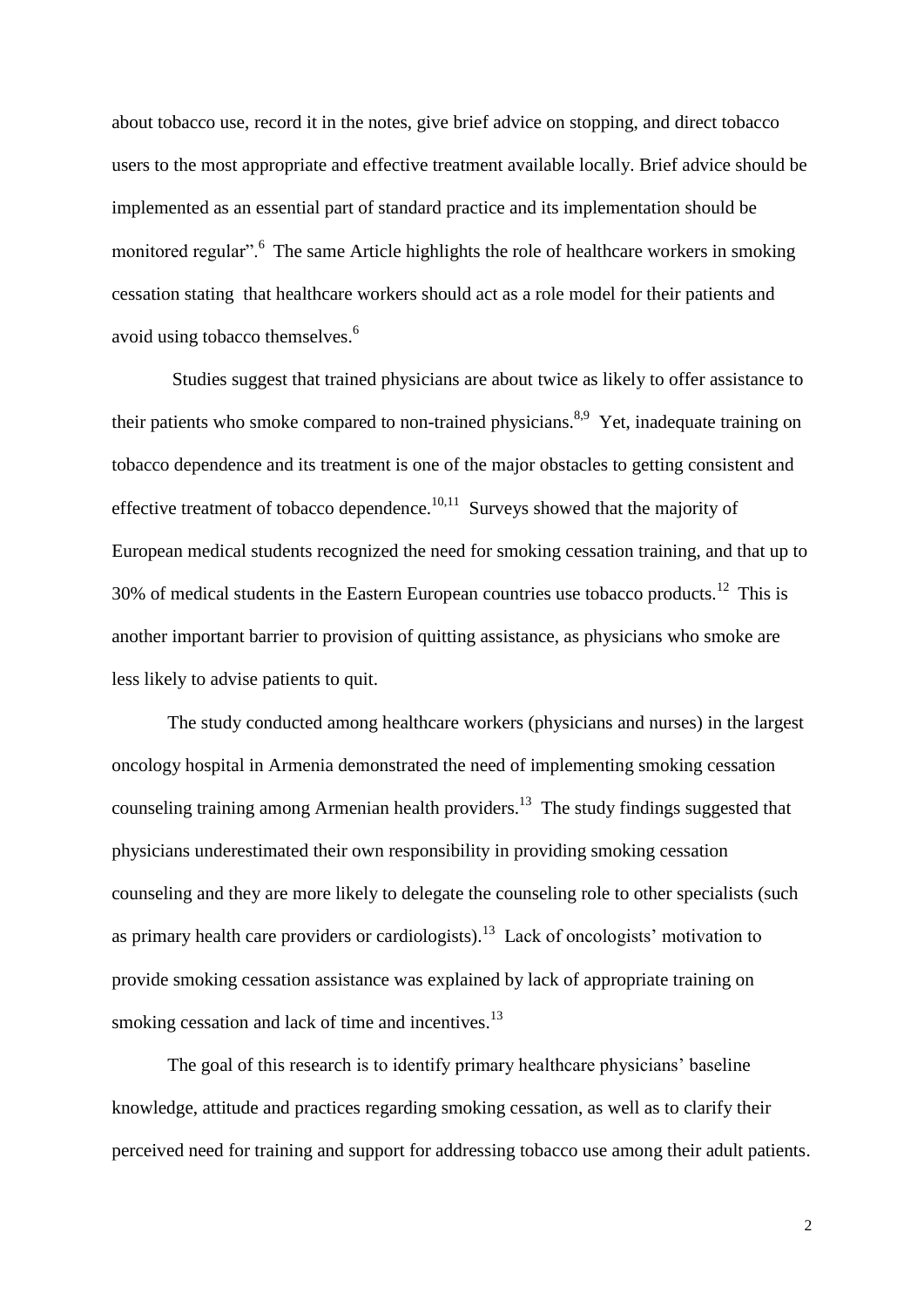#### <span id="page-9-0"></span>**2. METHODS**

#### **2.1 Study design**

<span id="page-9-1"></span>The research team developed and implemented a qualitative study through focus group discussions (FGDs) with primary healthcare physicians to clarify their baseline knowledge, attitude and practices regarding smoking cessation, as well as to identify the perceived need for smoking cessation training to enable them to advise and assist smoking patients to quit. The research team identified key informants using purposive sampling method to provide pertinent information for the assessment, based on participants experience and expertise in smoking cessation in Armenia. Further recruitment of participants was achieved using "snowball" sampling based on the recommendations of initial participants.

### <span id="page-9-2"></span>**2.2 Study settings and study participants**

The qualitative study was conducted among primary healthcare physicians from two Armenian cities, Yerevan, the capital of Armenia, and Gyumri, the second largest city located in Shirak region (marz). Three focus group discussions were held at the American University of Armenia (AUA) in Yerevan and two focus group discussions in the Family Medicine Center and Polyclinic #2 in Gyumri. Overall, 23 primary healthcare physicians were recruited with help from the family physicians association and in cooperation with the National Institute of Health (NIH) of the Republic of Armenia.

#### **2.3 Study instrument**

<span id="page-9-3"></span>A semi-structured guide for moderating the FGDs was developed based on the main research questions (see Appendix 1). The research team adapted the questions included in the guide to participants' roles, responsibilities and professional/individual experience and practice in the areas related to smoking cessation in Armenia. The research team developed a short demographic information form to be completed by participants after each FGD (see Appendix 2). The Center for Health Services Research and Development (CHSR) team of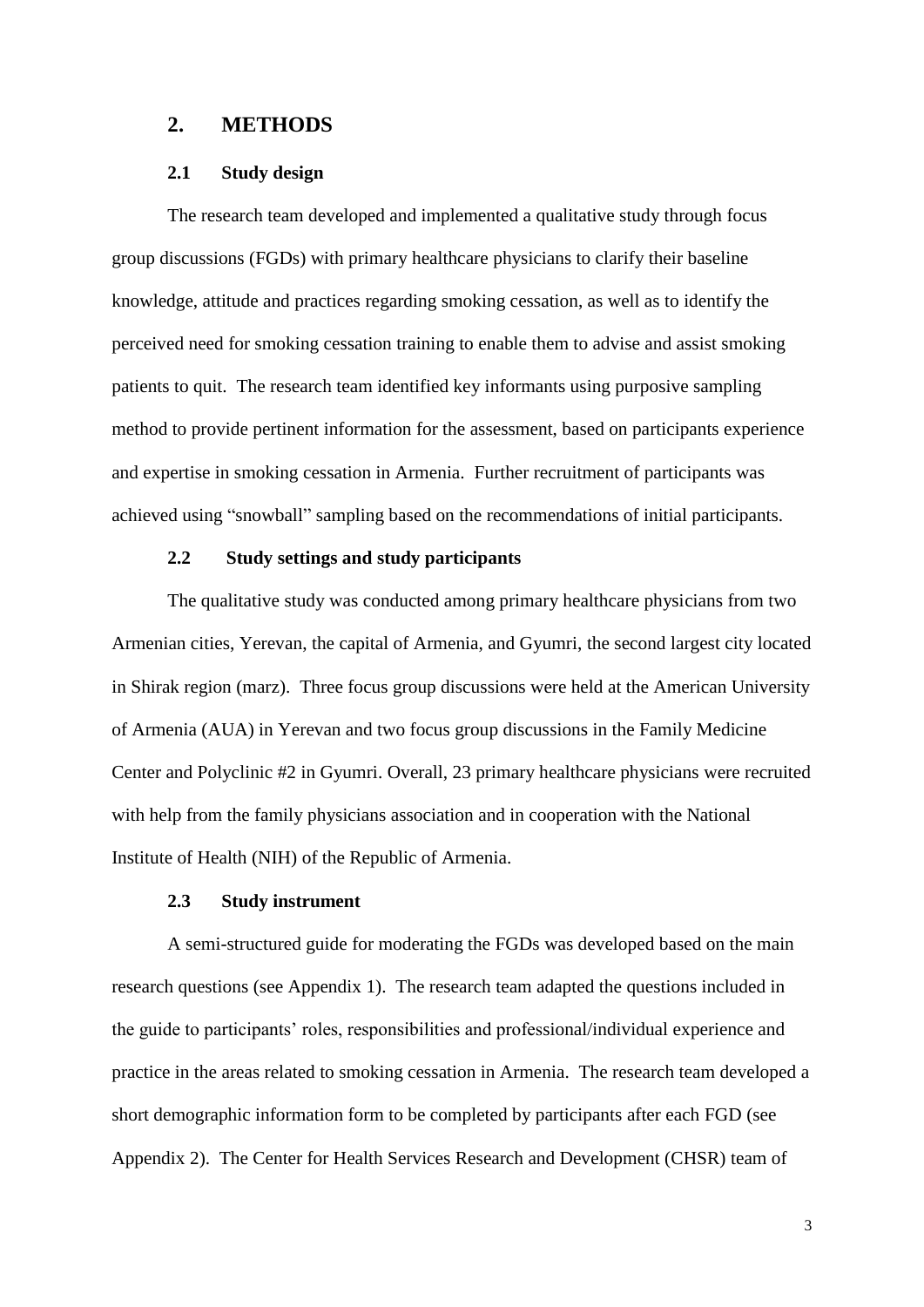the School of Public Health at AUA developed the guides in English and then translated them into Armenian.

#### **2.4 Data collection and analysis**

<span id="page-10-0"></span>The data collection took place in March 2015. Each FGD had a trained moderator and a note-taker. The sessions were audio recorded with permission of all study participants. All FGDs were transcribed. The qualitative study followed the research methods of heterogeneity and triangulation, and terminated when saturation was achieved. After data collection, the research team analyzed focus group discussion transcripts using directed deductive content analysis techniques. The research team used the Knowledge, Attitude, Practices (KAP) study framework to answer the research question. In addition, other specific domains that emerged during the analysis that was not included in the KAP framework were carefully analyzed and labeled.

#### **2.5 Categorization of study participants**

<span id="page-10-1"></span>Direct quotes provided in the boxes in the Results section are taken from focus group discussions. All participants are physicians employed in primary healthcare facilities. The individual informant identifiers (e.g., Phys. 3.1.A.1) specify the category of participants who provided the quote (e.g., Phys), the subhead of the report (e.g., 3.1.A) and the sequential number of the given category of participant who provided the quote for the given box (e.g., 1). If the same participant provided more than one quote within a single box, these quotes are provided under the same identifier. A single informant who provided quotes in more than one box has different identifiers for each box. After each identifier, the geographic area of his/her practice or residency is shown (Yerevan versus Shirak marz).

### **2.6 Ethical considerations**

<span id="page-10-2"></span>The Institutional Review Board of the American University of Armenia approved the study for compliance with locally and internationally accepted ethical standards. All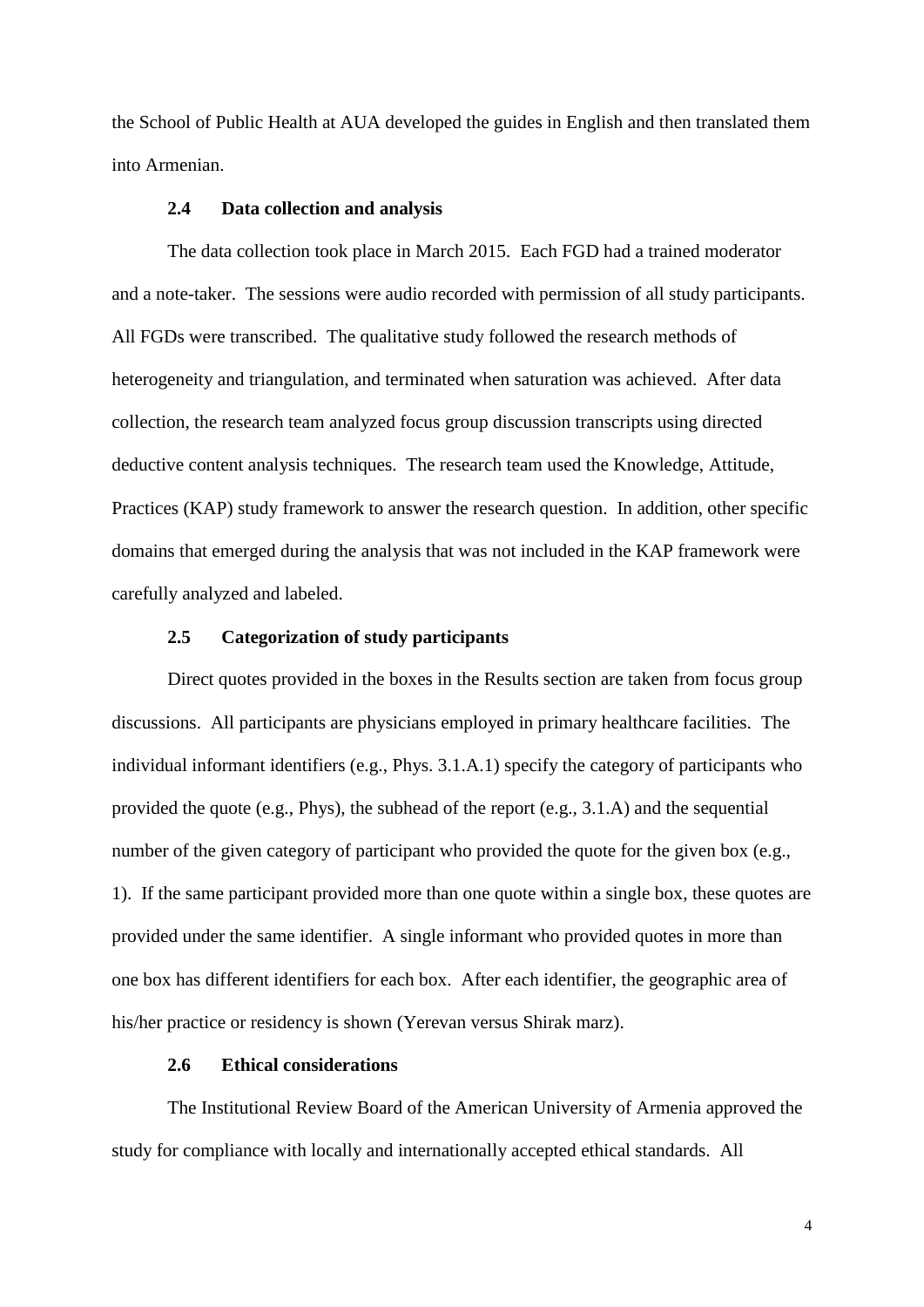participants were informed about their rights (their participation was voluntary, they could stop at any time and refuse to answer any question they chose, and their anonymity and confidentiality were fully respected) (see Appendix 3). Audio-recording was possible only with permission of all participants; if a participant did not want to be audio-recorded, only written notes were taken. The final report does not contain respondents' names, positions, institutions, or any other details that could identify the participants.

#### **3. RESULTS**

<span id="page-11-0"></span>Overall, 23 primary healthcare physicians participated in 5 focus group discussions in Yerevan (3 FGDs) and Gyumri (2 FGDs). The mean duration of the FGDs was 38 minutes. Twelve primary healthcare providers were from Yerevan and eleven from Gyumri. The mean age of primary healthcare providers was 53 (range 37-75) and all of them were female. The mean professional experience of providers was 27 years (range 9-53). Two primary healthcare physicians from Yerevan reported smoking less than one cigarette per day, while the other participants reported that they never smoked. Thirteen primary healthcare physicians reported that they participated in smoking cessation trainings (6 from Yerevan and 7 from Gyumri) in the past (see Table 1).

#### <span id="page-11-1"></span>**3.1 Primary healthcare physicians' knowledge of smoking-related issues**

#### **3.1.А Burden of smoking in Armenia**

<span id="page-11-2"></span>The overwhelming majority of the respondents believed that smoking was a serious issue for Armenia. Some of the primary healthcare physicians believed that about 80% of Armenian adult population was smokes. Respondents mentioned wide range of numbers to describe the smoking rate among adult men (60%-80%) and women (4%-70%) in Armenia. Moreover, most of the participants highlighted that there was an increase in women's reporting of smoking in recent years because of the change in moral values.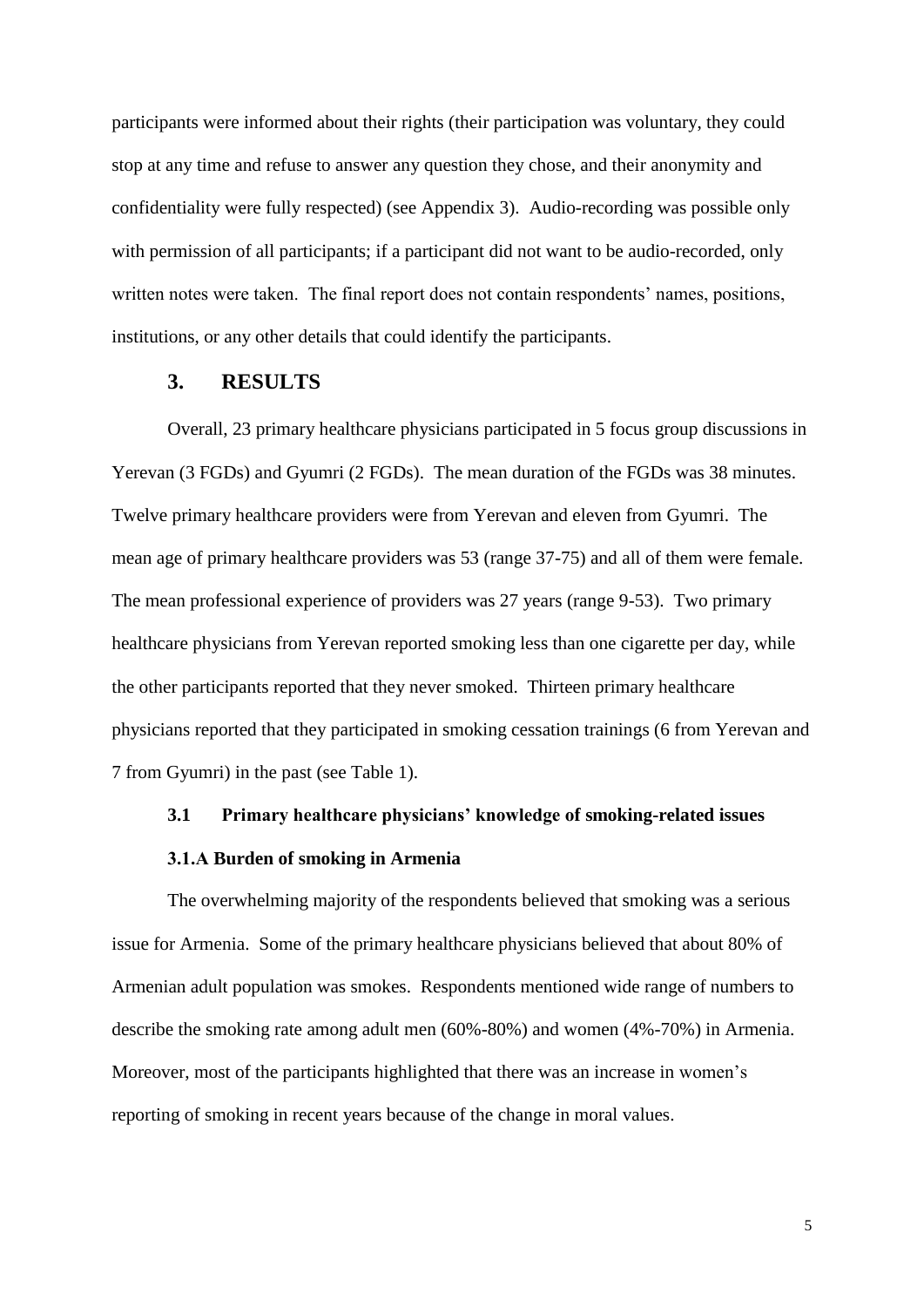*"The population [in Armenia] is 60% male and 40% female. Out of the 60% male population 85% smoke, and out of the 40% female population 10% smoke. Phys. 3.1.A.1, Yerevan "I think that approximately 80% of adult population smokes [in Armenia]". Phys 3.1.A.2, Gyumri "In my opinion poor socioeconomic situation increases the chance of smoking. Approximately 57% of men, no even more, up to 80% are smokers". Phys 3.1.A.3, Yerevan "In the past women were hiding their smoking status more frequently, as smoking was associated with poor moral values. Nowadays, people think that smoking is not associated with moral values". Phys 3.1.A.4, Yerevan "Nowadays there are lots of smokers among women and young people". Phys 3.1.A.5, Yerevan*

### <span id="page-12-0"></span>**3.1. B. Leading causes of death and risk factors in Armenia**

Most of the primary healthcare physicians acknowledged that the first two leading

causes of death among adult Armenian population were cardiovascular disease and malignant

neoplasms. The respondents also mentioned injuries and chronic obstructive pulmonary

disease (COPD) as the third leading causes of death following heart diseases and cancer.

*"I think that the main causes of death are cardiovascular diseases, malignant neoplasms and accidents".*

*Phys 3.1.B.1, Yerevan "Heart diseases, ischemic disease, oncological problems and chronic obstructive pulmonary disease are the main causes of death in Armenia". Phys 3.1.B.2, Yerevan "To me, heart disease, injuries and lung disease are three main causes of death among the Armenian adult population".* 

*Phys 3.1.B.3, Gyumri*

Participants of almost all groups identified smoking, diet, alcohol consumption,

environmental pollution (including living conditions), sedentary lifestyle, and stress as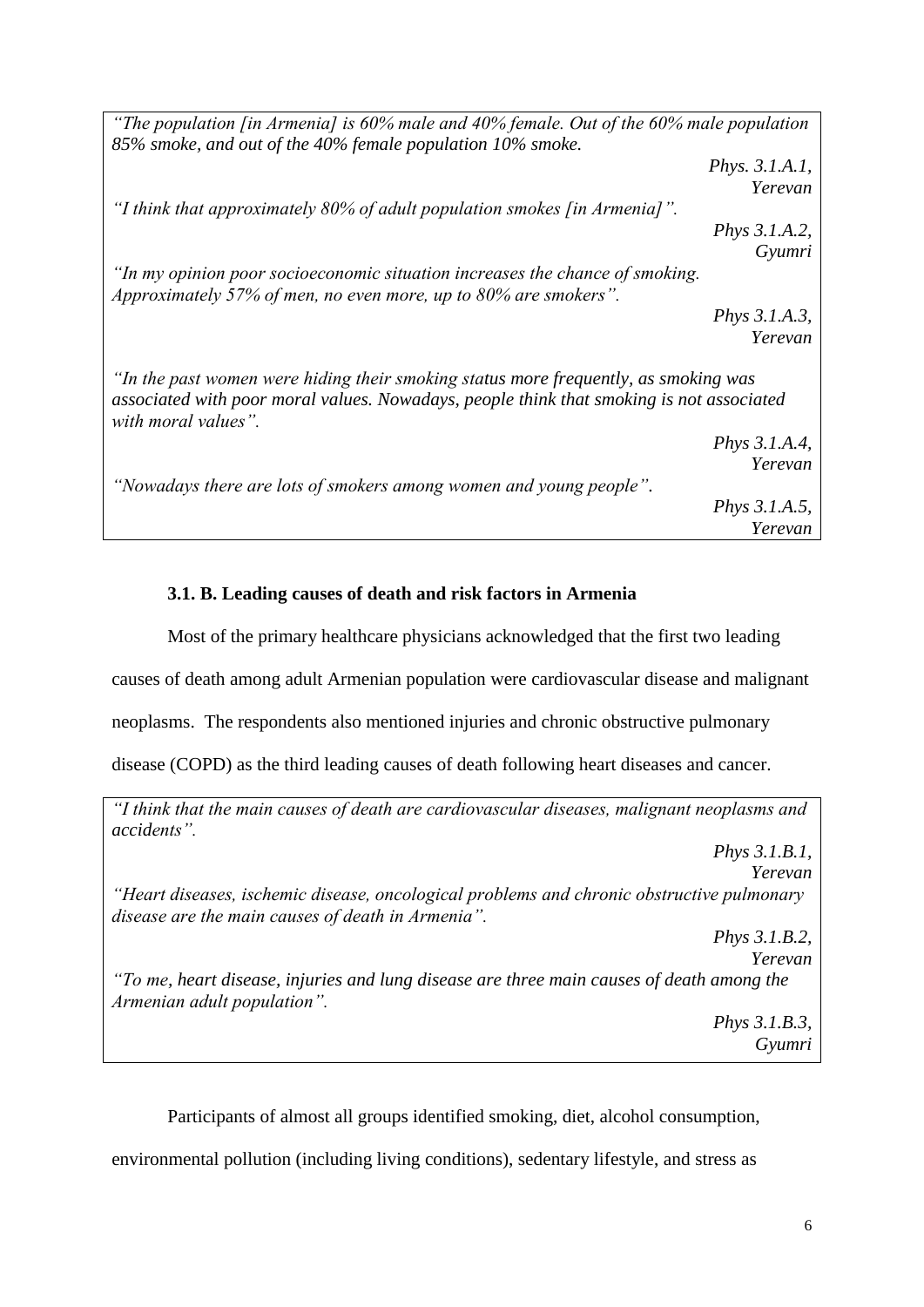common risk factors for developing cardiovascular disease, malignant neoplasms as well as other main causes of death in Armenia. Moreover, primary health care physicians from Gyumri highlighted that people who live in temporary shelters (called "domics") had significantly worse health conditions compared to those who live in residential buildings.

*"They eat food that concentrates the blood [increase blood clotting]. They [patients] do not take it into account, they use mainly "dry" food* (չոր սնունդ*), they do not use "liquid food" (*ջրիկ սնունդ*), and they mainly focus on sweets". Phys 3.1.B.4, Yerevan "… Obesity, sedentary lifestyle… patients are not know that they should walk". Phys 3.1.B.5, Yerevan "The most important risk factor for developing diseases is stress". Phys 3.1.B.6, Gyumri "Malnutrition is also an important risk factor, as not every person can afford to buy cheese. For example, cheese has the same price as meat". Phys 3.1.B.7, Gyumri "The risk factor for chronic obstructive pulmonary disease is smoking". Phys 3.1.B.8, Yerevan "Smoking may even cause urinary bladder cancer". Phys 3.1.B.9, Yerevan "I serve 2 districts. In one district people live in buildings and in the other district people live in temporary shelters (called "domics"). There is a huge difference in their health status. People who live in domics get sick more often than people living in the buildings". Phys 3.1.B.10, Gyumri*

### <span id="page-13-0"></span>**3.2 Primary healthcare physicians' attitude towards smoking cessation**

#### <span id="page-13-1"></span>**3.2. A.The role of physicians in provision of smoking cessation**

The overwhelming majority of primary health care physicians identified themselves

as the practitioners who mainly provide preventive services to the general population.

Meanwhile, some of the primary healthcare physicians complained that their role as a treating

doctor was underestimated, which was "offensive" and "humiliating" for them.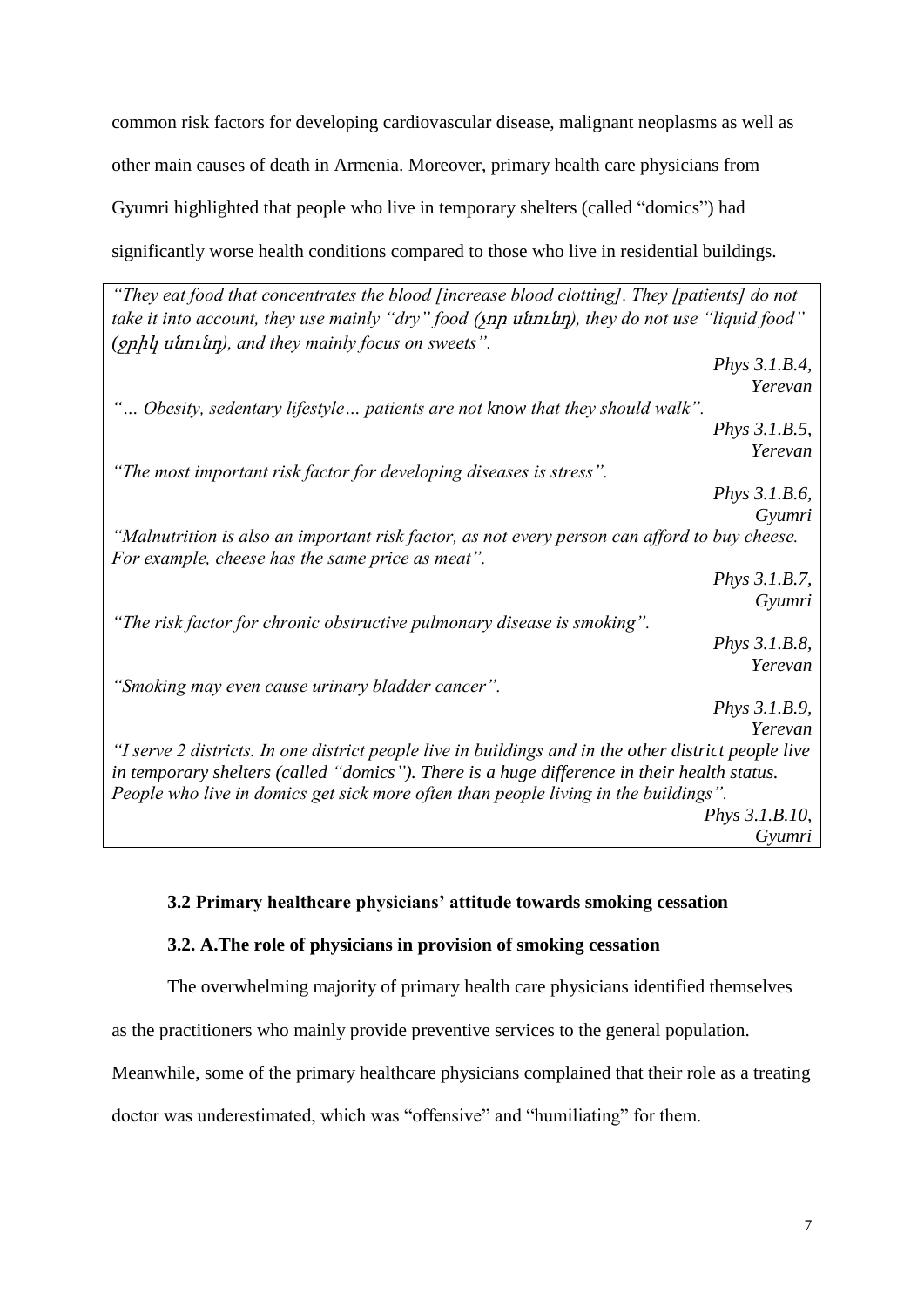*"Prevention is the primary aspect of our work, as we initially work with a healthy population."*

> *Phys 3.2.A.1, Yerevan*

*"The polyclinic is a preventive clinic. It is not a treatment clinic."* 

*Phys 3.2.A.2, Yerevan*

*"Apparently, we are dealing only with prevention; we do not play any role in the treatment of patients. It is very offensive; the physician in the hospital received the same diploma as me. So why are you underestimating us? Why are you humiliating me in front of my patient? We prescribe the drugs, we consult them [patients], explain them their condition, but the patient said that the doctor from hospital told him something else. But I am his/her primary healthcare physician. Why is the hospital doctor's opinion more important?" Phys 3.2.A.3,* 

*Yerevan*

The vast majority of primary healthcare physicians acknowledged their role in advising patients to quit. Nevertheless, almost all physicians reported that they did not consider provision of smoking cessation assistance as their duty. Some of the physicians highlighted the important role of psychologists in assisting patients to quit.

| "I feel confident when advising my patients".                                              |                      |
|--------------------------------------------------------------------------------------------|----------------------|
|                                                                                            | <i>Phys</i> 3.2.A.4, |
|                                                                                            | Yerevan              |
| "We have never prescribed drugs, it is not our duty".                                      |                      |
|                                                                                            | <i>Phys</i> 3.2.A.5, |
|                                                                                            | Gyumri               |
| "all over the world people visit psychologists for quitting smoking. If pharmacotherapy is |                      |
| not the primary method, so psychological assistance comes first".                          |                      |
|                                                                                            | <i>Phys</i> 3.2.A.6, |
|                                                                                            | Yerevan              |

#### **3.2. B. Primary healthcare physicians' misconceptions related to smoking**

### <span id="page-14-0"></span>**cessation**

While sharing their ideas on smoking cessation, the physicians underestimated the role of pharmacotherapy in smoking cessation and highlighted patients' willpower as the main tool for quitting in Armenia. Physicians noted that smoking related financial burden and health hazards drive patients' willingness to quit smoking. Moreover, several physicians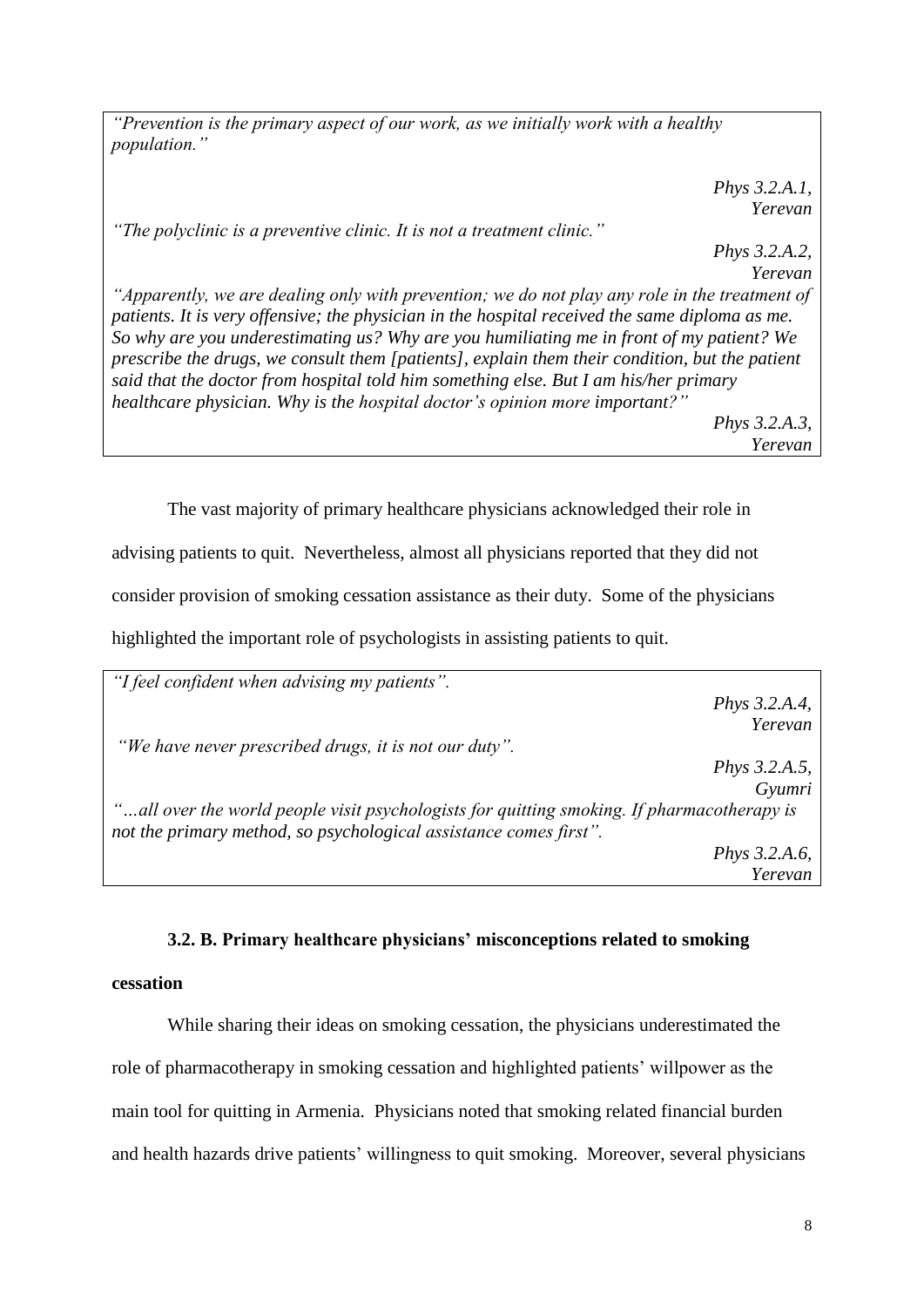believed that smoking cessation was not beneficial for some groups of patients and they shared their concerns about providing smoking cessation assistance to people with certain conditions.

*"I do not prescribe the drugs as I believe that for quitting only the will is needed. The patient should have a will to understand that he does not need medication for quitting".*

*Phys 3.2.B.1, Yerevan "I focus on the power of will. If you do not quit, this means that you do not want". Phys 3.2.B.2, Yerevan "Indeed, everyone should have a willingness to quit smoking". Phys 3.2.B.3, Yerevan "Once my husband found an article on the Internet. It was written that nicotine has good influence on 20% of world population. My husband said that maybe he was in that 20% and he should continue smoking".* 

*Phys 3.2.B.1, Yerevan*

*"I think that there is no need to convince 70 years old person to quit smoking, as well as a patient with a severe condition. They already have serious problems and stress associated with quitting will harm them even more, rather than nicotine".*

*Phys 3.2.B.4, Yerevan*

### <span id="page-15-0"></span>**3.3 Practice related to smoking cessation in Armenia**

#### <span id="page-15-1"></span>**3.3. A. Physicians' practice in smoking cessation**

#### **3.3. A.1. Identifying and reporting patients' smoking status**

<span id="page-15-2"></span>Almost all physicians confirmed that there was no formal and regulated way of identifying and reporting patients' smoking status. The majority of physicians reported that identification of smoking status was not mandatory; mostly they did it on their own initiative. Moreover, several participants mentioned that asking patients about their smoking status could be "offensive" and "harmful".

There was a difference between asking women and men about their smoking status.

The majority of physicians reported that they only asked men about their smoking status.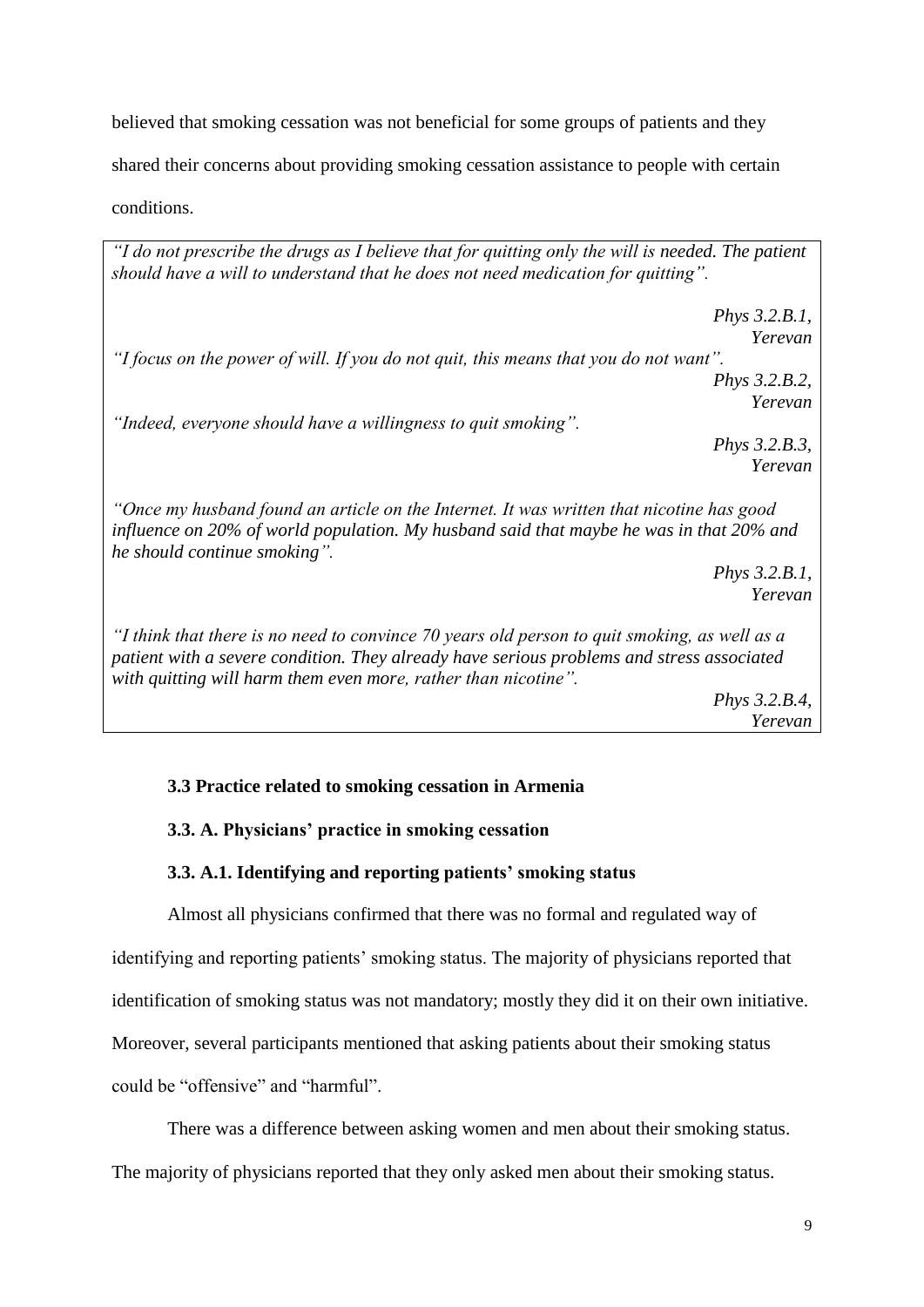Some of the physicians from Yerevan mentioned that they asked women about their smoking status only if they noticed changes in the woman's voice or if the woman developed bronchitis. Only few physicians mentioned that they asked every patient about his/her smoking status regardless of the gender. Some of the physicians indicated that they assumed the patient was a smoker if they were not aware of the patient's smoking status.

The overwhelming majority of primary healthcare physicians from Gyumri reported that they did not ask women about their smoking status because "it may harm them" or "they do not have women smokers".

*"I only ask men [about smoking status], but not women". Phys 3.3.A.1.1, Gyumri "You know why we do not mention that [smoking status of woman], because when a woman smoker enters the room, I can smell the cigarette, but she may say that she does not smoke. Does it make sense to ask her [about her smoking status]"? Phys 3.3.A.1.2, Yerevan "I also ask women about their smoking status. I ask when I notice that there are changes in the patient's voice or they have a tendency to develop bronchitis". Phys 3.3.A.1.3, Yerevan "I ask women as well. I tell them, I should ask you a question, if you want, you can answer, if no, you do not have to". Phys 3.3.A.1.4, Yerevan "I have never met a woman who smokes." Phys 3.3.A.1.5, Gyumri "It [asking a woman about her smoking status] would be a bit offensive for women." Phys 3.3.A.1.6, Gyumri*

The majority of the participants emphasized that the medical records had no special place where they could record smoking status (see Appendix 4 for information about existing medical records). They report patients' smoking status of the patients on their own initiative under the "harmful behaviors" section. Nevertheless, the majority of respondents reported that they do not report about the provided smoking cessation services in the medical charts.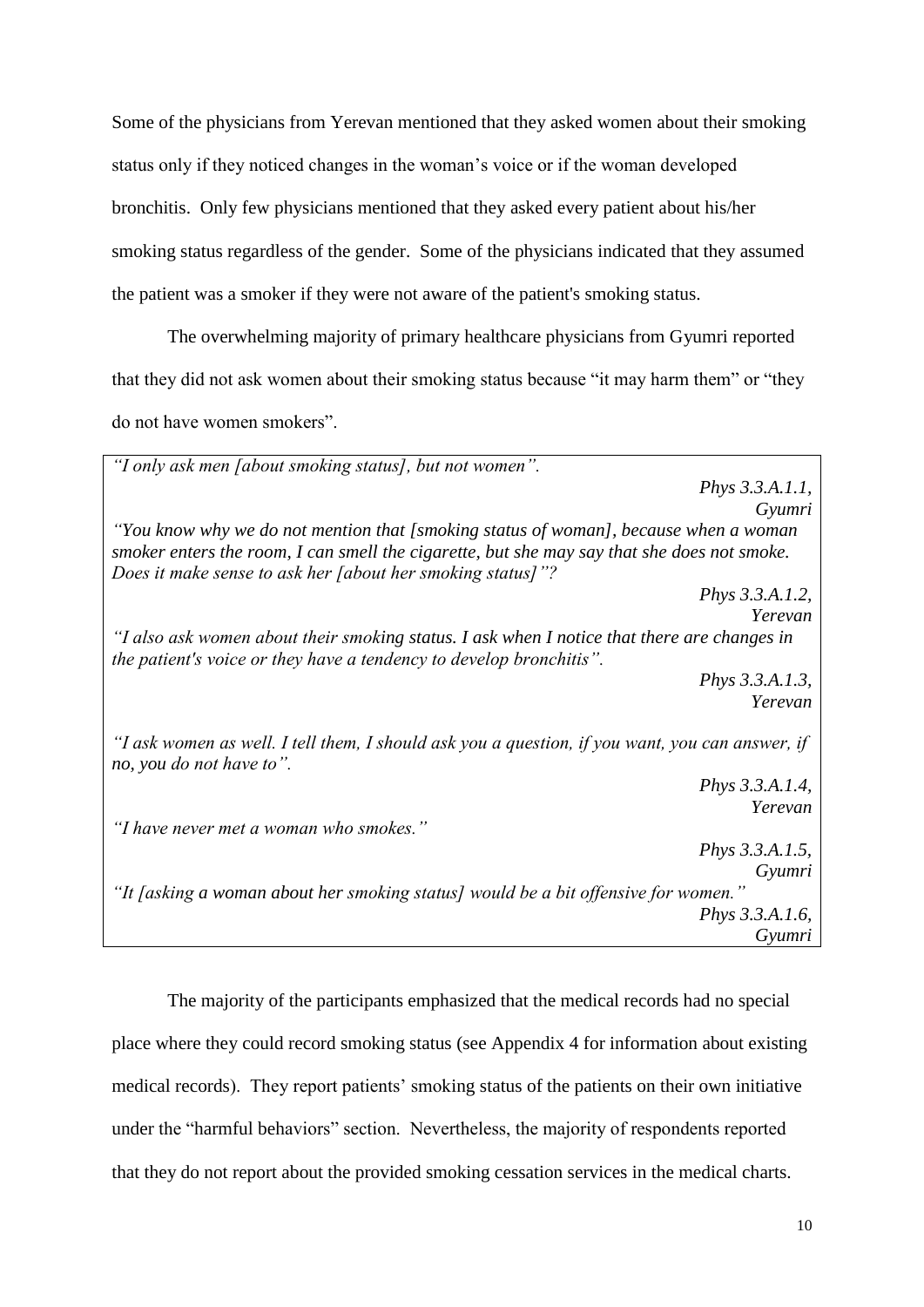Physicians should provide counseling on healthy lifestyle issues, which should also include

smoking cessation advice. So, they only report about provided healthy lifestyle counseling.

All participants mentioned that they receive bonuses for providing healthy lifestyle

counseling, but not specifically for smoking cessation services.

*"Smoking is included in counseling on healthy lifestyle, but we do not mention it as a separate point. When you see a record in a medical card that consultation on healthy lifestyle is provided, it is obvious that smoking is included. But I think that smoking and alcohol consumption should be recorded separately for further screening. For example, you are asking patient about number of cigarettes that s/he smokes. He said 2 packs. I advice to reduce the daily consumption to one pack. It would be better to report this progress". Phys 3.3.A.1.2, Yerevan "We do not have special place to write it [smoking status of the patient]. When I was in clinical internship, we recorded about non-healthy behavior (smoking, coffee) of our patients in the medical cards. Now we do not have a special place or a column where we can write this."* 

*Phys 3.3.A.1.3, Yerevan "In cases when I do not know the smoking status of the patient, I mention that they smoke. This is because the majority of men are smokers in Armenia. You can hardly find someone who does not smoke". Phys 3.3.A.1.1, Yerevan "We just mention that counseling on healthy lifestyle has been provided." Phys 3.3.A.1.4, Gyumri* 

### **3.3. A.2. Providing counseling and pharmacotherapy for smoking cessation**

<span id="page-17-0"></span>The majority of primary health care physicians felt comfortable when advising their patients to quit smoking. Some of the physicians noted that convincing others to quit smoking was a sensitive issue that might lead to conflict situations. Several participants agreed that they felt more comfortable while advising relatives to quit rather than patients and shared their experience regarding convincing their family members to quit.

| "I feel confident when advising my patients [to quit]".          |                           |
|------------------------------------------------------------------|---------------------------|
|                                                                  | <i>Phys</i> $3.3.A.2.1$ , |
|                                                                  | Yerevan                   |
| "Advising a person not to smoke may lead to conflict situation". |                           |
|                                                                  | <i>Phys</i> $3.3.A.2.2$ , |
|                                                                  | Yerevan                   |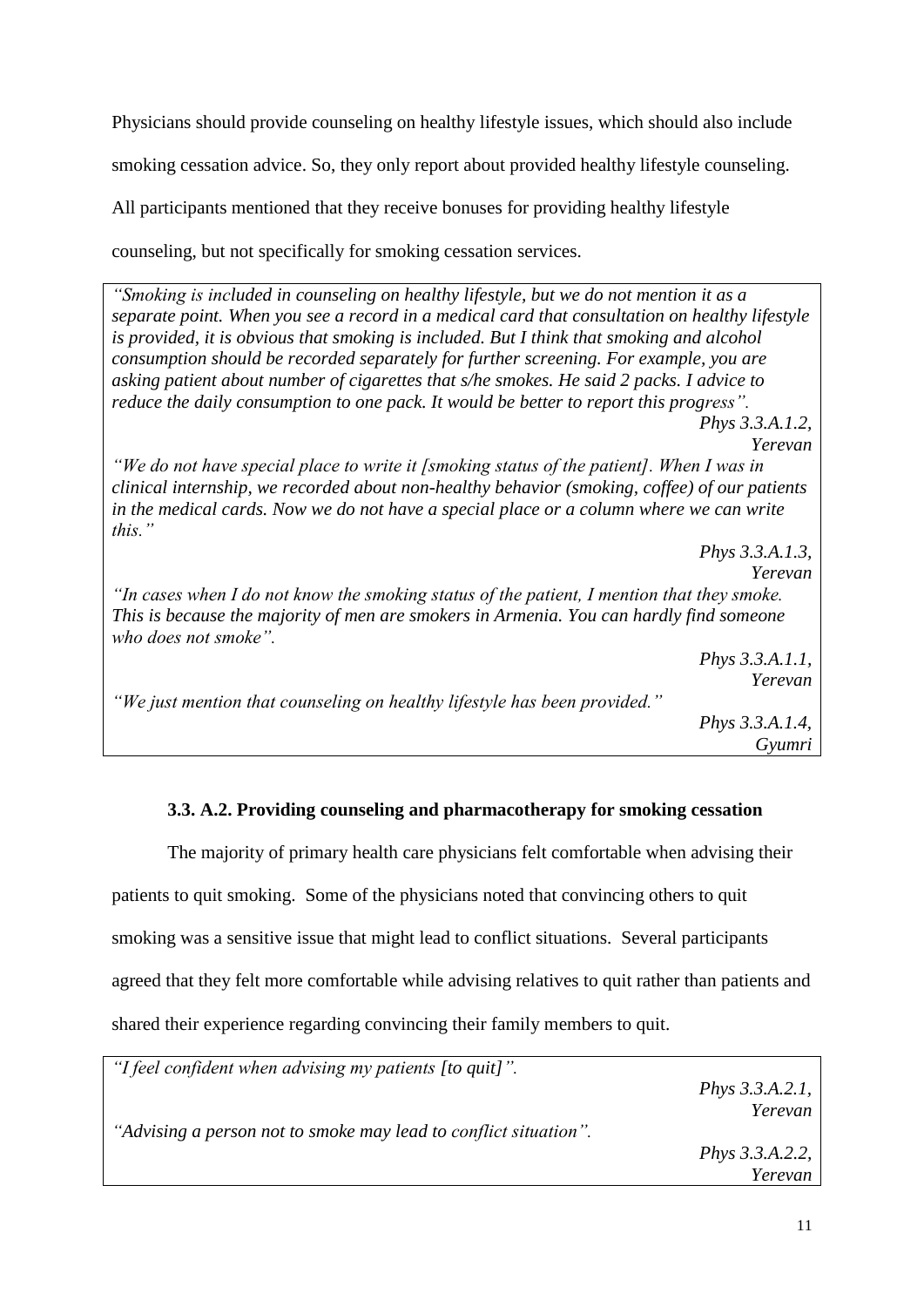*"If the person is very close to me… I definitely want him to quit smoking. But if the person is not so close, maybe it will sound not correct to ask him give up smoking".*

*Phys 3.3.A.2.3,*

*Yerevan*

*"It is a very sensitive issue. You should not impose, but you should explain. That is why I was stressing that if the person is your relative, you can try to convince him; otherwise, they may think that you are very talkative".* 

> *Phys 3.3.A.2.4, Yerevan*

Developing a chronic health condition and financial burden were identified as

motivations for quitting among family members. The majority of the primary health care

physicians mentioned that after providing counseling on smoking cessation "patients did not

quit smoking immediately, but reduced the number of cigarettes they used". Some of the

respondents mentioned that they have never had a successful case of smoking cessation,

while others shared that they had patients who quit smoking for a long time.

*"You know at that time there were 3 smokers in my home; my youngest son was smoking, but then he quit as I have chronic bronchitis. Recently, I haven't been able to control my chronic bronchitis and simultaneously I have developed asthma, and these conditions influenced my son's smoking behavior".* 

*Phys 3.3.A.2.1, Yerevan "My father quit, due to social reasons. He worked for many years, but quit smoking when he retired. He said that the money he would have spent on cigarettes he could now give to his children and grandchildren. Mostly they should have a motivation to quit".* 

*Phys 3.3.A.2.2, Yerevan* 

*"I do not say to quit, I suggest minimizing it [the number of cigarettes]. I suggest that as soon as you [patients] reach the middle of the cigarette; throw it away, as at the end it contains much more nicotine. And gradually I see that he [patient] decreases the number of cigarettes he uses. But they do not stop abruptly".* 

> *Phys 3.3.A.2.3, Yerevan*

*"I encourage quitting smoking, and the patient reduces the number of smoked cigarettes, but I cannot say that this is due to my efforts".* 

> *Phys 3.3.A.2.4 Gyumri*

*"I have never had a successful case of a patient quitting smoking".* 

*Phys 3.3.A.2.5, Gyumri*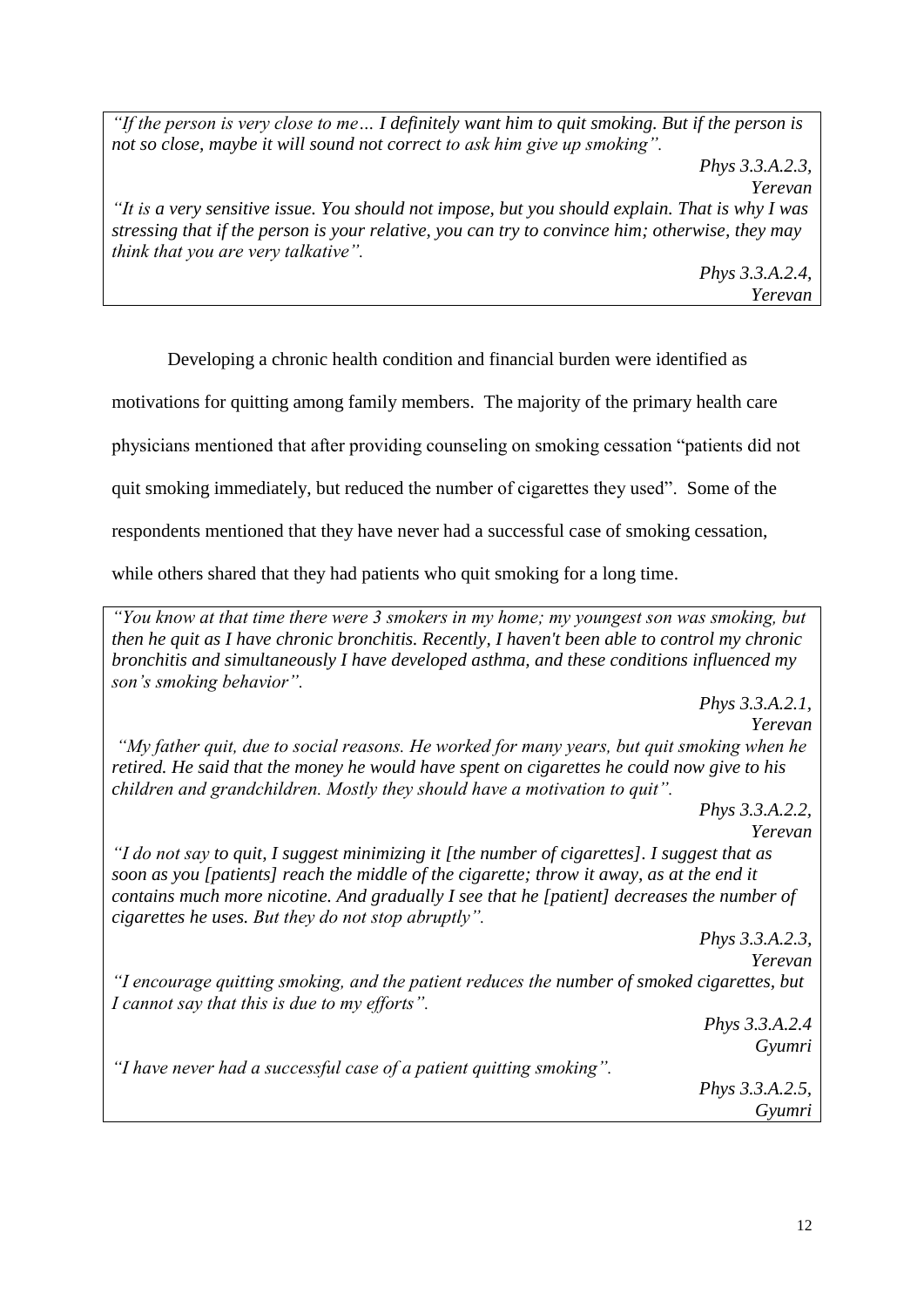The overwhelming majority of the participants mentioned that they did not prescribe smoking cessation medication to their patients. Physicians mostly provide them behavioral counseling including some tips to help them to quit. The most popular tips included eating sunflower seeds and candy, methods for distracting attention from smoking (e.g. hand-held calculators), not putting cigarettes in their pockets and leaving the cigarettes in a hidden place.

*"If they say that cannot live without smoking, I advise just do one inhalation and then put out the cigarette".* 

> *Phys 3.3.A.2.3, Yerevan*

*"I advise activities that distract their attention, for example hand-held calculators and for those who do not have diabetes I advise eating small candies".*

> *Phys 3.3.A.2.4, Yerevan*

*"I advise -Do not put the cigarette in the pocket. Leave it [cigarette] in a hidden place". Phys 3.3.A.2.3, Yerevan*

### <span id="page-19-0"></span>**3.3. B. Patients' practice in smoking cessation**

### <span id="page-19-1"></span>**3.3. B.1. Willpower as a main tool for quitting in Armenia**

The overwhelming majority of primary healthcare physicians highlighted that

developing chronic conditions (such as myocardial infarction and cancer) triggered patients'

desire to quit smoking. Patients' willpower was identified as the main tool for quitting.

*"…I have patients that quit smoking after stroke and myocardial infarction and do not return to it again. The same person before stroke said that it is impossible for him to quit, but after having a stroke the same person quit smoking". Phys 3.3.B.1.1, Yerevan "My husband was smoking 3 packs per day. After having a myocardial infarction he gave up". Phys 3.3.B.1.2, Gyumri "I have also noticed that after illness they quit smoking". Phys 3.3.B.1.3,*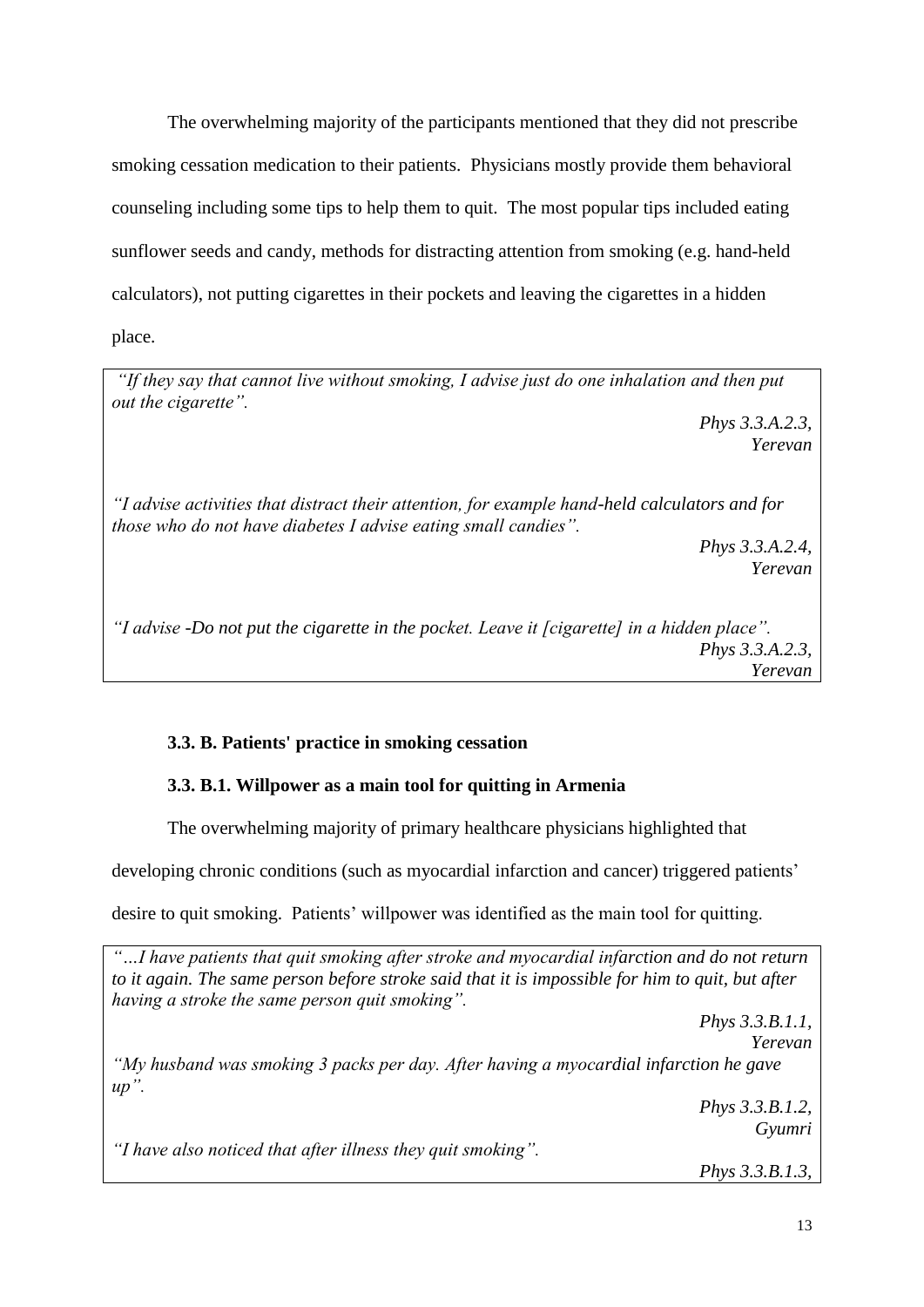*Gyumri "It does not matter, how much women or children ask the father or husband to quit; each person should have willingness to quit smoking". Phys 3.3.B.1.4, Yerevan "It does not matter how much drugs you prescribe. If the patient does not want to quit, if he/she does not have willingness to stop smoking, nothing will help". Phys 3.3.B.1.5 Gyumri "You can advise, but I do not remember any case during my practice that patient follows my advice and takes smoking cessation drugs. For example, once I advised a patient to use "Tabex" for quitting. But still I do not remember any case that patient said that he followed my advice and now he does not smoke". Phys 3.3.B.1.6, Yerevan* 

### <span id="page-20-0"></span>**3.3. B.2 "Adverse effects" of smoking cessation**

The majority of primary healthcare physicians reported that while trying to stop

smoking their patients experienced loss of teeth, weight gain, and nervous tension. Some of

the respondents highlighted that these symptoms made their patients to start smoking again.

*"One of my patients told. "I know that the cause of my disease is smoking, but my friend quit smoking and lost his teeth"". Phys 3.3.B.2.1, Yerevan "After quitting smoking my husband gained weight. He did not smoke a year, and it was not difficult for him to quit smoking. But because of his weight gain, he started smoking again". Phys 3.3.B.2.2, Yerevan "They [patients] start smoking again when their teeth begun to move". Phys 3.3.B.2.3, Gyumri "My patients experience problems with their teeth and gums and also gain weight." Phys 3.3.B.2.4, Gyumri "…gaining weight, losing teeth, coughing… because of these reasons they [patients] start smoking again." Phys 3.3.B.2.5, Gyumri*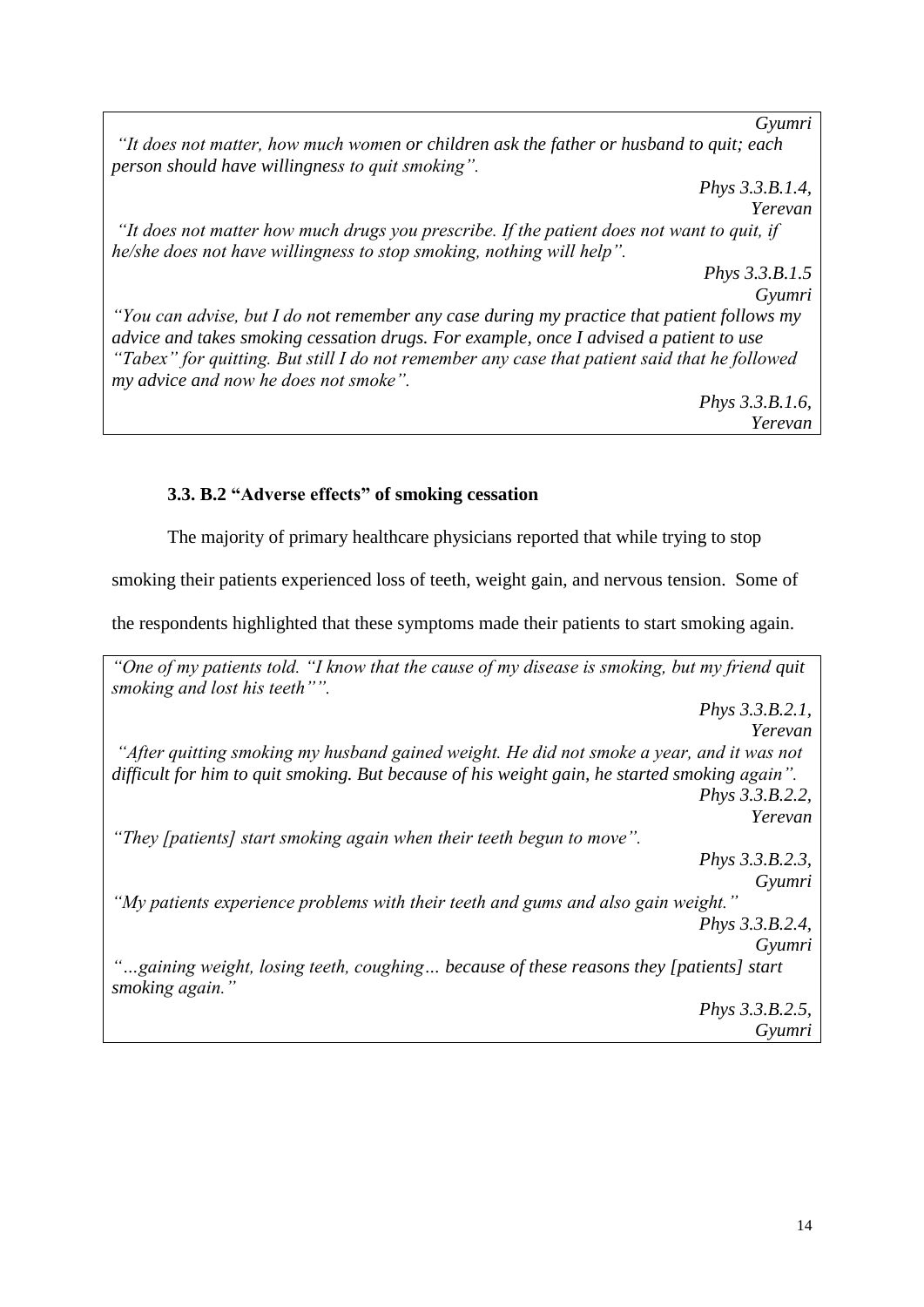### <span id="page-21-0"></span>**3.4 Obstacles for providing effective smoking cessation**

### <span id="page-21-1"></span>**3.4. A. High price and unavailability of smoking cessation drugs**

Many of the respondents mentioned that their patients did not use smoking cessation

drugs for quitting because of the high price of the drugs. Some of the physicians mentioned

that they prescribed smoking cessation products, but found them to be ineffective.

Unavailability of smoking cessation products was stressed as another obstacle for providing

effective smoking cessation services. One of the physicians mentioned that she was not able

to find smoking cessation products for her son.

*"It [pharmacotherapy] is very costly. People in developed countries receive a large amount of nicotine gums. In Armenia smoking cessation drugs are very expensive as very few companies import it to our market.* 

*Yerevan "Sometimes we can prescribe the medication; and then the patient comes back and says that it is almost several months that this drug is not available in the market. I feel very embarrassed. It would be better to be informed about the turnover of drugs during training courses".*

*Phys 3.4.A.2, Yerevan*

*Phys 3.4.A.1*

*"I have never heard that they [patients] quit smoking due to drugs, because the drugs are very expensive".* 

> *Phys 3.4.A.3, Yerevan*

*"My elder son is a musician and he frequently goes abroad. He always asks me to find Nicorette for him to take in the airplane. But I was not able to find it. I suggested that he can buy an ordinary chewing gum and put the nicotine from cigarette and chew it in the airplane. Every pharmacy that I visit, I was told that I should order it [Nicorette] beforehand". Phys 3.4.A.4, Yerevan*

### <span id="page-21-2"></span>**3.4. B Overload of primary healthcare physicians**

Physicians reported that they are overwhelmed with patients and with paperwork

which restricts the time they spend with patients. Almost all primary healthcare physicians

reported that unreasonable paper work and lack of time were the major obstacles for

providing comprehensive counseling, including smoking cessation counseling.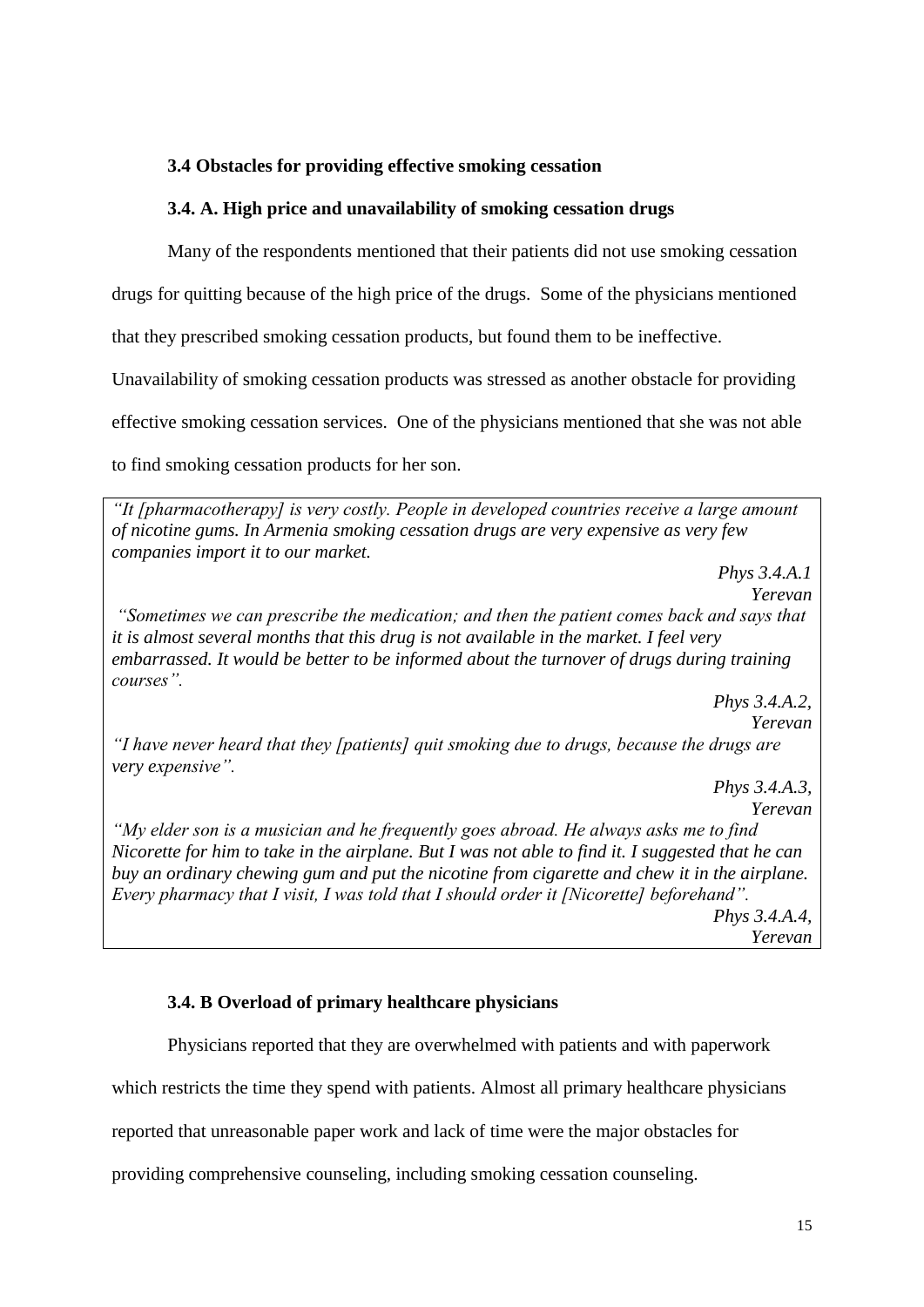*"Usually I am so busy with paperwork that my patients say that I do not even look at their faces". Phys 3.4.B.1, Yerevan "It [paperwork] gradually increases. Although it does not help us to follow-up the patients". Phys 3.4.B.2, Yerevan "It is impossible to write and work with patients simultaneously, that is why usually we put aside the paperwork which gradually becomes a big pile of paper". Phys 3.4.B.3, Gyumri "We need enough time to provide concealing, but we do not have a lot of time. If we speak a lot we will not have time to write and as a result we will serve only 2-3 patients per day. In this case they [healthcare authorities] should pay attention to reducing the paperwork. Otherwise, it is impossible. We do not treat the patients because of lack of time". Phys 3.4.B.4, Gyumri "I do not like unreasonable paperwork. Now we type the same data and then we write the same thing manually. It is ridiculous". Phys 3.4.B.5, Gyumri "In our daily practice when during 3-4 hours we serve 10-15 patients and have a load of paper work, we are able to say only one thing "You are not allowed to smoke". And the patient may deny this (*Օֆ, բժշկուհի ջան). *And this is the end of the conversation". Phys 3.4.B.6, Gyumri*

### **3.4. C. Lack of knowledge and professional trainings on smoking cessation**

<span id="page-22-0"></span>The overwhelming majority of the participants mentioned that they did not feel comfortable for prescribing pharmacotherapy for smoking cessation to their patients. Lack of knowledge on smoking cessation drugs' side effects, as well as limited information on smoking cessation drugs in general were identified as the main reasons for not providing pharmacotherapy for smoking cessation.

| "I do not try to prescribe the drugs".                                                                            |                         |
|-------------------------------------------------------------------------------------------------------------------|-------------------------|
|                                                                                                                   | Phys $3.4.C.1$ ,        |
|                                                                                                                   | Yerevan                 |
| "We do not know about negative side effects of [smoking cessation] drugs".                                        |                         |
|                                                                                                                   | <i>Phys</i> $3.4.C.2$ , |
|                                                                                                                   | Gyumri                  |
| " We are not knowledgeable enough [to prescribe the smoking cessation drugs], we are<br>not professionals in it". |                         |
|                                                                                                                   | <i>Phys</i> $3.4.C.3$ , |
|                                                                                                                   | Yerevan                 |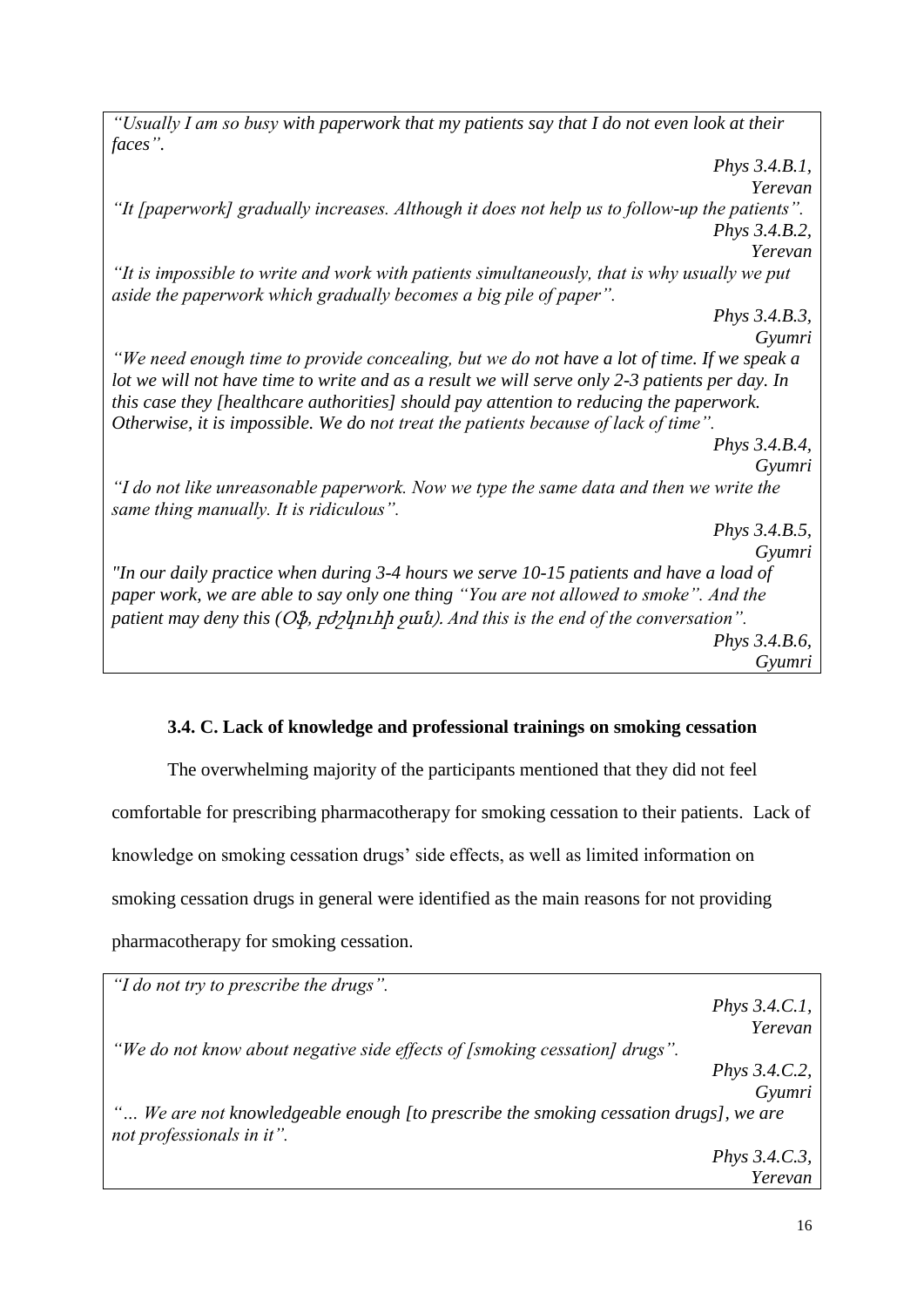*"… I am not fluent in prescribing smoking cessation drugs".* 

*Phys 3.4.C.4, Yerevan*

*Phys 3.4.C.5, Yerevan*

*"I also do not prescribe the drugs, as I do not know how these drugs work".*

The majority of the respondents mentioned that during several trainings and events

they briefly covered smoking as a risk factor, while others noted that they had never

participated in training courses covering smoking related issues. Some of the respondents

indicated that they participated in training courses on smoking cessation several years ago.

*"During the last training on the prevention of non-communicable diseases, there was a well written section about smoking, about patients' motivation". Phys 3.4.C.6, Yerevan "I clearly remember that training on non-communicable diseases had a section on smoking". Phys 3.4.C.7, Gyumri "During the training courses they [organizers] only mentioned about smoking as a risk factor, and how to control it, but did not mention about other aspects of smoking cessation". Phys 3.4.C.8, Yerevan "During the course on non-communicable diseases we referred to smoking as a risk factor". Phys 3.4.C.10, Yerevan "In 2008, I participated in a 3-days training. The trainers were from Kazakhstan. It was a great pleasure to participate". Phys 3.4.C.11, Yerevan "There was a training relating to tobacco control. It was 3 years ago. It was a 5-day course and it was very well organized". Phys 3.4.C.12, Yerevan "We briefly touched upon smoking-related issues during the training on family medicine". Phys 3.4.C.13, Yerevan "I participated in training; I was given a CD. It was 5 years ago, he [the trainer] came from Russia; he presented smoker's lung and bronchial conditions. He [the trainer] directed patients to a non-smoking lifestyle through influencing on patient psychology and educating the patient". Phys 3.4.C.14, Yerevan*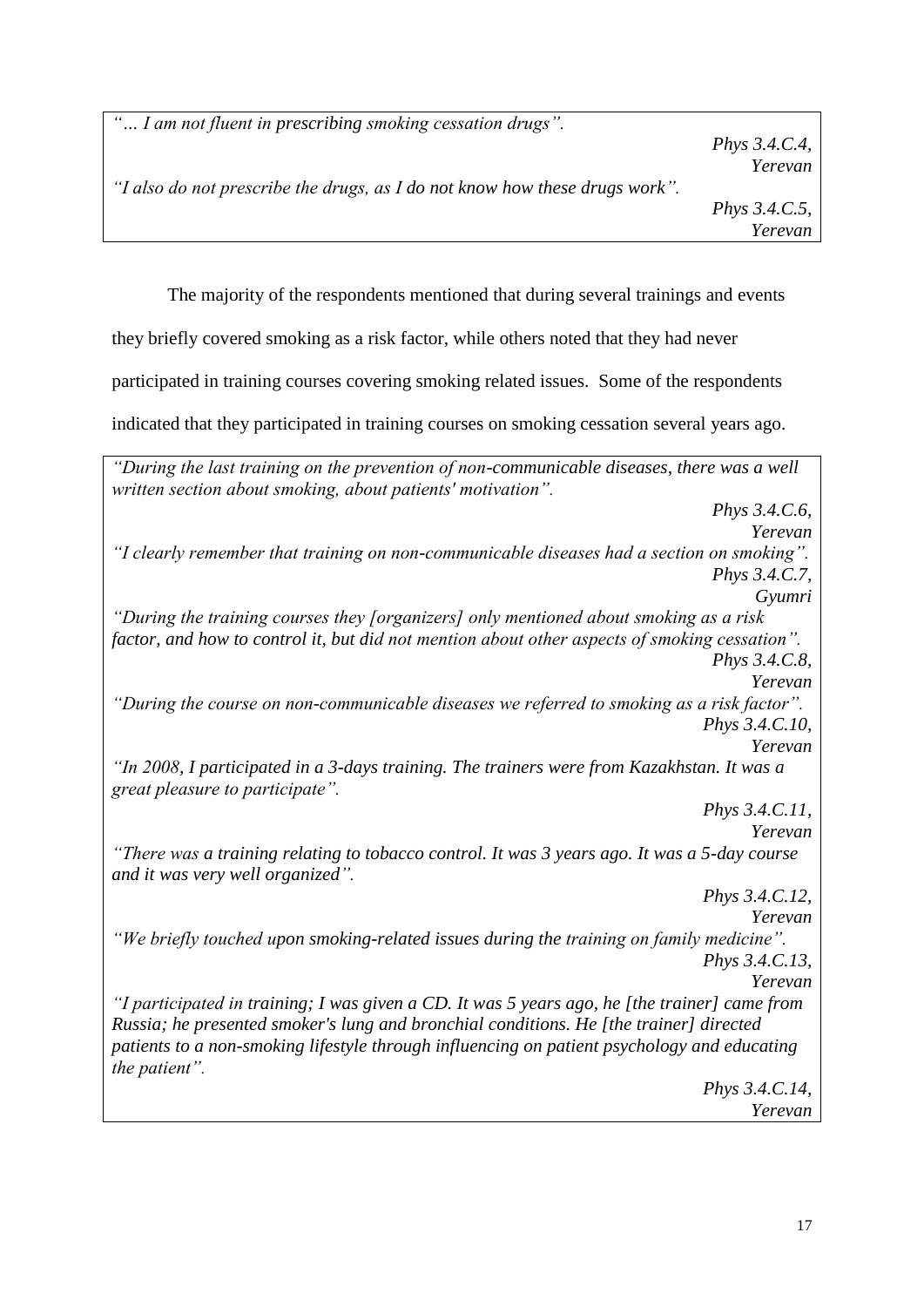### <span id="page-24-0"></span>**3.5 Professional Trainings**

### **3.5. A. Past trainings**

<span id="page-24-1"></span>The overwhelming majority of the respondents mentioned that they recently participated in trainings on "Treatment and management of non-communicable diseases", "Diagnosis, management and prevention of cervical cancer", and "Emergency situations". Several participants took part in trainings on nephrology, gastroenterology, and neurology.

The physicians highlighted that the main motivation for participation in the trainings was that the trainings were free of charge and they received CME (continuous medical education) credits for participation. Moreover, the respondents mentioned that every 5 years they have to pass several courses in order to have a right to continue working, otherwise they should pay for their training.

*"Let us talk openly. If it is free we want to participate, as the physician should pay for trainings". Phys 3.5.A.1, Yerevan "Credits are important because we are required to gain credits during the year for having the right to work. But from the perspective of knowledge, the credits are not required. But the trainings are required". Phys 3.5.A.2, Gyumri "Of course, we would like to participate in professional trainings, but for most of the offered courses we have to pay". Phys 3.5.A.3, Gyumri "Every 5 years we are obliged to participate in training courses". Phys 3.5.A.4, Yerevan "That course was free of charge, and we participated in it with great pleasure. It was important for us, as we know that we would receive credits for participation". Phys 3.5.A.5, Yerevan*

Physicians clarified that they did not receive credits for participating in trainings

organized by pharmaceutical companies. Despite this fact the physicians expressed

willingness to participate in training courses related to drug administration, as they become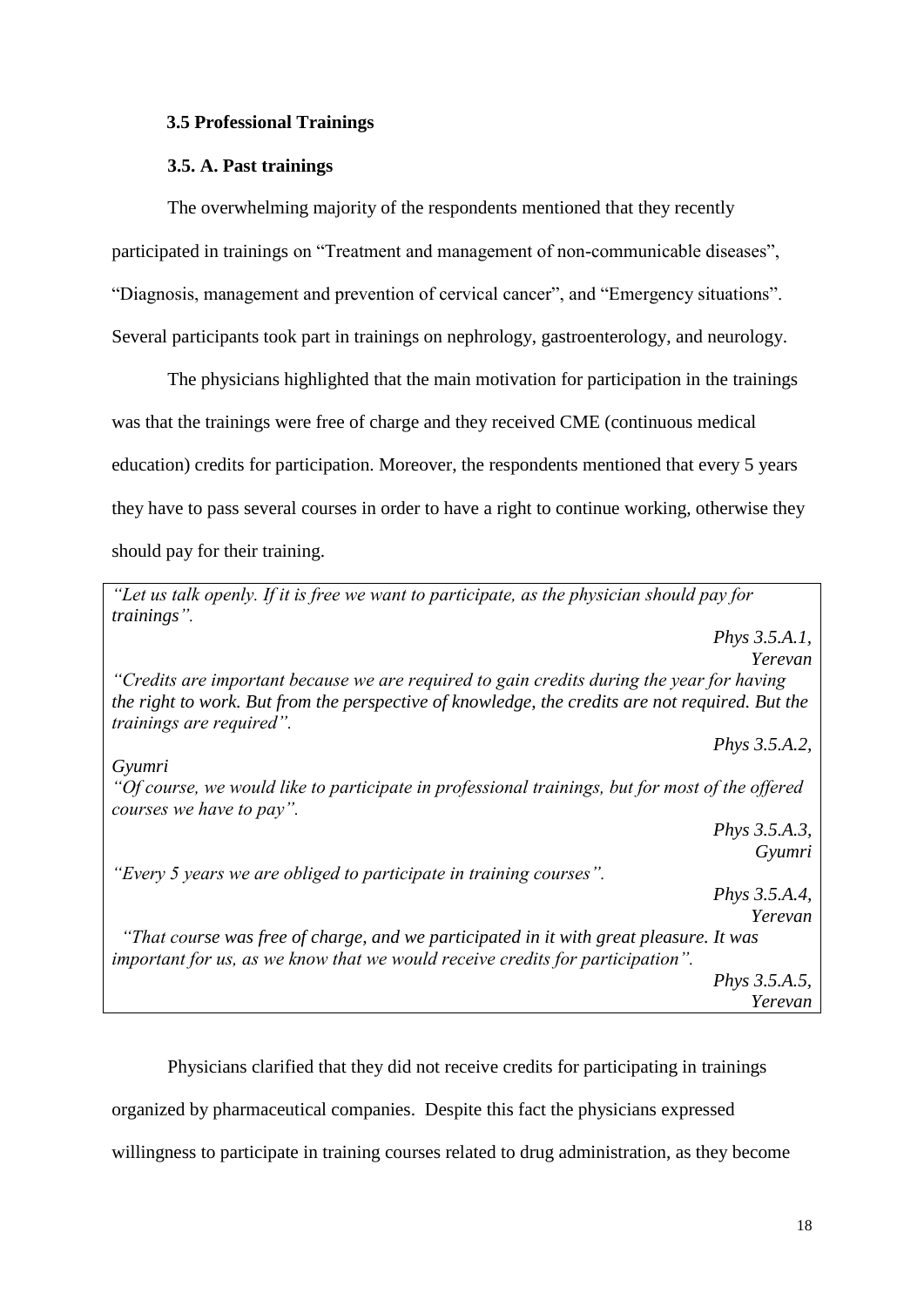informed about "latest news in pharmaceutical industry, as well as about latest drugs". The respondents also highlighted that participation in the trainings provide them up-to-date information, which is very important for them.

*"Trainings organized by pharmaceutical companies do not provide any credits". Phys 3.5.A.6, Yerevan "Credits are not so important for me. When I participate in trainings I become more confident". Phys 3.5.A.7, Yerevan "Training content should include new information. The information should be beyond what we can find from the books". Phys 3.5.A.8, Yerevan*

Some of the participants noted that they received supportive materials during several training courses that referred to smoking cessation issue. However, the overwhelming majority of respondents mentioned that they were not familiar with the smoking cessation guidelines for primary healthcare physicians developed by the NIH (see Appendix 5 for the assessment of the existing National Smoking Cessation Guideline).

### **3.5. B. Interest in participation in a smoking cessation training**

<span id="page-25-0"></span>Almost all physicians expressed a willingness and interest to participate in smoking cessation training. Moreover, some of the respondents noted that the knowledge and skills gained from the training they would use not only while working with patients but also with their family members.

| "I like that during trainings I receive new information that I can use in my daily practice".                 |  |  |
|---------------------------------------------------------------------------------------------------------------|--|--|
| <i>Phys</i> 3.5.B.1,                                                                                          |  |  |
| Gyumri                                                                                                        |  |  |
| "If as a result of the training we can help our patients, I will participate with great<br><i>pleasure</i> ". |  |  |
| <i>Phys</i> 3.5.B.2,                                                                                          |  |  |
| Yerevan                                                                                                       |  |  |
| "I am very interested in that training as I need skills for my personal life as well".                        |  |  |
| <i>Phys</i> 3.5.B.3,                                                                                          |  |  |
| Gyumri                                                                                                        |  |  |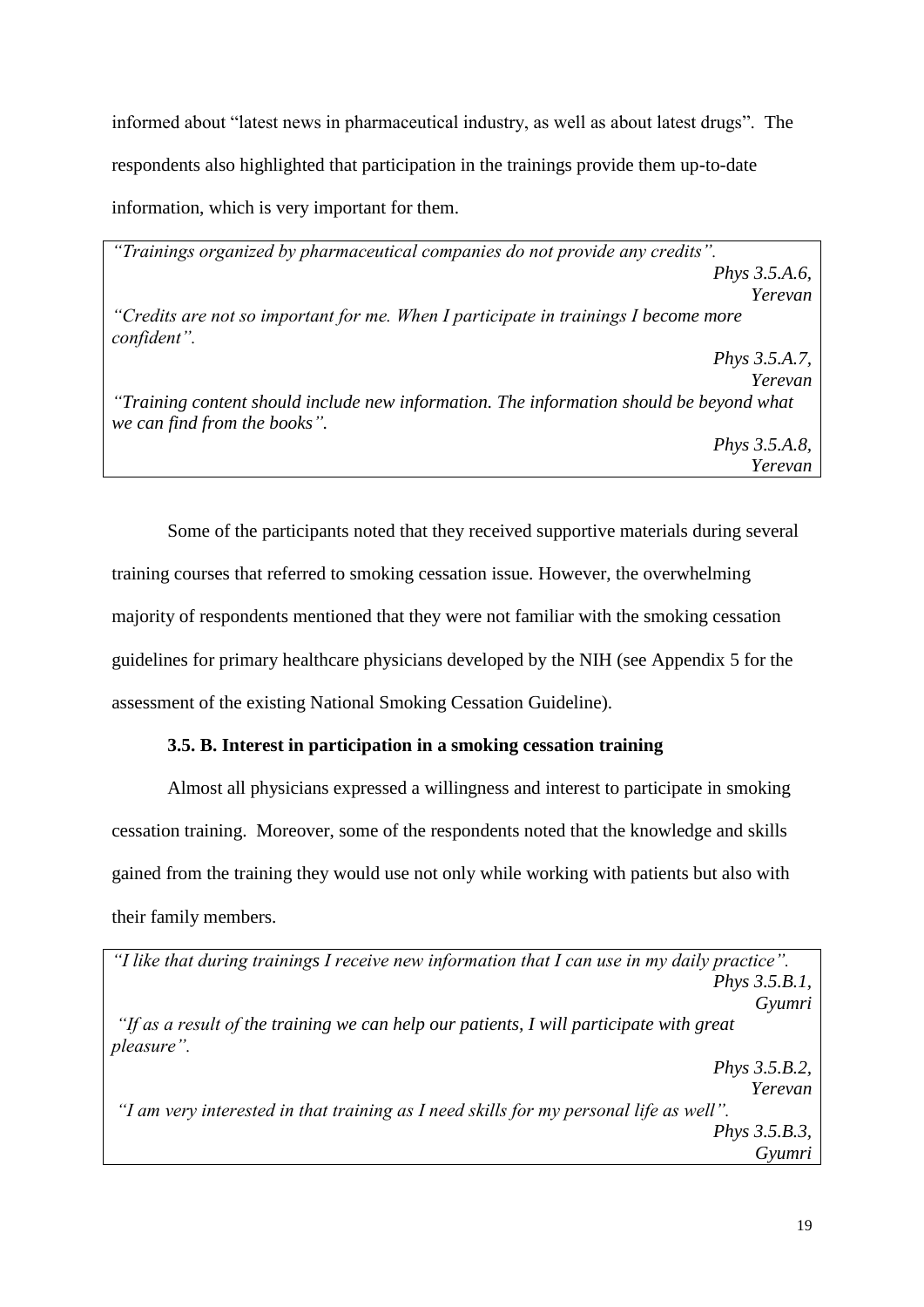### **3.5. C. Expectations from the upcoming smoking cessation training**

<span id="page-26-0"></span>While setting the expectations from the smoking cessation training to help their patients to quit smoking the physicians suggested that the smoking cessation training should have relevant content and include not only theoretical but also practical sections.

| "It [smoking cessation training] should have a practical component".                                                |                      |
|---------------------------------------------------------------------------------------------------------------------|----------------------|
|                                                                                                                     | Phys $3.5.C.1$ ,     |
|                                                                                                                     | Yerevan              |
| "The training should be interactive".                                                                               |                      |
|                                                                                                                     | <i>Phys</i> 3.5.C.2, |
|                                                                                                                     | Yerevan              |
| "The content of the training should be up-to-date and interesting".                                                 |                      |
|                                                                                                                     | <i>Phys</i> 3.5.C.3, |
|                                                                                                                     | Gyumri               |
| "Methods should be applicable and correspond to the needs of population that we can use<br>them in Armenia".        |                      |
|                                                                                                                     | <i>Phys</i> 3.5.C.4, |
|                                                                                                                     | Yerevan              |
| "It is very important not only to provide knowledge but also practice. It would be better to                        |                      |
| organize groups with certain people and convince those people with certain words<br>[demonstration of counseling]". |                      |
|                                                                                                                     | <i>Phys</i> 3.5.C.2, |
|                                                                                                                     | Yerevan              |

In addition, some of the participants valued the importance of being taught about smoking cessation products available in the Armenian pharmaceutical market. Several of the participants mentioned that nowadays only pharmaceutical companies presented smoking cessation drugs, while they would like to receive the latest guidelines and treatment schemes during professional trainings.

| "It is a pity that nowadays the pharmaceutical companies present the drugs. We do not                               |
|---------------------------------------------------------------------------------------------------------------------|
| receive the latest guidelines and latest treatment schemes during professional trainings".                          |
| <i>Phys</i> 3.5.C.5,                                                                                                |
| Yerevan                                                                                                             |
| "Please inform us about the pharmaceutical market. What kinds of products are available for<br>smoking cessation"?  |
| <i>Phys</i> $3.5.C.6$ ,                                                                                             |
| Yerevan                                                                                                             |
| "We are aware of harmful effect of nicotine, but we do not know the harmful effects of<br>smoking cessation drugs". |
| <i>Phys</i> $3.5.C.5$ ,                                                                                             |
| Yerevan                                                                                                             |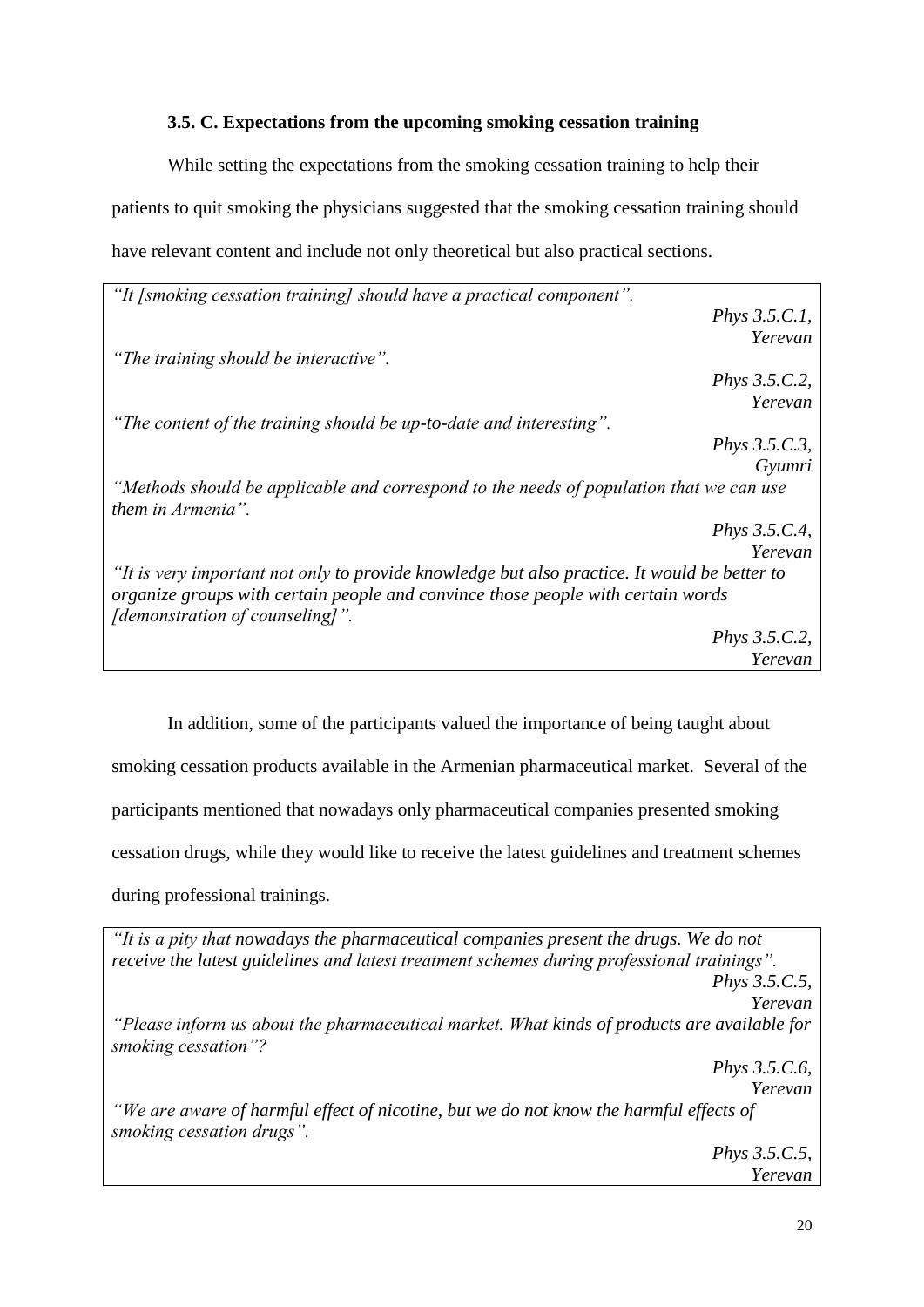The respondents also mentioned that they would like to participate in a short-term training that will last from 3-4 days up to 1 week, and would like to be organized in small groups with 10-15 people. Some participants noted that they would not like to participate in the training that lasts 4 hours per day, while others prefer having 3-4 days training that would last the whole day. However, the majority of physicians highlighted the importance of being "given time off from work" while participating in the smoking cessation training.

*"One week may be too long. For example, we all are very satisfied with the course on cervical cancer[name], but let us speak frankly, 2 days are more than enough to gain that knowledge". Phys 3.5.C.5, Yerevan "It [training on smoking cessation] should be short, no more than 4 hours per day". Phys 3.5.C.7, Yerevan "It [training on smoking cessation] may last several days (3 or 4 days), even the whole day. And smoking cessation guide should be presented". Phys 3.5.C.6, Yerevan "It [training on smoking cessation] can be organized with a small group of people, maximum 10-15 people in a group". Phys 3.5.C.8, Yerevan "Training may last for 3-4 days; it depends on the volume of information. Plus we should be given time off from our work, as it would be very difficult to digest such difficult material after a working day". Phys 3.5.C.9, Yerevan*

The respondents expressed diverse opinions regarding who should be lecturers/trainers. Psychologists, oncologists, cardiologist, pulmonologist and trained smoking cessation professionals were considered as appropriate potential trainers. There were contradictory opinions regarding the role of psychologists in providing the smoking cessation training. Some of the participants highlighted the important role of psychologists, while others noted that no one will visit a psychologist for quitting.

*"We do not have a culture of visiting psychologists".*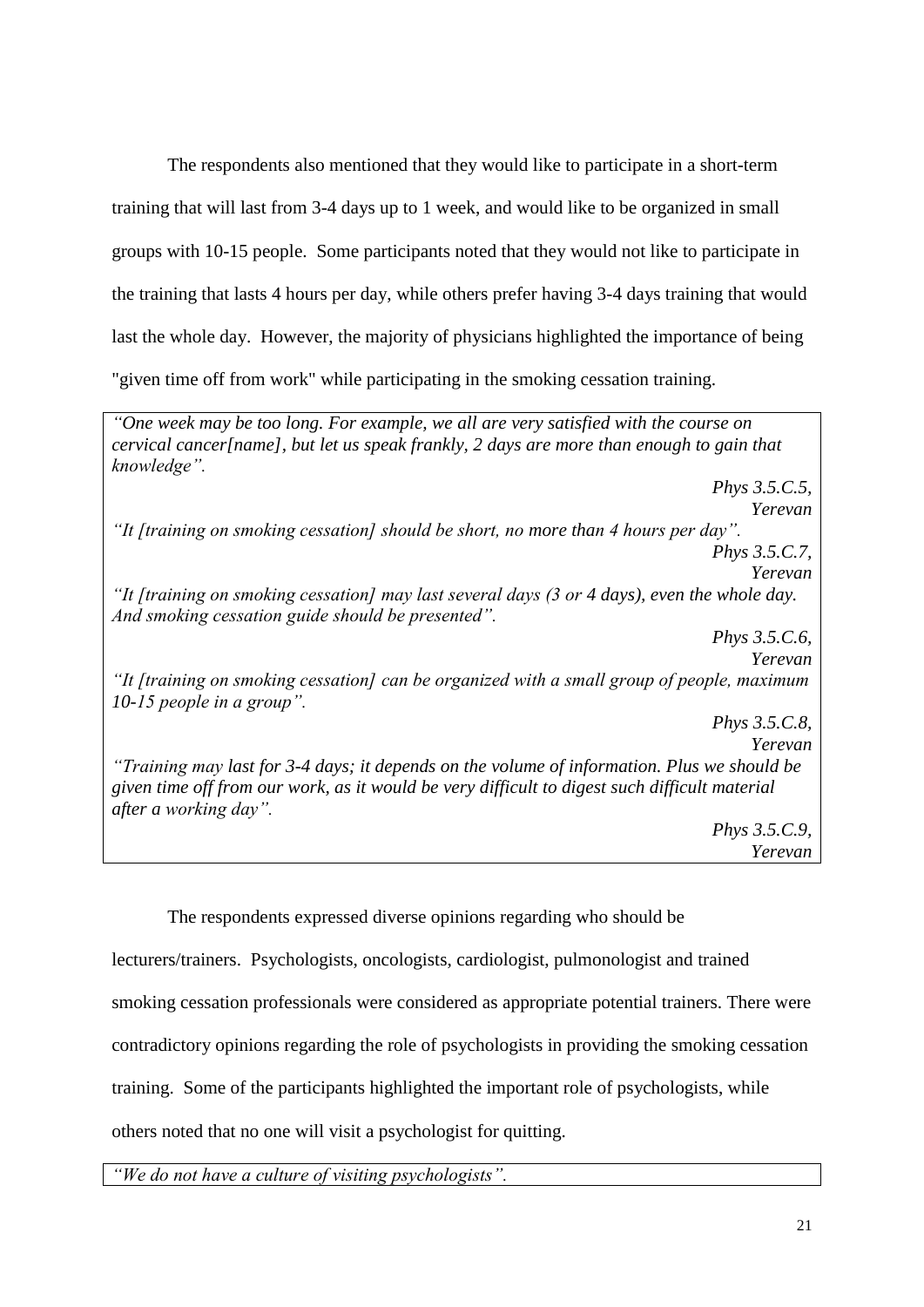| <i>Phys</i> 3.5.C.10,                                                                                                                                                     |  |
|---------------------------------------------------------------------------------------------------------------------------------------------------------------------------|--|
| Yerevan                                                                                                                                                                   |  |
| "Maybe people visit psychologists for quitting, but in Armenia who visits psychologists?                                                                                  |  |
| <i>Phys</i> 3.5.C.11,                                                                                                                                                     |  |
| Yerevan                                                                                                                                                                   |  |
| "Therapist plus psychologist [should be trainers], as the psychologist may suggest his/her<br>own options".                                                               |  |
| <i>Phys</i> 3.5.C.6,                                                                                                                                                      |  |
| Yerevan                                                                                                                                                                   |  |
| "A person who deals with this issue [should be a trainer]. It does not matter the specialty,<br>but it should be a person with experience and who can share own results". |  |
| Phys 3.5.C.2,                                                                                                                                                             |  |
| Yerevan                                                                                                                                                                   |  |
| "Trained professionals should teach us. But that professional should be foreigner, as in<br>Armenia we do not have such specialists".                                     |  |
| Phys 3.5.C.5,                                                                                                                                                             |  |
| Yerevan                                                                                                                                                                   |  |
| "Pulmonologist. The trainers should be aware of the topic in order to share it with us".                                                                                  |  |
| <i>Phys</i> 3.5.C.6,                                                                                                                                                      |  |
| Yerevan                                                                                                                                                                   |  |

The overwhelming majority of respondents mentioned that the training should be organized outside of the polyclinic; nevertheless, some physicians mentioned that the training could be run in the polyclinic as well. Moreover, primary health care physicians from Gyumri expressed contradictory opinions regarding the city where the training could be organized. Some of them preferred to participate in a training organized in Gyurmi, while others in Yerevan.

| "It would be better to organize training in our polyclinic".                                                                                                                 |
|------------------------------------------------------------------------------------------------------------------------------------------------------------------------------|
| <i>Phys</i> $3.5.C.2$ ,                                                                                                                                                      |
| Yerevan                                                                                                                                                                      |
| "It is impossible fto organize training in the polyclinic] as patients will disturb us. During                                                                               |
| the cervical cancer course we were listening with a clear mind. If you see your patient one                                                                                  |
| hour ago, he/she will be in your mind. Moreover, patients would find us in the polyclinic".                                                                                  |
| Phys 3.5.C.9,                                                                                                                                                                |
| Yerevan                                                                                                                                                                      |
| "The training should be organized out of polyclinic, as patients will disturb us all the time;<br>they will knock the door, as well as will open and close it all the time". |
|                                                                                                                                                                              |
| Phys $3.5.C.1$ ,<br>Yerevan                                                                                                                                                  |
| "[Training should be organized] close to our workplace in order not to lose time. Maybe in                                                                                   |
| polyclinic".                                                                                                                                                                 |
| <i>Phys</i> 3.5.C.2,                                                                                                                                                         |
| Yerevan                                                                                                                                                                      |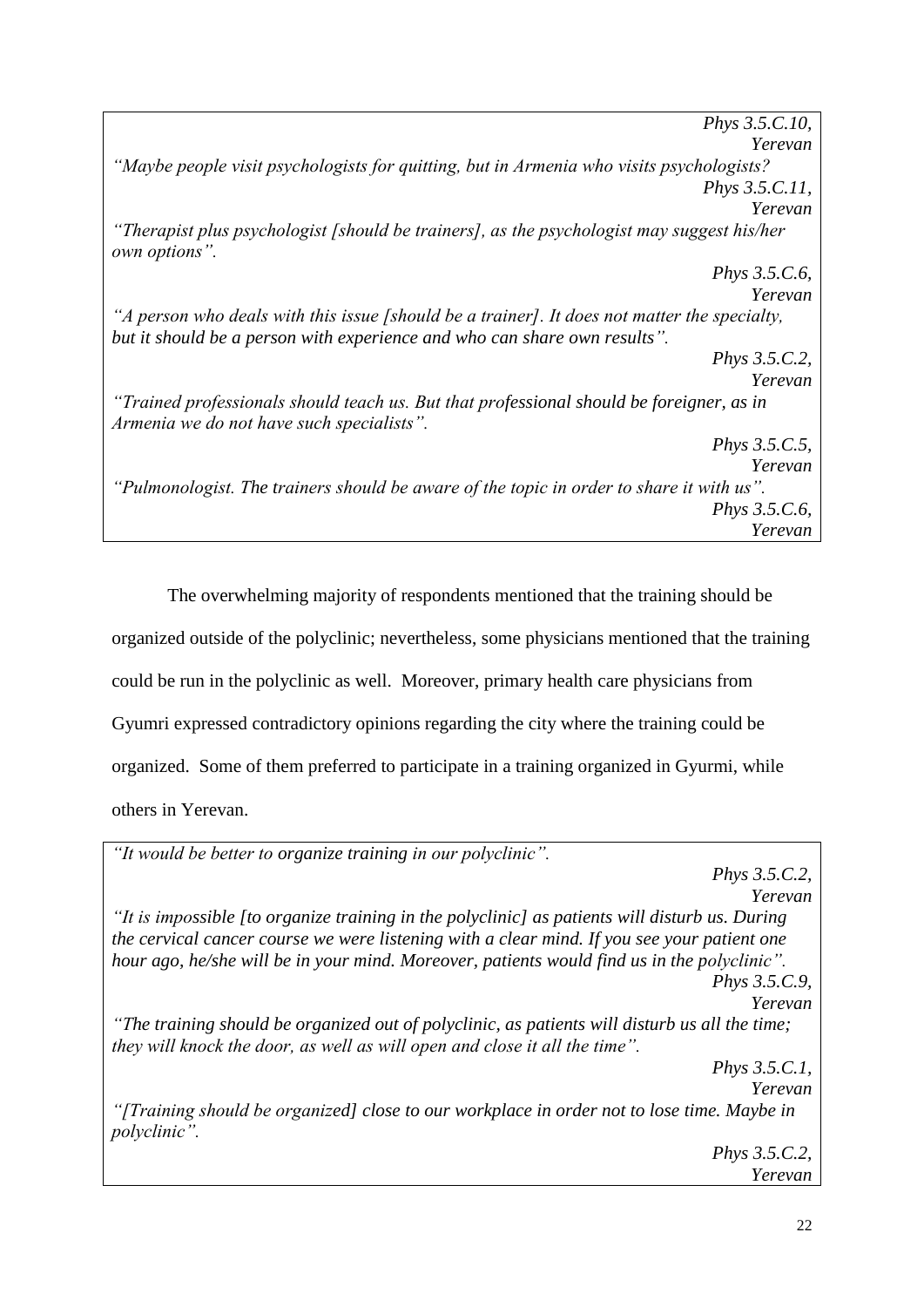*"I would like to participate in a training that is organized in Gyumri".*

*Phys 3.5.C.10, Gyumri*

*"In Yerevan. I would like to enjoy Yerevan for one or two days".*

# <span id="page-29-0"></span>**4. CONCLUSIONS AND RECOMMENDATIONS**

Based on the study findings the research team made the following conclusions:

 Primary healthcare physicians acknowledged smoking as a serious public health problem in Armenia.

 Cardiovascular diseases, cancer, injuries and COPD were identified as the leading causes of death among the adult Armenian population. Primary healthcare physicians considered diet, alcohol consumption, smoking, environmental pollution ecology (including living conditions), sedentary lifestyle and stress as the common risk factors for developing those diseases that are the leading causes of death in Armenia.

 Primary healthcare physicians identified themselves as the practitioners who mainly provided preventive services to the general population. They acknowledged their role in advising patients to quit smoking but they did not accept that assistance in smoking cessation is their responsibility.

 Primary healthcare physicians believed that financial burden and health hazards of smoking were the main reasons why smokers should quit smoking. Willpower was considered as the main tool for quitting in Armenia.

 Primary healthcare physicians reported that there was no formal and regulated way for identifying and reporting the smoking status of patients, thus physicians were not always aware of the smoking status of their patients.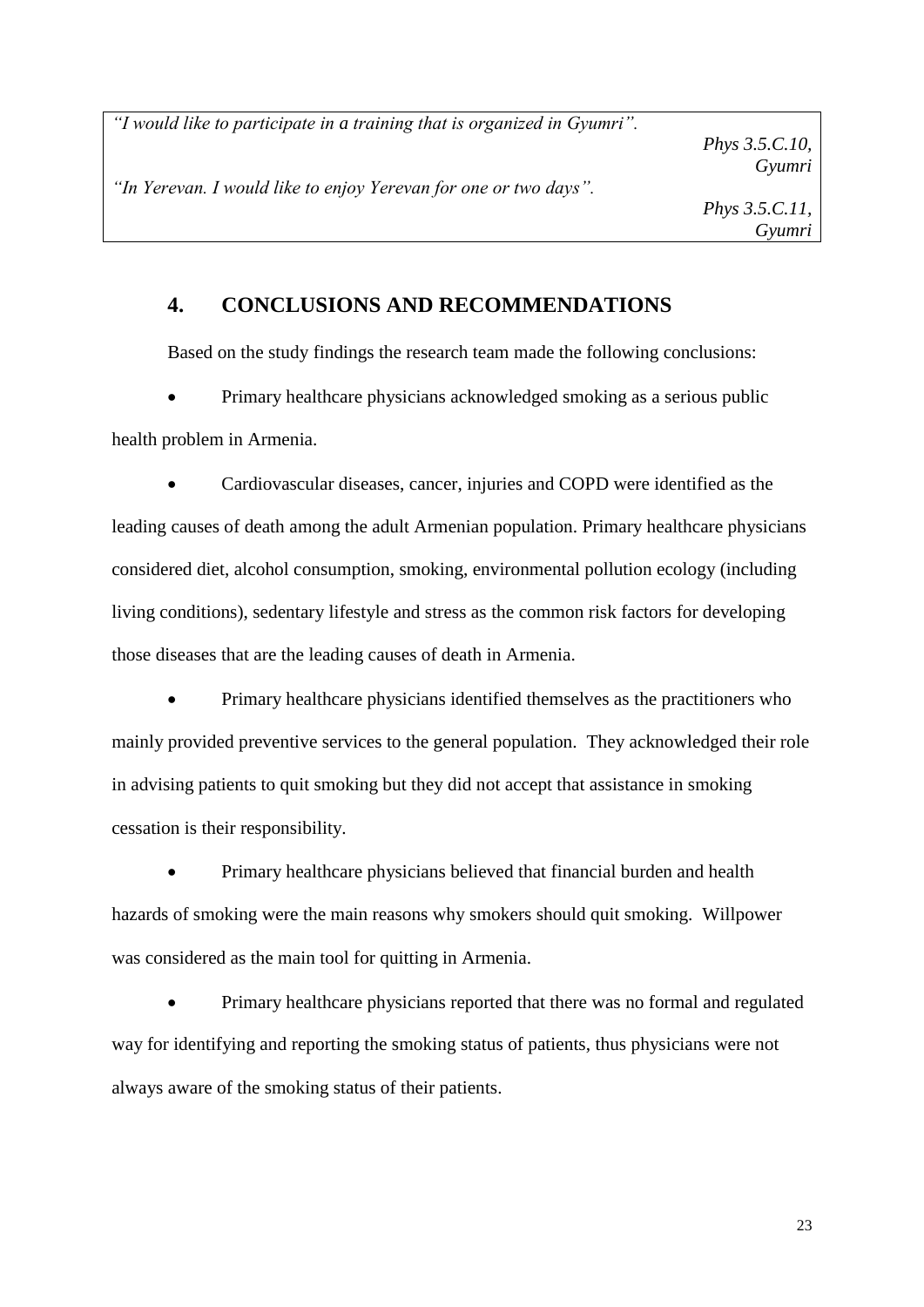Physicians mostly provided behavioral support to their patients for quitting (advise, tips). Primary healthcare physicians identified that patients who developed chronic diseases were more likely to quit.

 Primary healthcare physicians believed that while trying to stop smoking some patients experience loss of teeth, weight gain, and nervous tension.

 Primary healthcare physicians did not have appropriate skills and knowledge in smoking cessation pharmacotherapy and they rarely prescribed drugs to assist their patients in smoking cessation. Unreasonable paper work and lack of time were identified as other obstacles for providing comprehensive counseling in smoking cessation.

 Primary healthcare physicians believed that their patients did not use/did not ask for smoking cessation drugs for quitting because of the high price and low access to the drugs.

• Primary healthcare physicians participated in several professional trainings and events during which they briefly covered the role of smoking as a risk factor for some diseases. The main motivation was that training courses were free of charge and physicians received continuous professional development credits for participation.

 Physicians were interested and willing to participate in training/courses on smoking cessation counseling to help their patients to quit. They were mostly interested in gaining skills and knowledge on different smoking cessation methods, particularly in pharmacotherapy.

 Primary healthcare physicians indicated that they expected from upcoming smoking cessation training the following: relevant content (including practical sections), be short-term and organized in a small group outside of the polyclinics. Psychologists, oncologists, cardiologists, pulmonologists as well as trained professionals in smoking cessation were considered as potential trainers.

24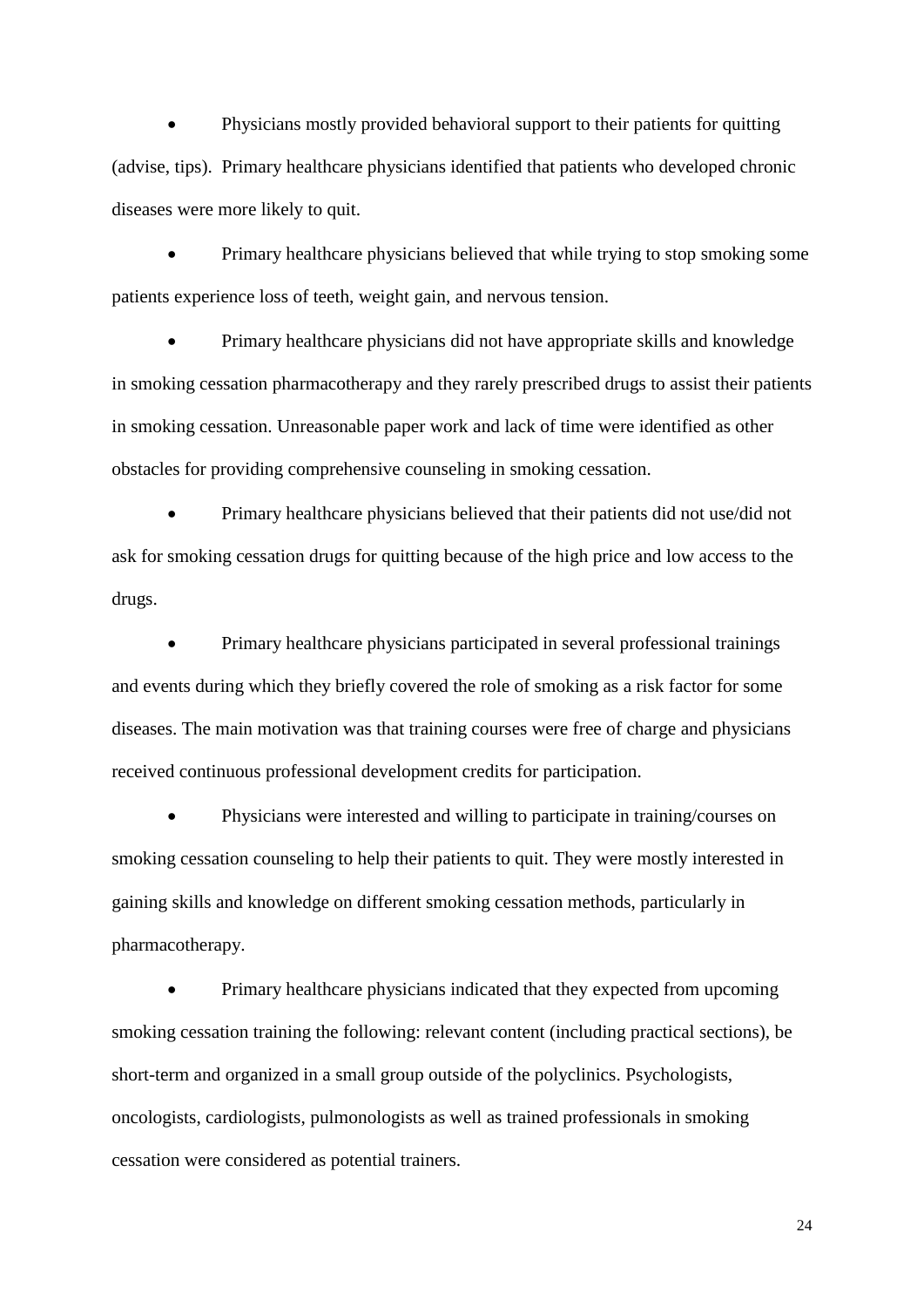Taking into consideration the study findings, the research team presents the following recommendations:

 Develop and implement smoking cessation training for primary healthcare physicians to:

- **Provide evidence-based brief advice on quitting smoking to all** patients at any medical contact
- ensure accurate and adequate identification/documentation of smoking status.

 Make appropriate changes in medical charts to ensure accurate and adequate documentation of smoking status

- Ensure availability and affordability of smoking cessation medications
- Regularly update the National Smoking Cessation Guideline and implement it

into the primary healthcare physicians' practice

Develop performance-based reimbursement mechanism to motivate primary

healthcare physicians to provide smoking cessation counseling.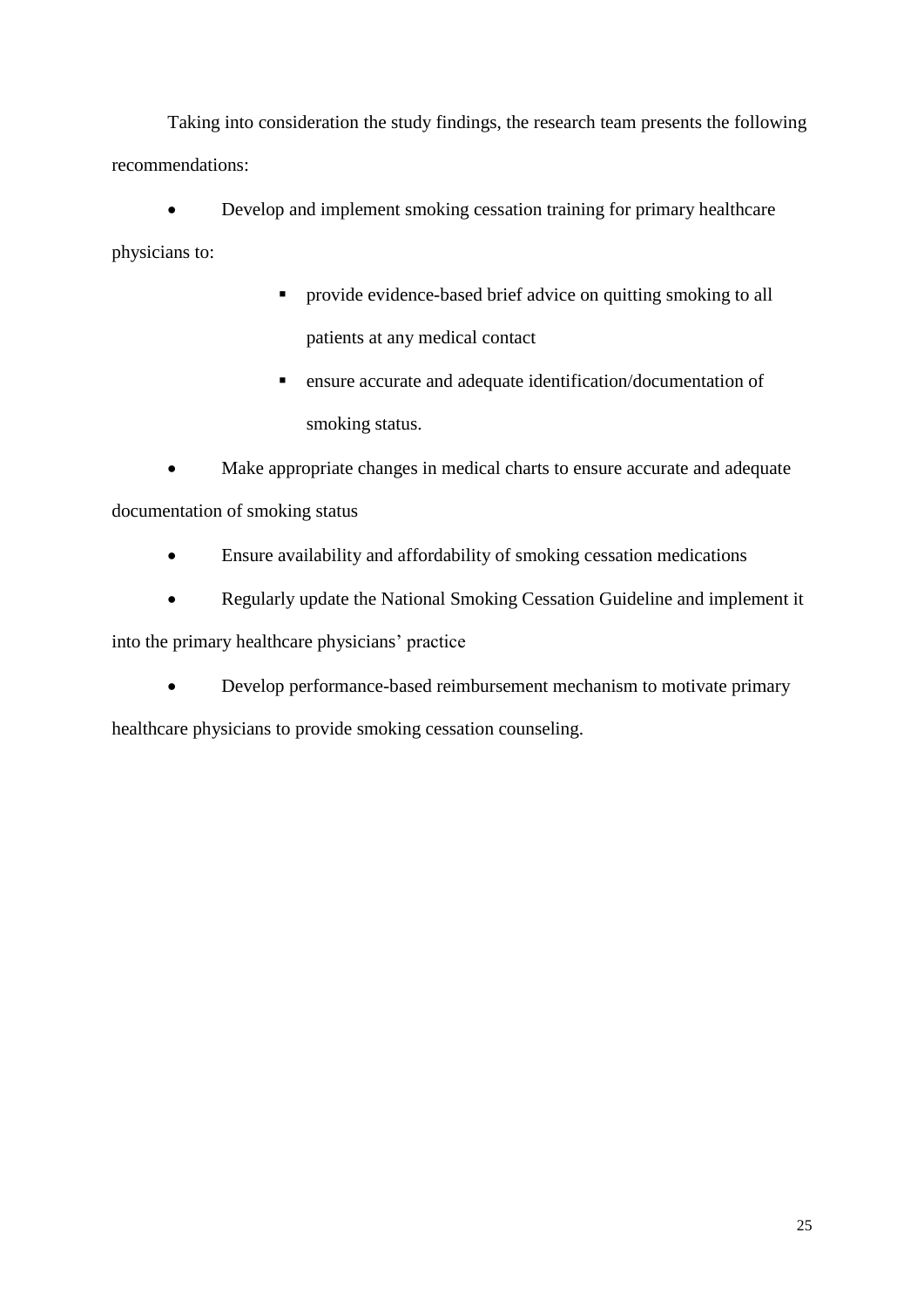# <span id="page-32-0"></span>**REFERENCES**

- 1. World Health Organization, Tobacco Fact sheet N°339. Updated at July 6, 2015. Available at: <http://www.who.int/mediacentre/factsheets/fs339/en/>.
- 2. World Health Organization report on the global tobacco epidemic, 2008: the MPOWER package. Geneva, World Health Organization, 2008. Available at: <http://www.who.int/tobacco/mpower/2008/en/>
- 3. Srinivasan A, Tiwari K, Scott JX, Ramachandran P RM. Impact of cancer support groups on childhood cancer treatment and abandonment in a private pediatric oncology centre. *Int J Palliat Nurs*. 2015;1(25):68-71. doi:10.4103/0973-1075.150192.
- 4. National Statistical Service [Armenia], Ministry of Health [Armenia], and ICF International. 2012. Armenia Demographic and Health Survey 2010. Calverton, Maryland: National Statistical Service, Ministry of Health, and ICF International.
- 5. Perrin PC, Merrill RM, Lindsay GB. Patterns of smoking behavior among physicians in Yerevan, Armenia. *BMC Public Health*. 2006;6:139. doi:10.1186/1471-2458-6-139.
- 6. Framework Convention on Tobacco Control: Implementation Challenges in Armenia Civil Society Report 2005-2010. Available at: http://www.tobaccofreearmenia.am/wpcontent/uploads/2011/06/shadow\_report\_eng.pdf
- 7. Stead L, Lancaster T. Combined pharmacotherapy and behavioural interventions for smoking cessation. *J Evid Based Med*. 2012;5(4):242-242. doi:10.1111/jebm.12012.
- 8. Cummings SR, Coates TJ, Richard RJ, et al. Training physicians in counseling about smoking cessation. A randomized trial of the "Quit for Life" program. *Ann Intern Med*. 1989;110(8):640-647.
- 9. Mejia R, Pérez Stable EJ, Kaplan CP, et al. Effectiveness of an Intervention to Teach Physicians How to Assist Patients to Quit Smoking in Argentina. *Nicotine Tob Res*. 2015. doi:10.1093/ntr/ntv153.
- 10. Abdullah SM, Husten CG. Promotion of smoking cessation in developing countries: a framework for urgent public health interventions. *Thorax*. 2004;59(7):623-630. doi:10.1136/thx.2003.018820.
- 11. Jradi H. Awareness, Practices, and Barriers regarding Smoking Cessation Treatment among Physicians in Saudi Arabia. *J Addict Dis*. 2015. doi:10.1080/10550887.2015.1116355.
- 12. La Torre G, Kirch W, Bes-Rastrollo M, et al. Tobacco use among medical students in Europe: Results of a multicentre study using the Global Health Professions Student Survey. *Public Health*. 2012;126(2):159-164. doi:10.1016/j.puhe.2011.10.009.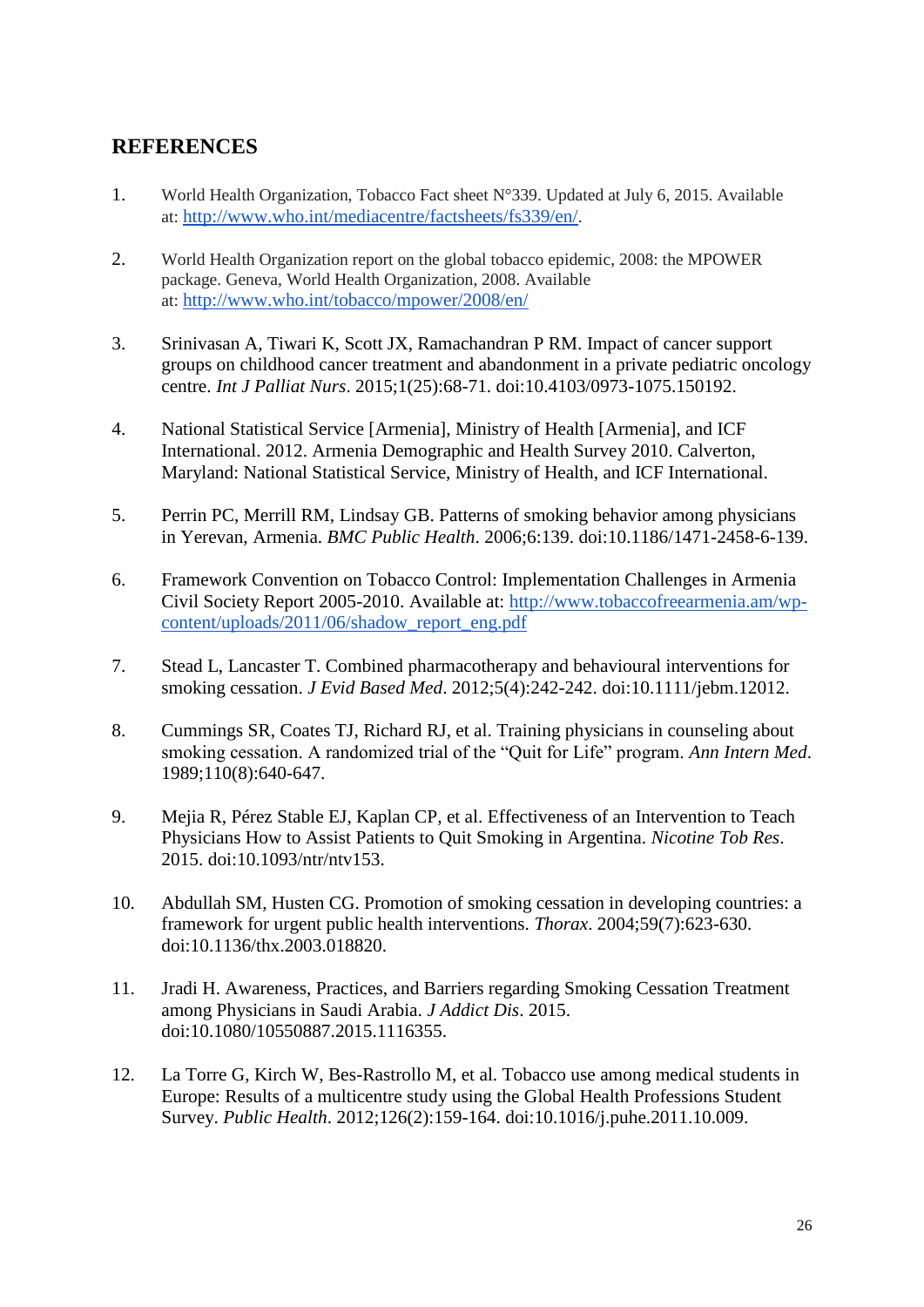- 13. Movsisyan N, Petrosyan V, Harutyunyan A, Petrosyan D, Muradyan A, Frances S. Smoking behavior, attitudes, and cessation counseling among healthcare professionals in Armenia. *BMC Public Health*. 2012;12(1):1028. doi:10.1186/1471-2458-12-1028.
- 14. Raw M, Regan S, Rigotti N, McNeill a. A survey of tobacco dependence treatment guideilnes in 31 countries. *Addiction*. 2009;104(7):1243-1250. doi:10.1111/j.1360- 0443.2009.02584.x.A.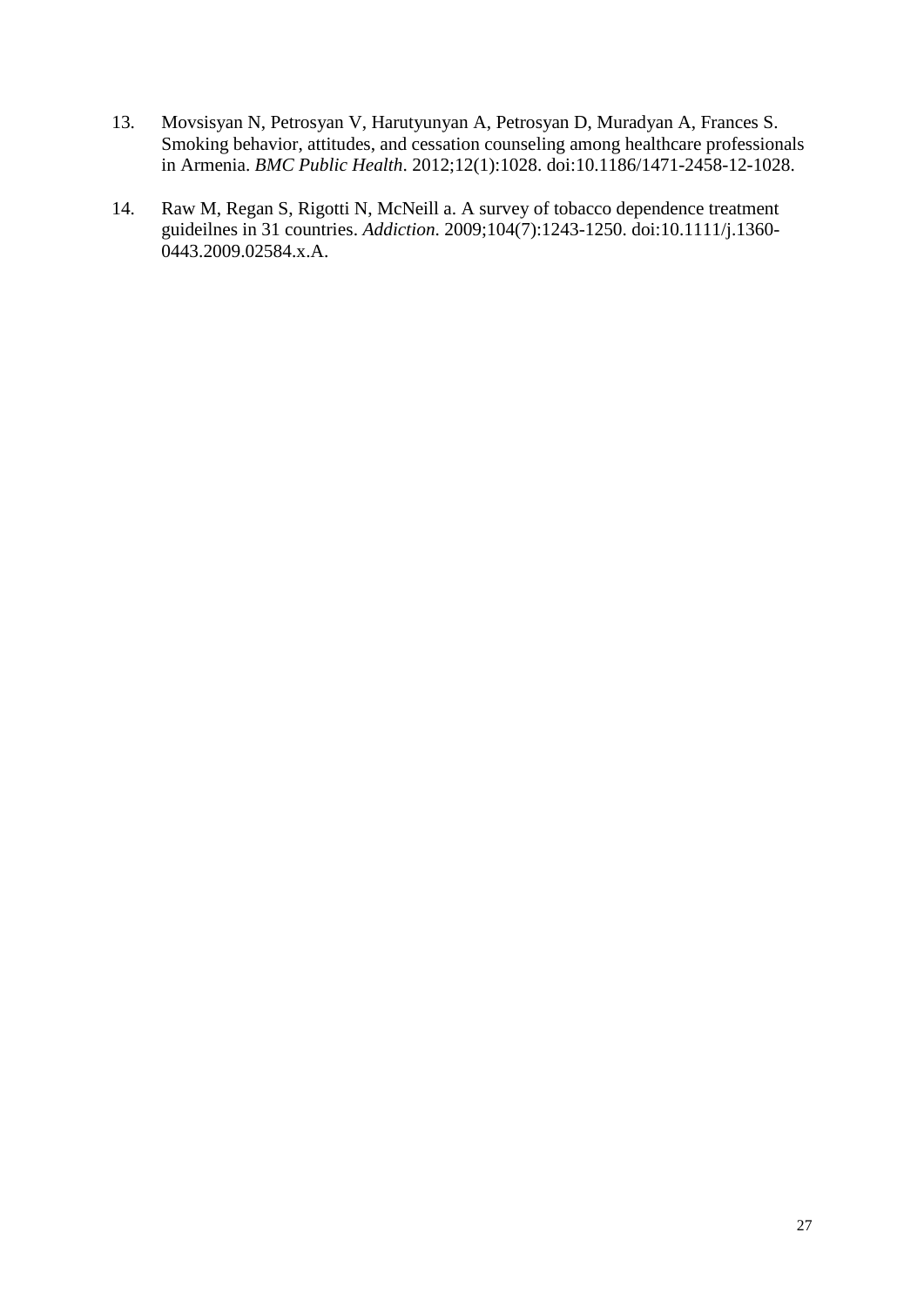# <span id="page-34-0"></span>**TABLES**

# <span id="page-34-1"></span>**Table 1. Demographic characteristics of FGD participants**

| <b>Characteristics</b>               |                | N (number)     |
|--------------------------------------|----------------|----------------|
| Age, Mean (Range)                    |                | $53(37-75)$    |
| <b>Gender</b>                        |                |                |
|                                      | Male           | 0              |
|                                      | Female         | 23             |
| <b>Residence</b>                     |                |                |
|                                      | Yerevan        | 12             |
|                                      | Gyumri         | 11             |
| <b>Current smoking status</b>        |                |                |
|                                      | Yes            | $\overline{2}$ |
|                                      | N <sub>o</sub> | 21             |
| <b>Working Years, Mean (Range)</b>   |                | $27(9-53)$     |
| <b>Training on Smoking Cessation</b> |                |                |
|                                      | Yes            | 13             |
|                                      | N <sub>o</sub> | 10             |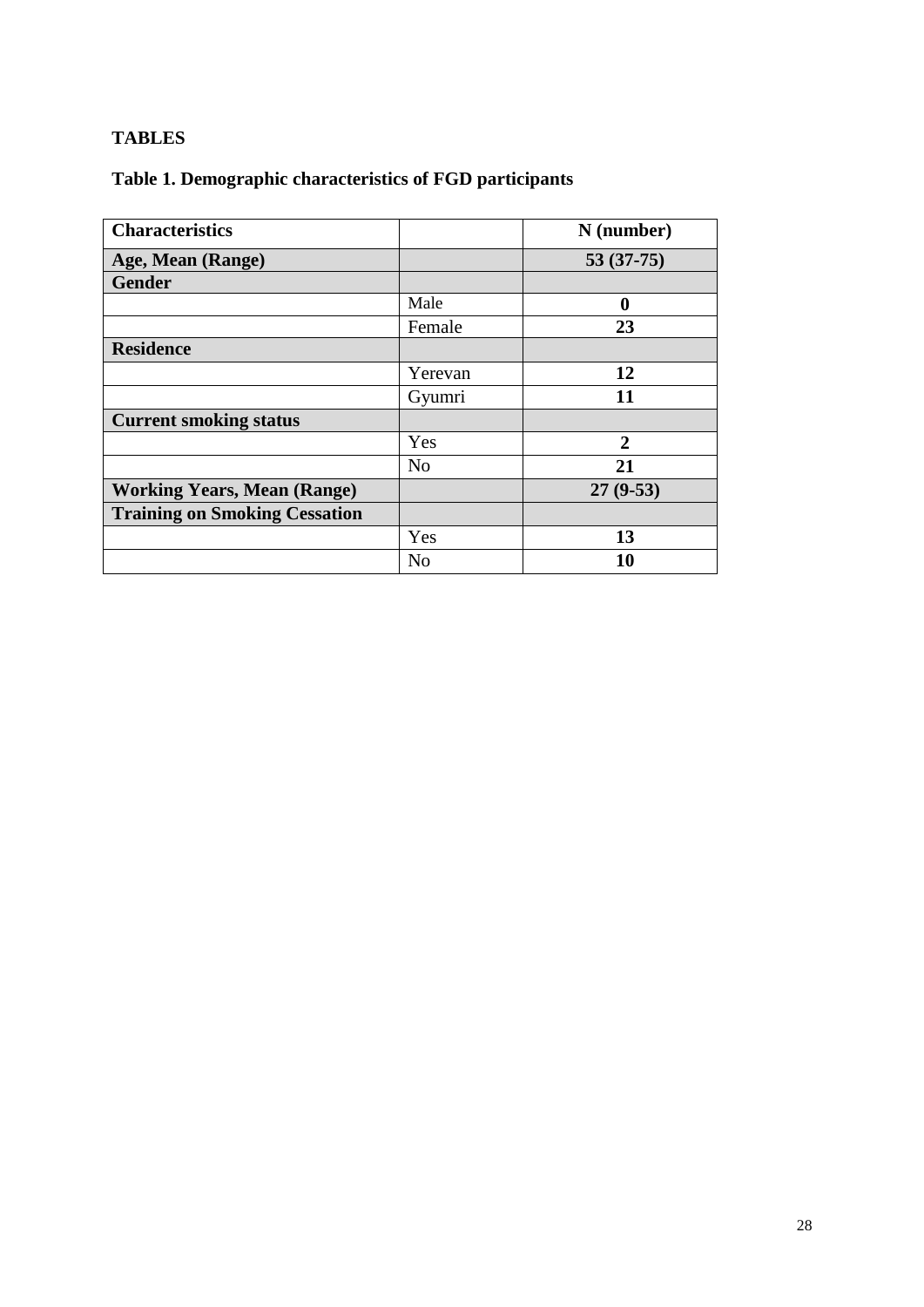### <span id="page-35-0"></span>**APPENDICES**

### <span id="page-35-1"></span>**Appendix 1: Focus group discussion guides (English and Armenian versions)**

| <b>Place</b>    |                                                           |  |  |
|-----------------|-----------------------------------------------------------|--|--|
| <b>Date</b>     | <u> 1980 - John Stone, Amerikaansk politiker († 1901)</u> |  |  |
| <b>Time</b>     | <u> 1989 - John Stein, Amerikaansk politiker († 1908)</u> |  |  |
| Moderator       | <u> 1980 - John Stein, Amerikaansk politiker (* 1950)</u> |  |  |
| <b>Recorder</b> | <u> 1989 - John Stone, Amerikaansk politiker († 1908)</u> |  |  |

### *Introduction*

**Purpose:** Today we will be focusing our discussion on the tobacco burden in Armenia and the important role of health professionals in tobacco control. All your views, concerns, perspectives and suggestions for solutions of the issues concerning high smoking prevalence and smoking attributable morbidity/mortality in Armenia will play an important role in national planning and strategizing. We will ask the question to better understand what you think and do related to smoking cessation.

**Procedures:** Our discussion will take about 60-70 minutes. Please remember that there are not right or wrong answers and you are free to ask for clarification if you do not understand the question. We want this to be a group discussion, so feel free to respond to me and to other members in the group without waiting to be called on. However, we would appreciate it if only one person did talk at a time. Be ensured that all of you will have equal opportunity to express your opinions and please be respectful to divergent attitudes expressed by other participant.

**Confidentiality**: The session will be recorded with your permission and a transcript of the discussion will be made so that we do not miss anything you have to say. Please be assured that at no time will I record any names or other identifying information. We will protect the information you give us as best as we can and the audio-recording will be destroyed after completion of the project.

You can refuse to answer any question and leave discussion group at any time. You will not be penalised in any way if you decide not to participate.

May I continue?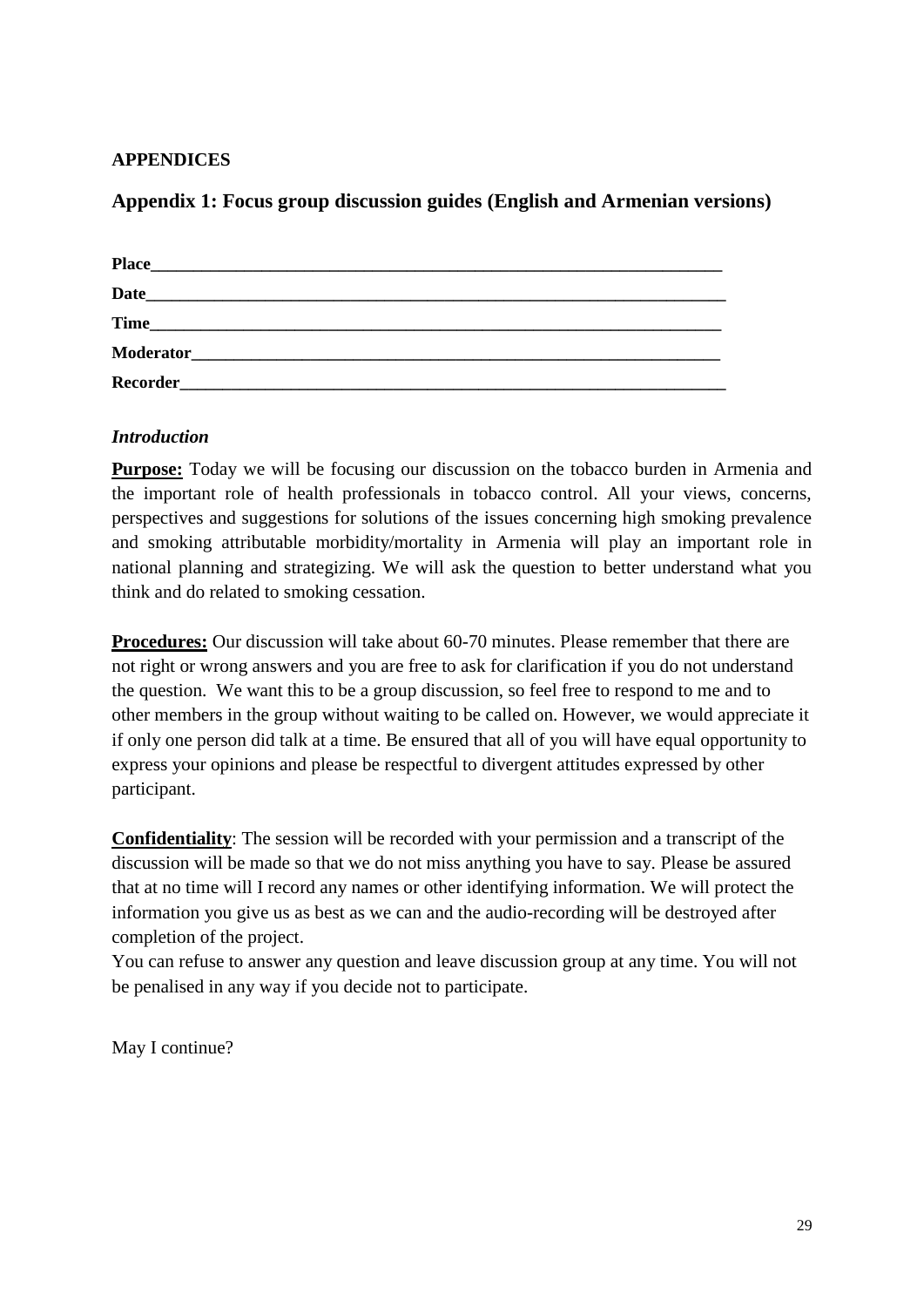### **A. General questions on medical practice:**

- 1. Let's start with each of you telling about your daily work activities and years of work as a primary health care physician? *For probing: What kind of patients do you often see? How many per day/week? How much time do you spend with each patient?*
- 2. What do you like/dislike most in your work?
- 3. In your opinion, what is the main role of the primary health care physician?

### **B. Professional trainings**

1. Could you please tell us about professional trainings that you participated in the last two years?

*For probing: Who organized them? How did you learn about them? Did you pay for them? Were they required or you decided by yourself to participate? Did you receive credits for participating in the training?*

- 2. Which training did you like the most? Why?
- 3. Could you please list courses during which you learned about tobacco/smoking?
- 4. Which of the courses covered the topic more effectively? Please explain.

### **C. Questions on smoking-related issues.**

- 1. What proportion of population smoke in Armenia? Male, female? How does that compare to rates of smoking in other countries?
- 2. Could you please list three leading causes of death in Armenia?
- 3. What are the most common risk factors related to these diseases and what are the ways of altering these risk factors?
- 4. Have you ever asked anyone not to smoke around you?
- 5. How much would you worry about the smoking habits of your close friends and/or a member of your family?
- 6. Have you ever tried to convince someone to quit smoking?

### **D. Physician and patient smoking**

- 1. How do you identify your patients' smoking status?
- 2. Have you ever tried to intervene about patients' smoking? How? *For probing: Tell us about your success stories? Failures?*
- *3.* How do you report your patients smoking status and/or provided consultation in the medical records?
- 4. Could you suggest a few reasons why smokers should quit?
- 5. Could you please list/ describe the most common ways people quit smoking in general and in Armenia? Any other suggestions?
- 6. What difficulties, issues can a smoker experience while trying to stop smoking?
- 7. How comfortable do you feel about advising your patients to quit? Why?
- 8. How comfortable do you feel about prescribing your patients medications for quitting smoking? Why?
- 9. Have you seen the smoking cessation guide developed for the family doctors in Armenia? If yes, what do you think about it?
- 10. Would you be interested in taking a short course/training on smoking cessation counseling to help your patients to quit? Why? Why not?
- 11. What would be your main expectations from that course/training?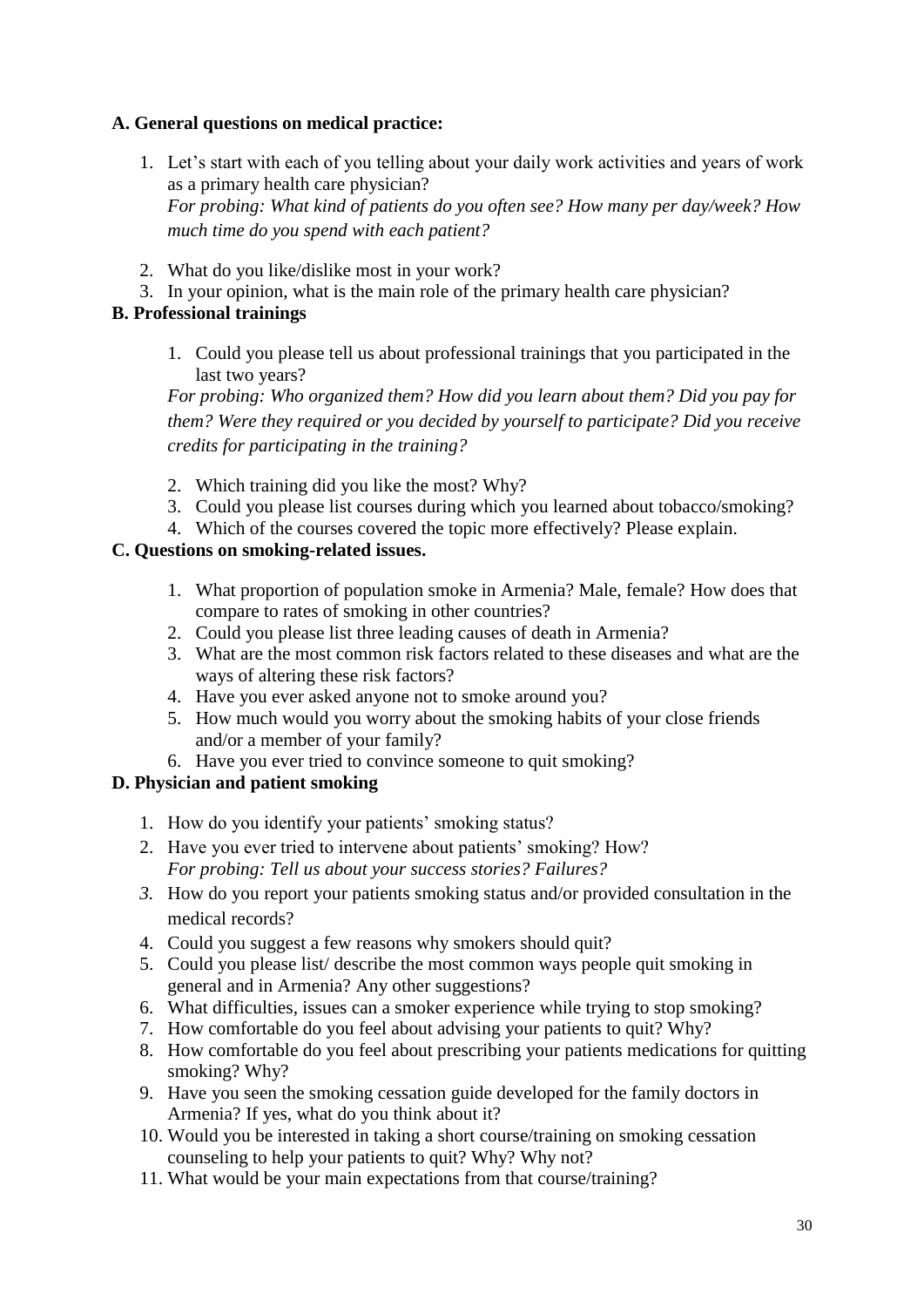*For probing: How long the training should be? What topics are you most interested in? Who should be the teachers? Where should this trainings be organized?*

12. Is there any other information regarding this topic you would like to add?

### **Closure of the Focus Group Discussion**

Though there were many different opinions about smoking cessation. It appears unanimous that smoking cessation counselling is/NOT the part of your work. Does anyone see it differently? It seems that most of you agree/disagree to participate in the training on smoking cessation and then advise and help your smoking patients to quit smoking. Does anyone want to add or clarify an opinion on this?

We have finished with the discussions today. Thank you very much for participation. Your time is very much appreciated and your comments have been very helpful. You have a card with the name of the people who manage the research, their phone number, if you have any questions or concerns, at any time you can contact us.

| Time at the end of the discussion | h <br>min |  |
|-----------------------------------|-----------|--|
| <b>Comments:</b>                  |           |  |
|                                   |           |  |
|                                   |           |  |
|                                   |           |  |
|                                   |           |  |
|                                   |           |  |

THANK YOU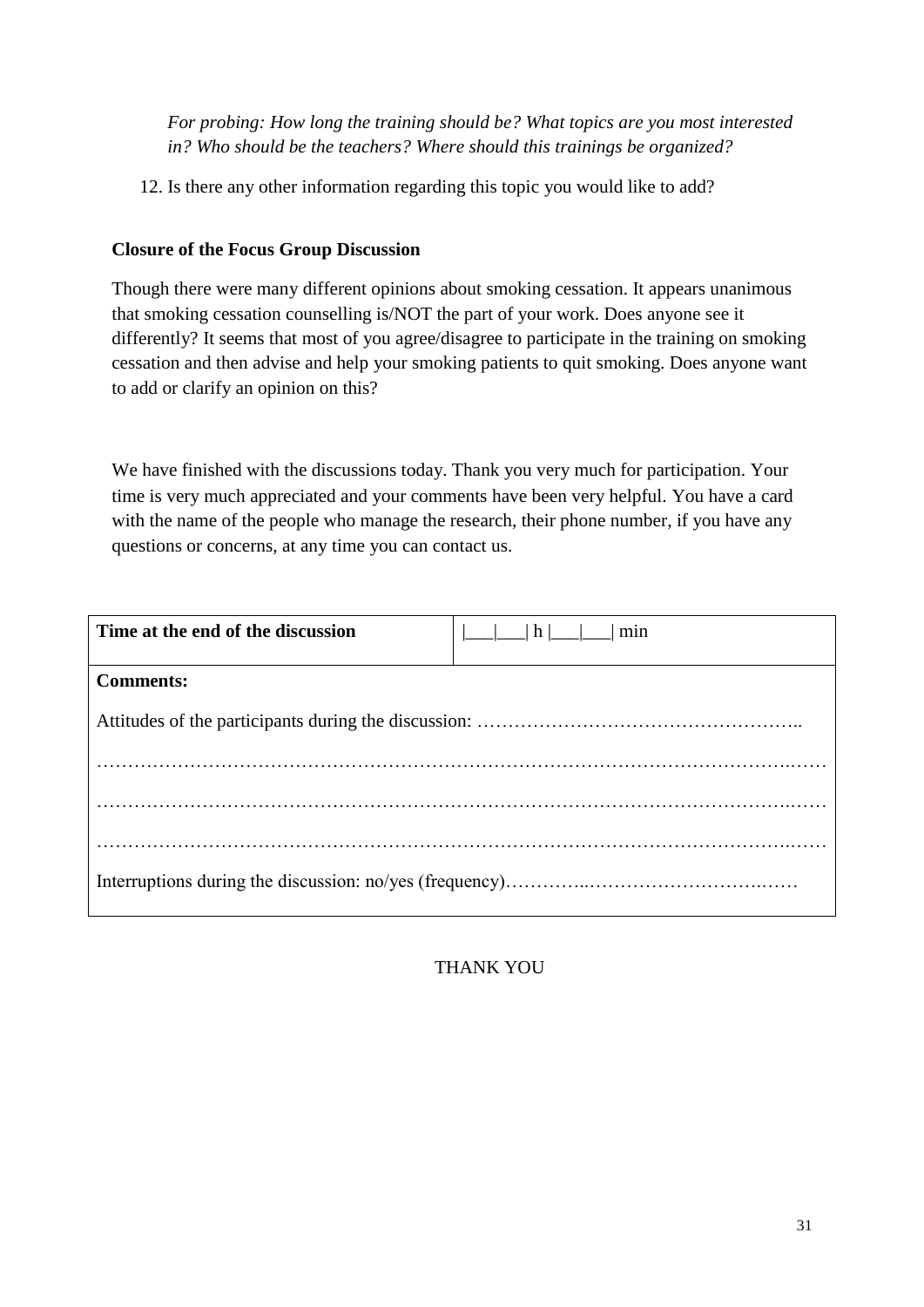| U.uluuphy          |  |
|--------------------|--|
|                    |  |
|                    |  |
| Գրառումներ կատարող |  |

Առաջնային օղակի բուժաշխատողների հետ խմբային քննարկման ուղեցույց

# Ներածություն

Նպատակ: Այսօր մենք կքննարկենք Հայաստանում ծխախոտի օգտագործման ծանր հետևանքների և ծխախոտի դեմ պայքարում բուժաշխատողների կարևոր դերի մասին:

Ծխելու լայն տարածվածության և ծխախոտի օգտագործման հետ կապված մահացության/հիվանդացության խնդիրների լուծման Ձեր տեսանկյունները, մտահոգությունները, հեռանկարները և առաջարկությունները կարևոր նշանակություն ունեն այս ոլորտում ազգային ռազմավարության մշակման գործում: Մենք Ձեզ հարցեր կտանք, որպեսզի ավելի լավ հասկանանք, թե դուք ի՞նչ կարծիք ունեք և ի՞նչ քայլեր եք իրականացնում ծխելը դադարեցնելը խրախուսելու համար::

Ընթացակարգ: Մեր քննարկումը կտևի մոտ մեկ ժամ: Խնդրում եմ հիշեք, որ չկան ճիշտ և սխալ պատասխաններ, և դուք ազատ կարող եք հարցնել, եթե ինչ-որ բան անհասկանալի է ձեզ համար: Մենք ուզում ենք, որ սա խմբային քննարկում լինի, հետևաբար ազատ զգացեք ձեզ և կիսվեք իմ և խմբի մյուս անդամների հետ, եթե ասելիք ունեք: Սակայն կարևոր է, որ հերթով խոսենք, որպեսզի ձեզանից յուրաքանչյուրը սեփական մտքերն արտահայտելու հավասար հնարավորություն ունենա: Խնդրում եմ հարգալից գտնվել միմյանց նկատմամբ, եթե տարբեր կարծիքներ հնչեն:

Գաղտնիություն: Ձեր թույլտվությամբ այս հանդիպումը կձայնագրենք, որպեսզի ոչ մի կարևոր տեղեկատվություն բաց չթողնենք: Ոչ ձեր անունները, ոչ էլ ձեր անձը բացահայտող որևէ այլ տեղեկատվություն չի որևէ փուլում չի արձանագրվի: Ձեր կողմից ստացված տեղեկատվությունը մենք խիստ գաղտնի ենք պահելու, իսկ ձայնագրությունները ջնջելու ենք ծրագրի ավարտից հետո: Դուք կարող եք հրաժարվել մասնակցելուց կամ լքել քննարկումը ցանկացած պահի: Դա ոչ մի կերպ չի ազդի ձեզ վրա, եթե դուք հրաժարվեք մասնակցել քննարկմանը:

Կարո՞ղ եմ շարունակել: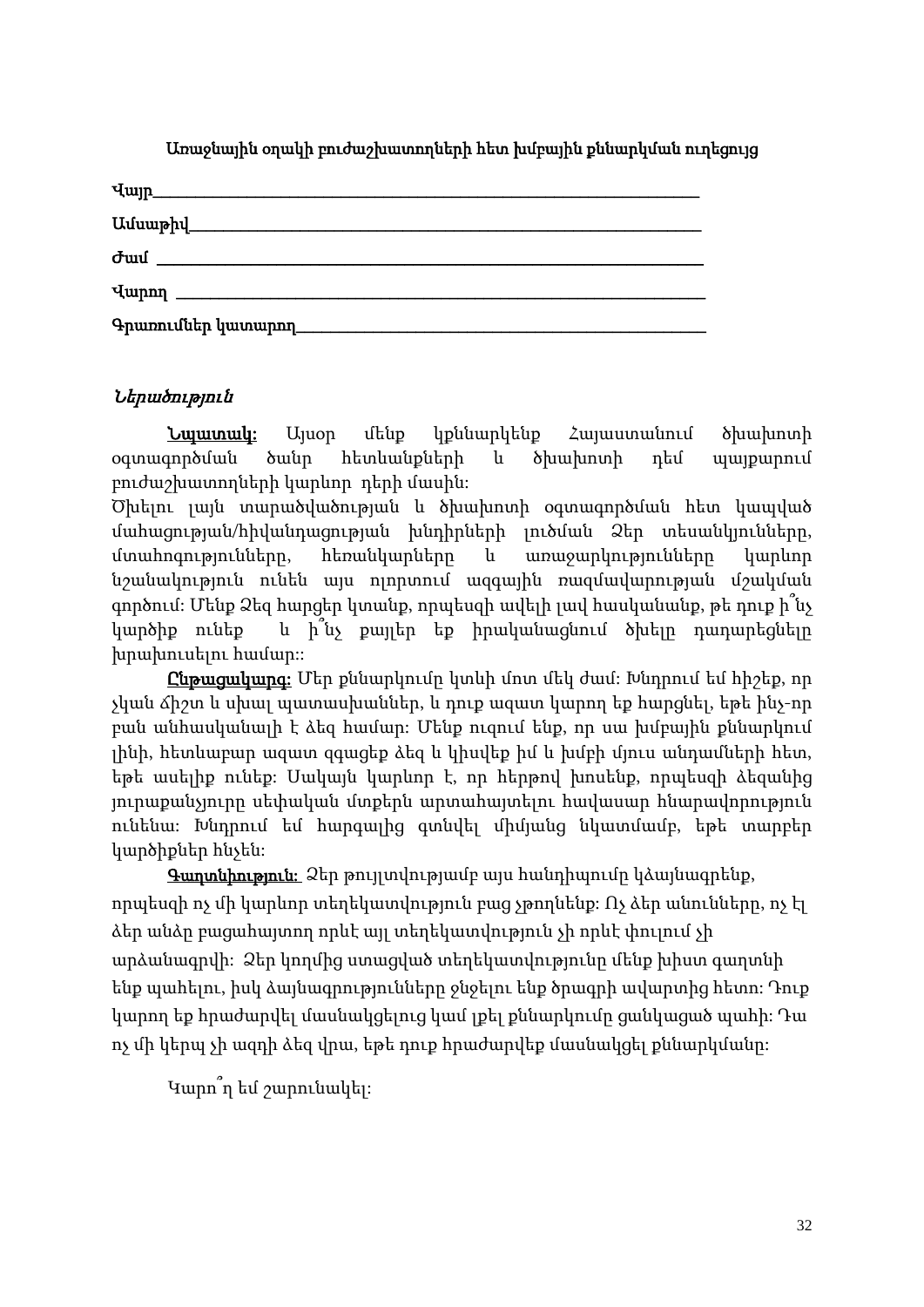# Ա. Բժշկական պրակտիկայի վերաբերյալ ընդհանուր հարցեր

a. Եկեք սկսենք նրանից, որ ձեզանից յուրաքանչյուրը պատմի իր աշխատանքային գործունեության վերաբերյալ և իր աշխատանքային տարիների մասին՝ որպես առաջնային օղակի բուժաշխատող:  $\varPhi$ որձ. Ինչպիսի  $\varphi$ իկանդների եք դուք հաճախ ընդունում: Օրեկան/շաբաթական քանի՞ հիվանդ եք ընդունում: Որքա՞ն ժամանակ եք տրամադրում յուրաքանչյուր հիվանդին:

- b. Ի՞նչն եք ամենաշատը սիրում/ չեք սիրում ձեր աշխատանքում:
- c. Ձեր կարծիքով, ո՞րն է առաջնային օղակի բուժաշխատողների հիմնական դերը:

# Բ. Մասնագիտական վերապատրաստումներ/դասընթացներ

- 1. Խնդրում եմ պատմեք մասնագիտական վերապատրաստումների/ դասընթացների մասին, որոնց մասնակցել եք վերջին երկու տարիների ընթացքում: Փորձ. Ովքե՞ր են կազմակերպել այդ վերապատրաստումները/ դասընթացները: Ինչպե՞ս եք իմացել այդ վերապատրաստումների/ դասընթացների մասին: Վճարե՞լ եք արդյոք այդ վերապատրաստումներին/ դասընթացներին մասնակցելու համար: Վերապատրաստումների/ դասընթացներին մասնակցելը պարտադի՞ր էր, թե ձեր ցանկությամբ եք մասնակցել: Դուք կրեդիտներ ստացե՞լ եք այդ վերապատրաստումներին/ դասընթացներին մասնակցելու համար:
- 2.  $\hat{\Pi}$ ր վերապատրաստումները/դասընթացներն եք հավանել ամենաշատը։ Ինչո՞ւ:
- 3. Կարո՞ղ եք թվարկել այն վերապատրաստումները/դասընթացները, որոնց ընթացքում անդրադարձել եք ծխախոտի/ծխելու խնդիրներին:
- 4. Ո՞ր վերապատրաստումները/դասընթացներն են ավելի արդյունավետ լուսաբանել տվյալ խնդիը: Խնդրում եմ պարզաբանեք:

# Գ. Ծխելու հետ կապված հարցեր

- 1. Ձեր կարծիքով Հայաստանում բնակչության ո՞ր մասն է ծխում: Տղամարդի՞կ, կանա՞յք: Ինչպե՞ս է այս ցուցանիշը համեմատած այլ երկրներում ծխելու ցուցանիշի հետ:
- 2. Խնդրում եմ թվարկեք, թե որոնք են Հայաստանում մահվան երեք հիմնական պատճառները:
- 3. Որո՞նք են այս հիվանդությունների առաջացման հիմնական ռիկի գործոնները և որո՞նք են այդ ռիսկի գործոնները նվազեցնելու ուղիները:
- 4. Երբևէ խնդրե՞լ եք որևէ մեկին չծխել ձեր ներկայությամբ:
- 5. Որքա՞ն եք դուք անհանգստանում ձեր մտերիմ ընկերոջ և/կամ ձեր ընտանիքի անդամի ծխելու սովորության համար:
- 6. Երբևէ համոզե՞լ եք որևէ մեկին դադարեցնել ծխելը: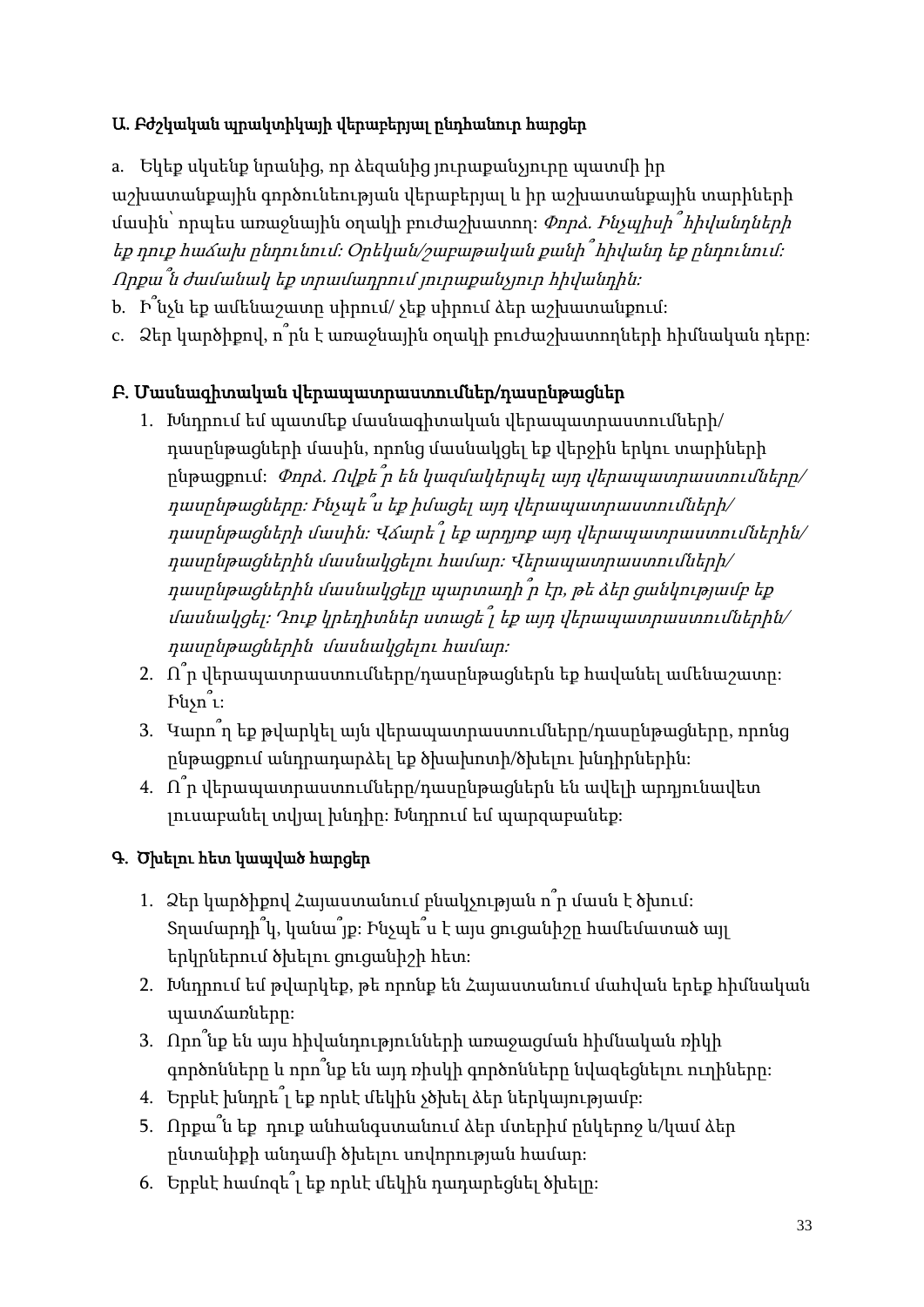# Դ. Բուժաշխատողների և հիվանդների ծխելու սովորույթը

- 1. Ինչպե՞ս եք բացահայտում ձեր հիվանդի ծխելու կարգավիճակը:
- 2. Դուք երբևէ՞ փորձել եք փոխել ձեր հիվանդների ծխելու սովորությունը: Ինչպե՞ս: Փորձ. Պատմեք խնդրում եմ ձեր հաջողված/անհաջող դեպքերի մասին:
- 3. Բժշկական փաստաթղթերում ինչպե՞ս եք արձանագրում հիվանդի ծխելու կարգավիճակը և/կամ նրան տրամադրված խորհրդատվությունը:
- 4. Կարո՞ղ եք թվարկել մի քանի պատճառներ, թե ինչու ծխողները պետք է դադարեն/թողնեն ծխելը:
- 5. Թվարկեք/նկարագրեք խնդրում եմ ամենատարածված ձևերը, թե ինչպես են մարդիկ թողնում ծխելն ընդանրապես և Հայաստանում: Այլ առաջարկություններ:
- 6. Ի՞նչ դժվարությունների/խնդիրների կարող է ունենա մարդը, ով ցանկանում է թողնել ծխելը:
- 7. Որքա՞նով եք ձեզ վստահ զգում հիվանդին ծխելը դադարեցնելու խորհուրդ տալու առումով: Ինչո՞ւ:
- 8. Որքա՞նով եք ձեզ վստահ զգում հիվանդին ծխելը դադարեցնելու համար դեղորայք նշանակելու առումով: Ինչո՞ւ:
- 9. Դուք ծանո՞թ եք Հայաստանում ընտանեկան բժիշկների համար պատրաստված ծխելը դադարեցնելու ազգային ուղեցույցին: Եթե այո, ապա ի՞նչ եք կարծում դրա մասին:
- 10. Ձեզ հետաքրքի՞ր կլիներ մասնակցել ծխելը դադարեցնելու մեթոդների վերաբերյալ կարճ վերապատրաստման/դասընթացի: Ինչո՞ւ: Ինչո՞ւ ոչ:
- 11.  $\hat{\Pi}$ րն է ձեր հիմնական ակնկալիքը այդ վերապատրաստումից/դասընթացից:  $\varPhi$ որձ. Որքա՞ն երկար պետք է  $\psi$ կերապատրաստումը/դասընթացը տևի։ Ո՞ր թեմաներն են ձեզ առավել հետաքրքիր: <sup>Ո</sup>՞վ պետք <sup>է</sup> լինի դասընթացավարը: Որտե՞ղ եք նախընտրում, որ անցկացվի վերապատրաստումը/դասընթացը:
- 12. Կա՞ արդյոք որևէ բան, որ դուք կցանկանայիք ավելացնել: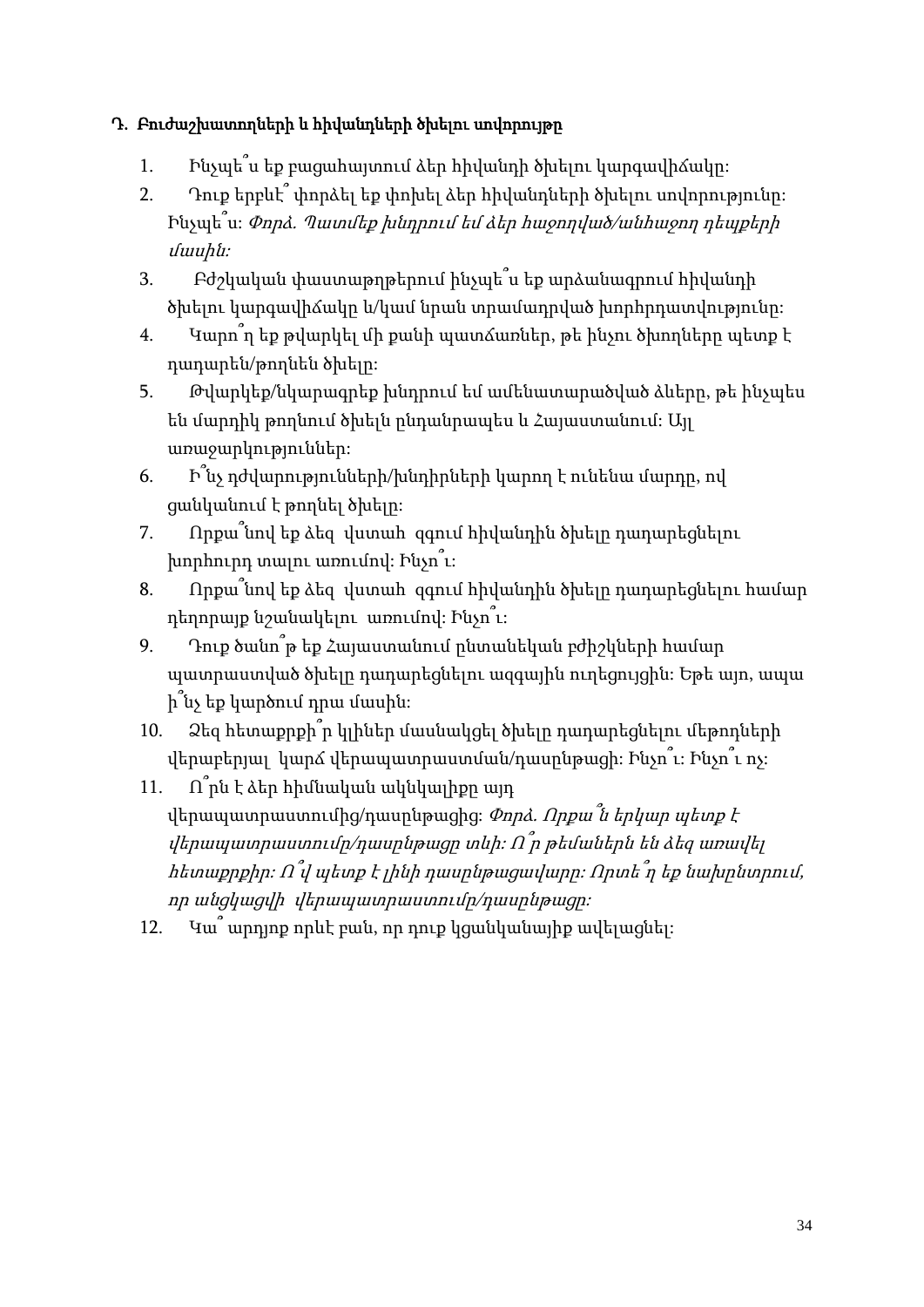# Խմբային քննարկման ավարտը/փակումը

Թեև տարբեր կարծիքներ հնչեցին ծխելու դադարեցման վերաբերյալ, ակնհայտ է, որ ծխելու դադարեցմանն ուղղված խորհրդատվությունը ձեր աշխատանքի մի մասն է կազմում/չի կազմում: Կա՞ որևէ մեկը, որ այլ կերպ է կարծում:

Ակնհայտ է, որ ձեզանից շատերը ցանկանում են մասնակցել/չեն ցանկանում մասնակցել դասընթացի/վերապատրաստման, որպեսզի հետագայում խորհուրդ տան/օգնեն իրենց հիվանդներին դադարեցնել/թողնել ծխելը: Կա՞ ինչ-որ մեկը,որ ցանկանում է որևէ բան ավելացնել կամ պարզաբանել իր կարծիքն այս մասին:

Այսօրվա մեր քննարկումն ավարտվեց: Շնորհակալ ենք մասնակցության և ձեր տրամադրած ժամանակի համար: Ձեր կարծիքները շատ օգտակար են: Դուք ունեք այցեքարտեր, որոնց վրա նշված են հետազոտական թիմի անդամների անունները և հեռախոսահամարները: Հարցեր ունենալու դեպքում կարող եք դիմել:

| Քննարկման ավարտի ժամր                      | $ \_\_\_\_\ $ d $ \_\_\_\_\ $ nnպե |  |
|--------------------------------------------|------------------------------------|--|
| Նշումներ։                                  |                                    |  |
|                                            |                                    |  |
|                                            |                                    |  |
|                                            |                                    |  |
|                                            |                                    |  |
| Քննարկումների ժամանակ ընդհատումներ։ այո/ոչ |                                    |  |

ՇՆՈՐՀԱԿԱԼՈՒԹՅՈՒՆ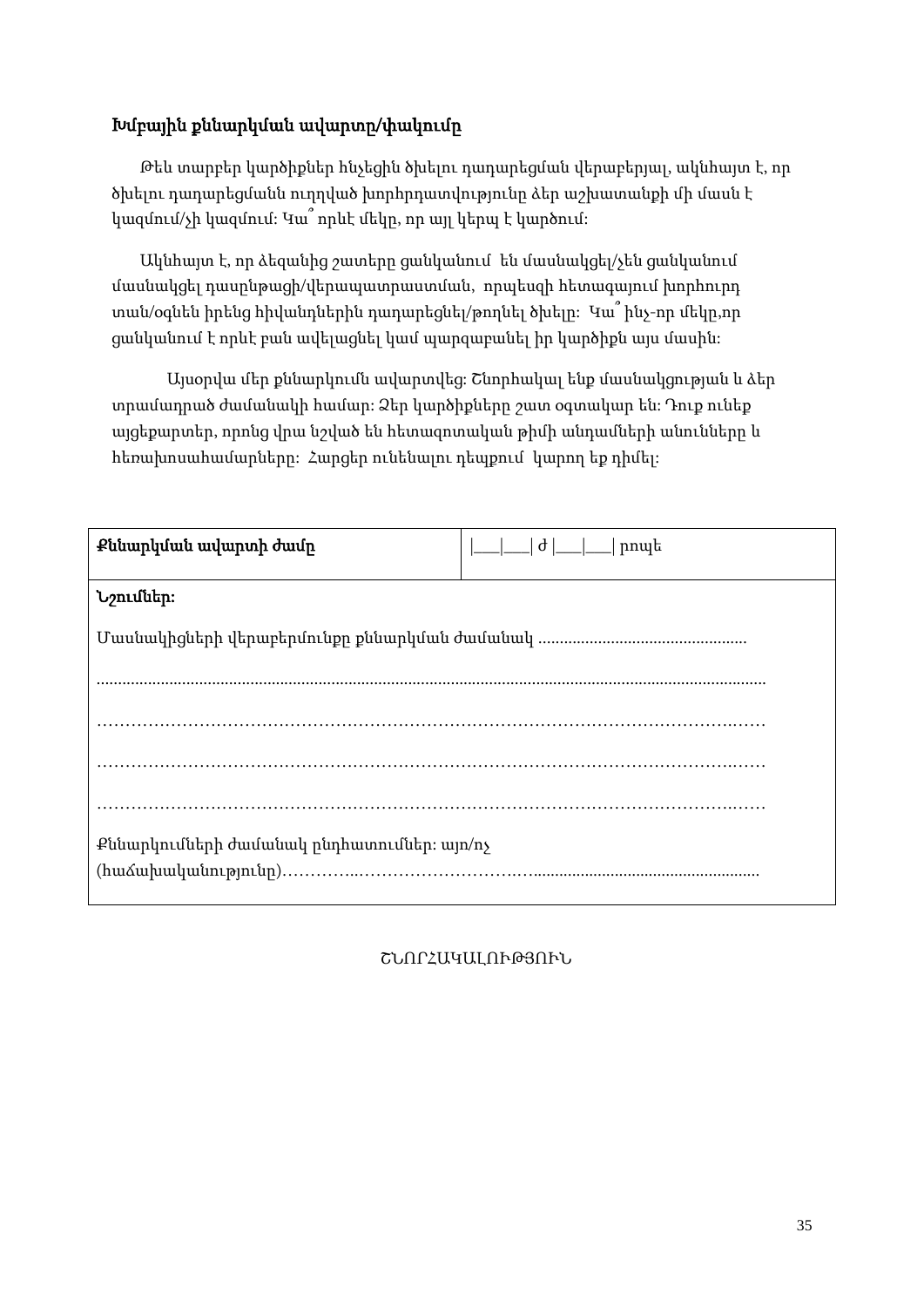# <span id="page-42-0"></span>**Appendix 2: Demographic forms for FGD participants (English and Armenian versions)**

|                | Age                                                             |
|----------------|-----------------------------------------------------------------|
| 2              | Gender                                                          |
|                | $\Box$ Male                                                     |
|                | $\Box$ Female                                                   |
| 3              | Where do you work?                                              |
|                |                                                                 |
|                | $\Box$ Yerevan                                                  |
|                | $\Box$ other city                                               |
|                | $\Box$ village                                                  |
| $\overline{4}$ | Which statement best describes you?                             |
|                | $\Box$ I have never smoked cigarettes                           |
|                | $\Box$ I smoke cigarettes less than daily                       |
|                | $\Box$ I smoke cigarettes every day                             |
|                | $\Box$ I quit smoking cigarettes less than 1 year ago           |
|                | $\Box$ I quit smoking cigarettes more than 1 year ago           |
| 5              | How many years do you work as a physician (excluding residency) |
| 6              | Have you ever participated in training on smoking cessation?    |
|                | $\Box$ Yes<br>When?                                             |
|                | $\square$ No                                                    |

|    | Ժողովրդագրական տվյալներ                                           |  |
|----|-------------------------------------------------------------------|--|
| 1. | $\text{Suphp}_1$                                                  |  |
| 2. | Utn                                                               |  |
|    | $□$ Տղամարդ                                                       |  |
|    | □ Կին                                                             |  |
| 3. | Որտե <sup>ր</sup> եք Դուք աշխատում։                               |  |
|    | □ Երևան                                                           |  |
|    |                                                                   |  |
|    | $\hfill \Box \ {\tt qjnnn} \qquad \qquad \hfill \Box$             |  |
| 4. | Ներքոհիշյալ ո ր պնդումն է ամենալավը բնութագրում Ձեզ։              |  |
|    | □ Ես երբեք ծխախոտ չեմ օգտագործել                                  |  |
|    | $\Box$ Ես օգտագործում եմ ծխախոտ, բայց ոչ ամեն օր                  |  |
|    | $\Box$ Ես օգտագործում եմ ծխախոտ ամեն օր                           |  |
|    | □ Ես թողել եմ ծխելը վերջին 1 տարվա ընթացքում                      |  |
|    | □ Ես թողել եմ ծխելը ավելի քան 1 տարի առաջ                         |  |
| 5. | Քանի՞ տարի է, որ Դուք աշխատում եք որպես բժիշկ (չհաշված կլինիկական |  |
|    | օրդինատուրան)                                                     |  |
| 6. | Երբևէ մասնակցե՞լ եք ծխախոտի դադարեցման վերաբերյալ                 |  |
|    | վերապատրաստման/դասընթացի։                                         |  |
|    | $E_{\text{p}}$<br>$\Box$ Ujn                                      |  |
|    | $\Box$ $\Omega$                                                   |  |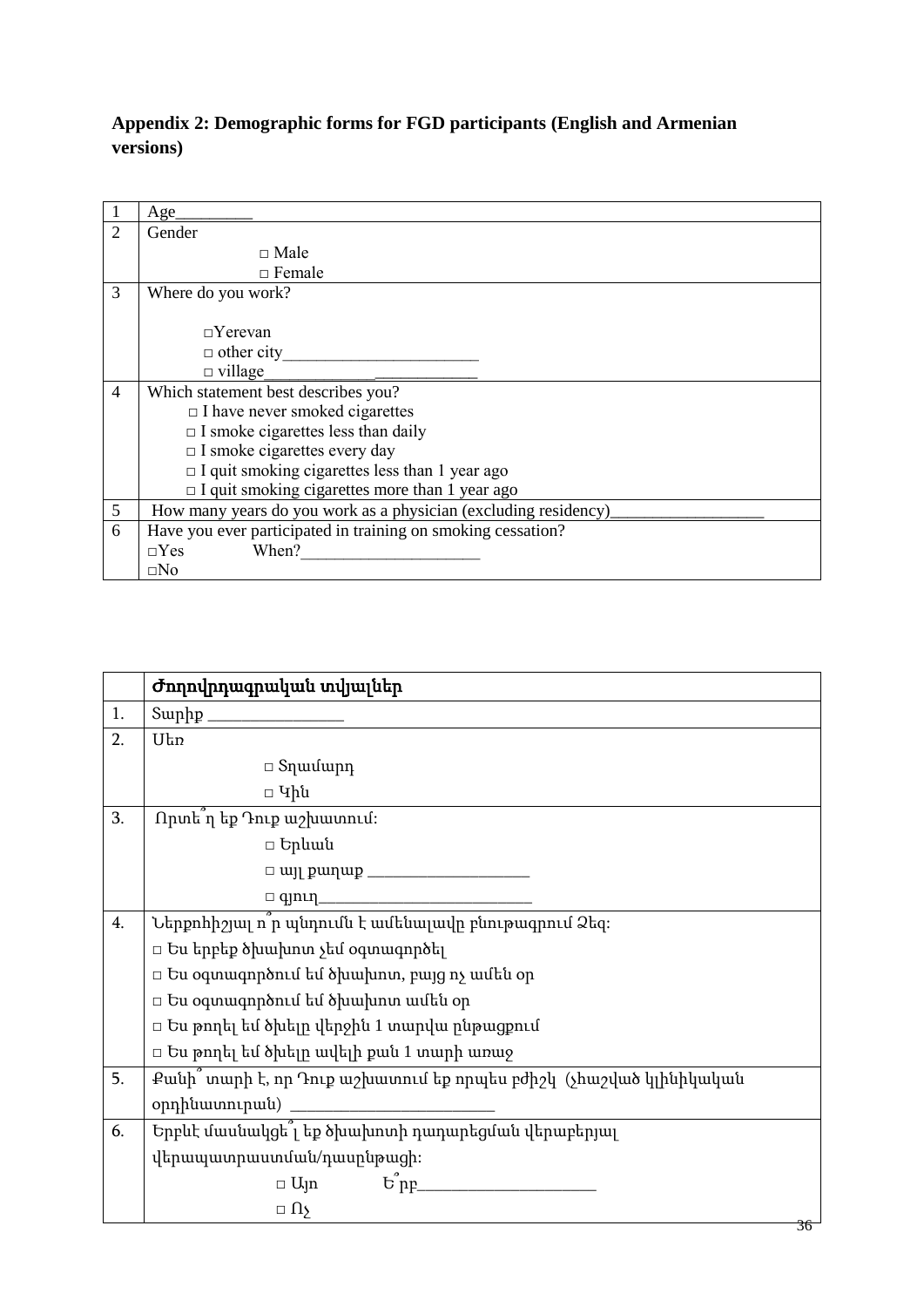#### <span id="page-43-0"></span>**Appendix 3. Consent forms (English and Armenian versions)**

### **Consent form American University of Armenia Institutional Review Board #1 "Implementing the FCTC Article 14 in Armenia through Building National Capacity in Smoking Cessation Training"**

Hello! My name is… I am working at the Center for Health Services Research and Development within the School of Public Health at the American University of Armenia. American University of Armenia (AUA) is conducting a project that aims to design, implement and evaluate the first smoking cessation training program for health professionals in Armenia.

You have been invited to this meeting because you are a primary healthcare phycisian working in Yerevan/… We will have a few such meetings with up to 15-20 other physicians. The purpose of our meeting today is to learn your opinions that will help us to assist in the development of the training course and to assess the current practices and possible obstacles and challenges in the implementation of this innovative course.

The information provided by you will remain confidential and will be used only for current project. Only aggregate/summary data will be used in further research. The participation in this discussion is completely voluntary. It is your right to withdraw whenever you want; there won't be any negative consequences related to your work. Please feel free to share and present your opinions on the discussion questions, because all different opinions are equally important and respected.

Participation in these discussions does not have any direct benefit or harm to you, but your responses are valuable for us and will contribute to successful development and implementation of this project.

Today's discussion will last approximately 1 hour. We will take notes throughout the session. Also with your permission we will audio-record the discussions to make sure that we will not miss any of the information you provide.

Here is the card with contact information for the research team. If you have any questions regarding this project you can call the Principal Investigator Dr. Arusyak Harutyunyan, (+37460) 612621 or (+374 94) 630077 (mobile).

If you feel you have not been treated fairly or think you have been hurt by joining the project you should contact Dr. Kristina Akopyan, the Human Subject Protection Administrator of the American University of Armenia (37460) 61 25 61.

Do you agree to participate? Thank you. If yes, shall we continue?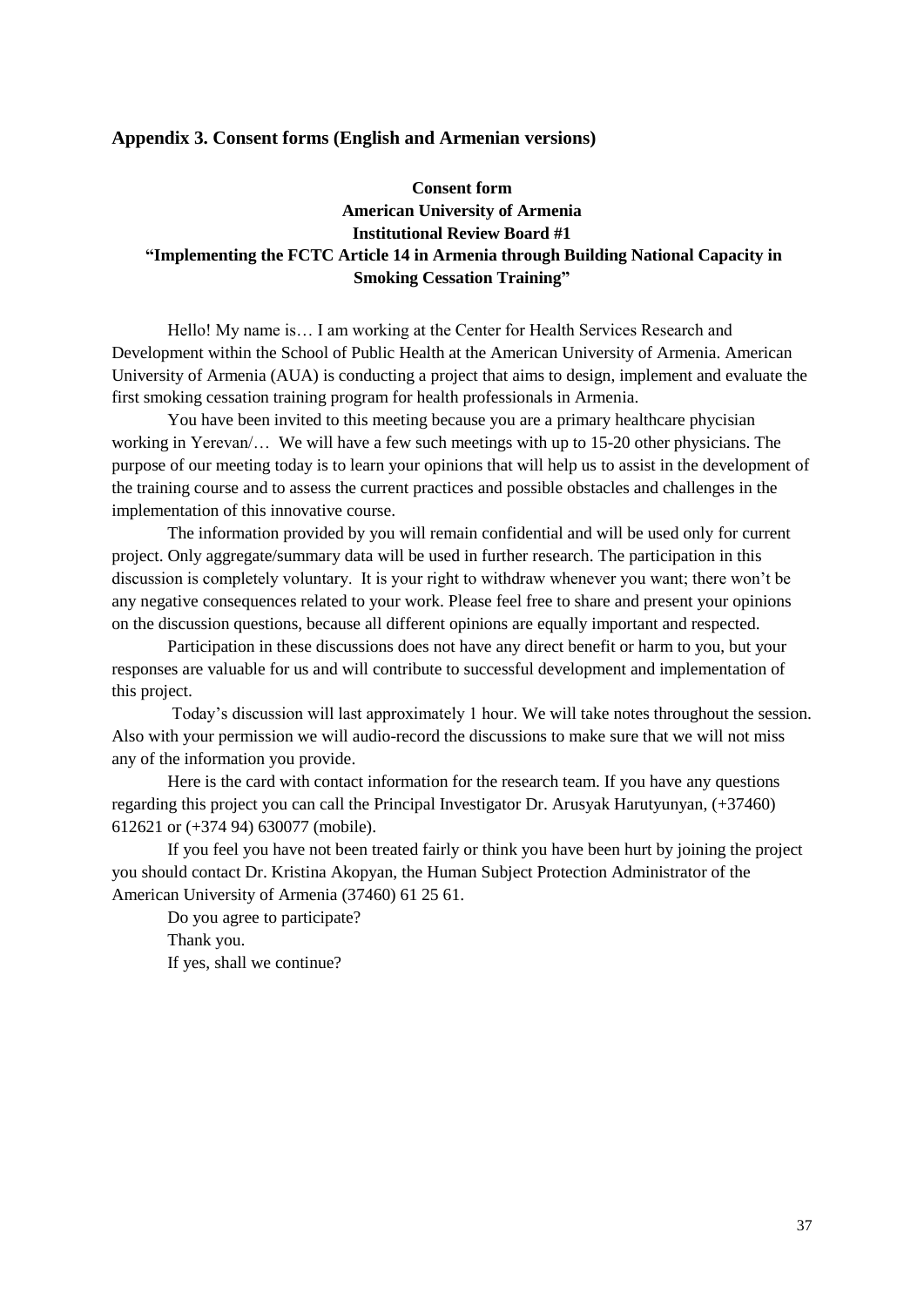# Իրազեկ համաձայնության ձև Հայաստանի ամերիկյան համալսարան Գիտահետազոտական էթիկայի թիվ 1 հանձնաժողով

«ԾՊՇԿ 14-րդ հոդվածի ներդրումը Հայաստանում՝ ծխելը դադարեցնելու վերաբերյալ դասընթացների իրականացնելու ազգային կարողությունների զարգացման միջոցով»

Բարև ձեզ, իմ անունն ..... է: Ես աշխատում եմ Հայաստանի ամերիկյան համալսարանի Հանրային առողջապահության ֆակուլտետում: Հայաստանի ամերիկյան համալսարանի Առողջապահական ծառայությունների հետազոտությունների և զարգացման կենտրոնն իրականացնում է մի ծրագիր, որի նպատակն է առաջնային օղակի բուժաշխատողների համար մշակել, ներդնել և գնահատել ծխելը դադարեցնելուն ուղղված ուսուցողական դասընթաց:

Դուք հրավիրված եք մասնակցելու այս հանդիպմանը, քանի որ դուք առաջնային օղակի բուժաշխատողներ եք և աշխատում եք Երևանի թիվ ... պոլիկլինիկայում:

Մենք մի քանի նմանատիպ հանդիպումներ կունենանք 15-20 այլ բուժաշխատողների հետ: Այսօրվա մեր հանդիպման նպատակն է ծանոթանալ Ձեր կարծիքներին, որը կօգնի մեզ զարգացնել նորարարական այս ուսուցողական ծրագիրը, գնահատել Ձեր փորձառությունը և ծրագրի ներդրման հնարավոր խոչընդոտները:

Ձեր կողմից տրամադրված տեղեկատվությունը կպահպանվի գաղտնի և կկիրառվի միայն հետազոտական նպատակներով: Միայն ամփոփված տվյալները կներկայացվեն վերջնական զեկույցում:

Ձեր մասնակցությունն այս ծրագրում կամավոր է: Դուք իրավունք ունեք դուրս գալ ծրագրից, երբ ցանկանաք, և դա ոչ մի բացասական հետևանք չի ունենա Ձեր աշխատանքի վրա: Խնդրում եմ ազատ զգացեք Ձեզ, արտահայտեք Ձեր կարծիքը քննարկվող հարցերի վերաբերյալ, քանի որ բոլորիդ կարծիքները հավասարապես կարևոր են մեզ համար և արժանի են ուշադրության:

Ձեր մասնակցությունն այս քննարկումներում չի նախատեսում որևէ անմիջական օգուտ կամ վնաս, սակայն Ձեր անկեղծ պատասխանները չափազանց կարևոր են մեզ համար և կնպաստեն այս ծրագրի բարեհաջող զարգացմանն ու ներդրմանը:

Այսօրվա քննարկումը տևելու է մոտավորապես 1 ժամ: Մենք կգրառենք և Ձեր թույլտվությամբ նաև կձայնագրենք հանդիպումը՝ համոզված լինելու համար, որ ոչ մի կարևոր ինֆորմացիա բաց չենք թողել:

Եթե Դուք որևէ հարց ունենաք այս ծրագրի վերաբերյալ, ապա կարող եք այս այցեքարտում նշված հեռ. համարով զանգահարել գլխավոր հետազոտող Արուսյակ Հարությունյանին (374 60)612621 կամ (374 94) 630077 (բջջային). Եթե Դուք կարծում եք, որ Ձեզ հետ արդարացի չենք վարվել կամ որևէ կերպ վնաս ենք պատճառել Ձեզ ծրագրի մասնակցության ընթացքում, ապա խնդրում ենք դիմել Հայաստանի ամերիկյան համալսարանի Էթիկայի հանձնաժողովի համակարգող Քրիստինա Հակոբյանին հետևյալ հեռախոսահամարով ՝ (374 60) 61 25 61:

Դուք ցանկանո՞ւմ եք մասնակցել: Շնորհակալություն: Կարո՞ղ ենք սկսել: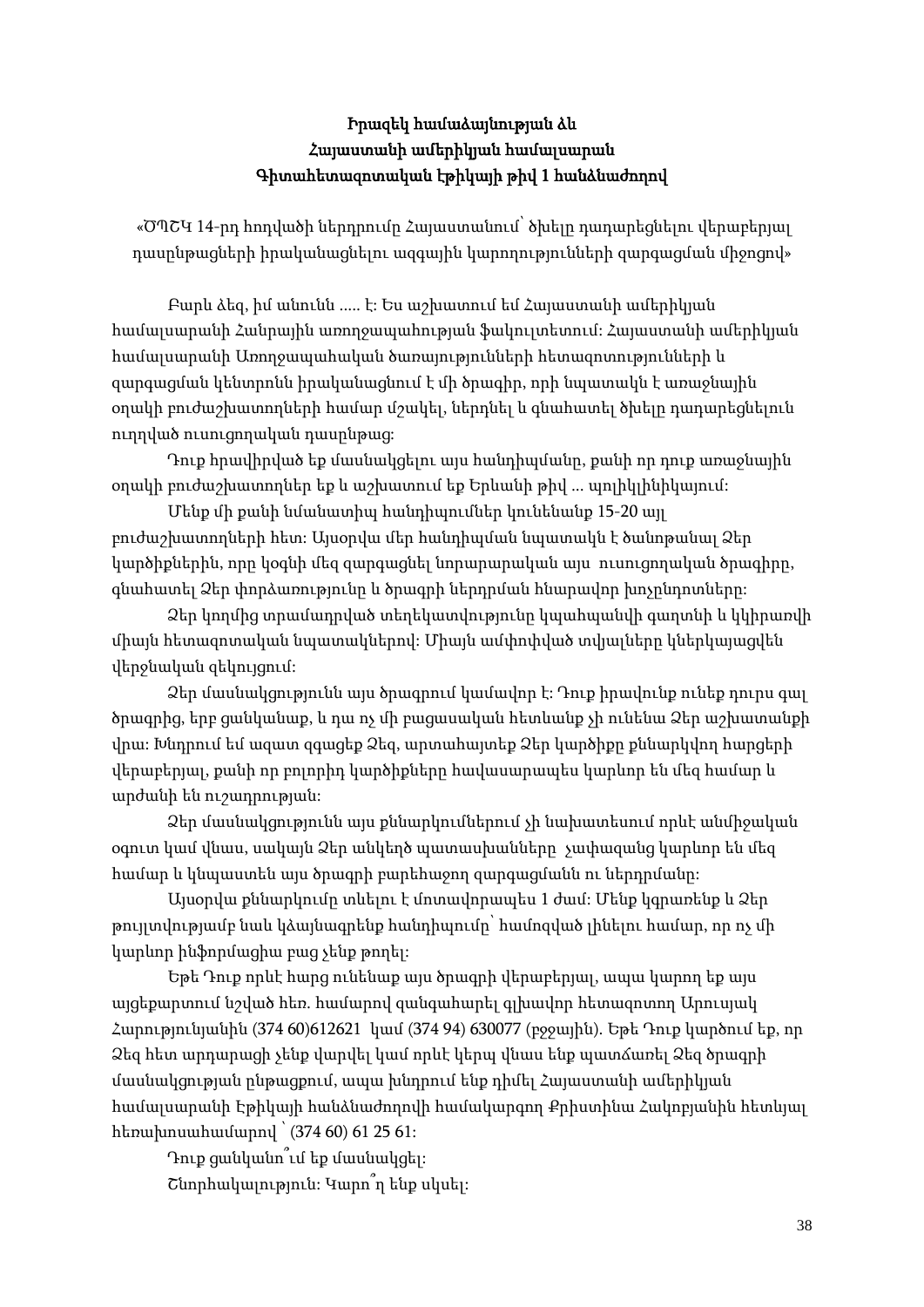#### <span id="page-45-0"></span>**Appendix 4. Information on existing medical records in Armenia**

According to the Article 14 of the WHO FCTC "parties should ensure that the recording of tobacco use status in all medical and other relevant notes is mandatory, and should encourage the recording of tobacco use in death certification".

In order to achieve the best smoking cessation rates, all smokers must be systematically identified at each medical contact, whether or not the patient is in consultation for a tobacco-related disease. All doctors, independent of their specialty, should use these occasions to identify smokers and to organize cessation therapy. Clinical evaluation of tobacco use is a mandatory medical act and must be legitimized as a routine intervention.

According to the Decree N 1752-N adopted by the Ministry of Health of the Republic of Armenia in 2007, there are three types of outpatient medical record<sup>1</sup>. The Decree N73-N adopted by the Ministry of Health of the Republic of Armenia in 2013 includes the Outpatient medical record for oncology patients<sup>2</sup>

- 1. Adult outpatient medical record (մեծահասակի ամբուլատոր բժշկական քարտ)
- 2. Child (male) outpatient medical record (երեխայի (տղա) բժշկական հսկողության ամբուլատոր քարտ)
- 3. Child (female) outpatient medical record (երեխայի (աղջիկ) բժշկական հսկողության ամբուլատոր քարտ):
- 4. Outpatient medical record for oncology patients (ուռուցքաբանական հիվանդի ամբուլատոր քարտ)

None of the existing outpatient medical records have special place for recording the smoking status of patients. In the outpatient oncology patient's medical record point 19 refers to patients "harmful habits" without any further specification.

The Decree N 02-N adopted by the Ministry of Health of the Republic of Armenia in 2014 there are four types of inpatient medical records<sup>3</sup>;

- 1. Adult inpatient medical record (Մեծահասակի հիվանդության պատմագիր)
- 2. Psychiatric inpatient medical record

<sup>1</sup> <http://www.arlis.am/DocumentView.aspx?DocID=45412>

<sup>&</sup>lt;sup>2</sup> <http://www.arlis.am/documentview.aspx?docID=87877>

<sup>&</sup>lt;sup>3</sup> <http://www.arlis.am/DocumentView.aspx?DocID=89951>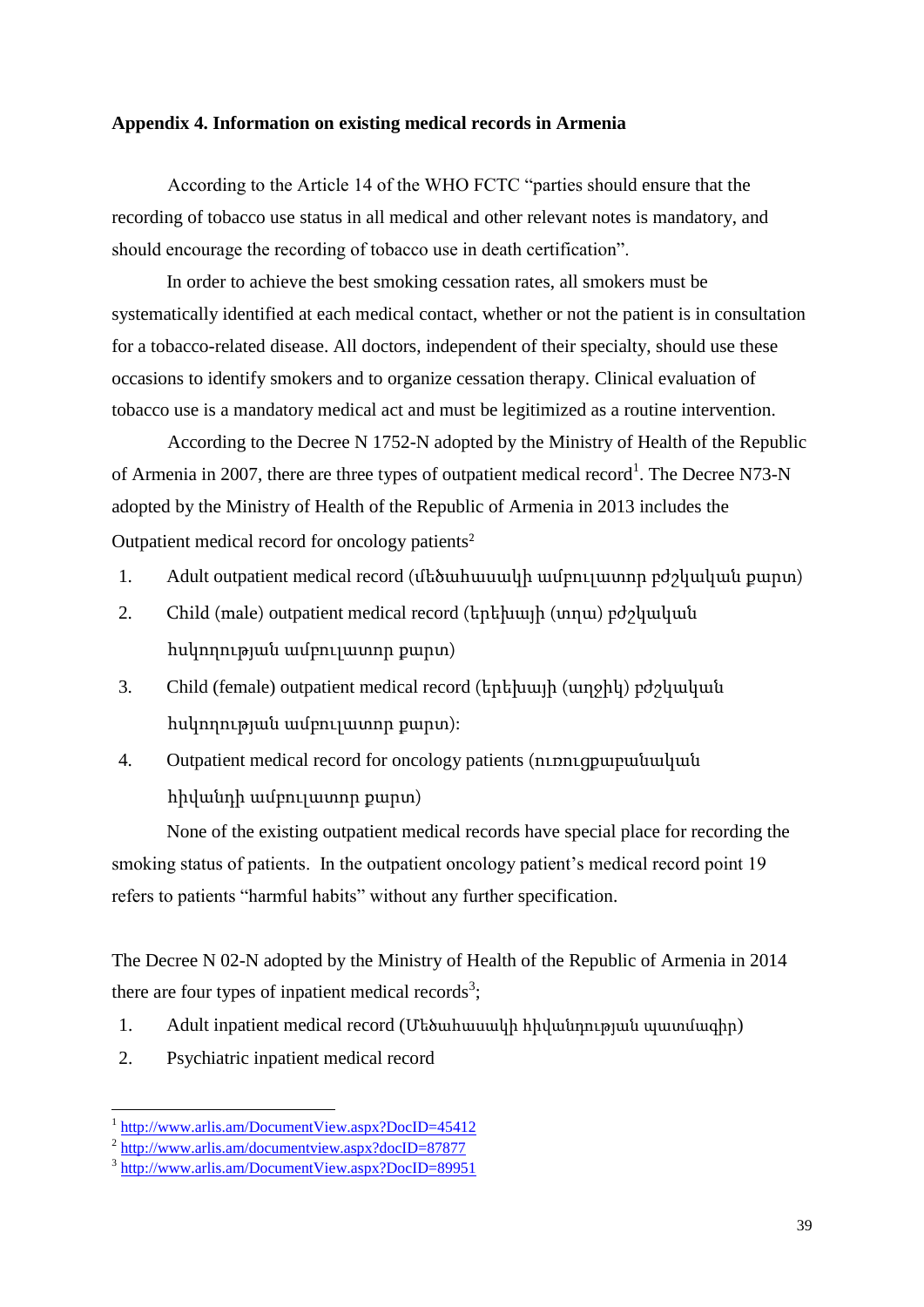- 3. Child inpatient medical record (Երեխայի հիվանդության պատմագիր)
- 4. Labor/Delivery inpatient medical record (Ծննդաբերության պատմագիր) Only in adult inpatient medical record under "objective examination data"

(Օբյեկտիվ զննման տվյալներ) section there is a place where the physician may record smoking status of the patient (smoking yes/no) without any specification on the duration of smoking, number of smoked cigarettes per day, level of dependence , and other details.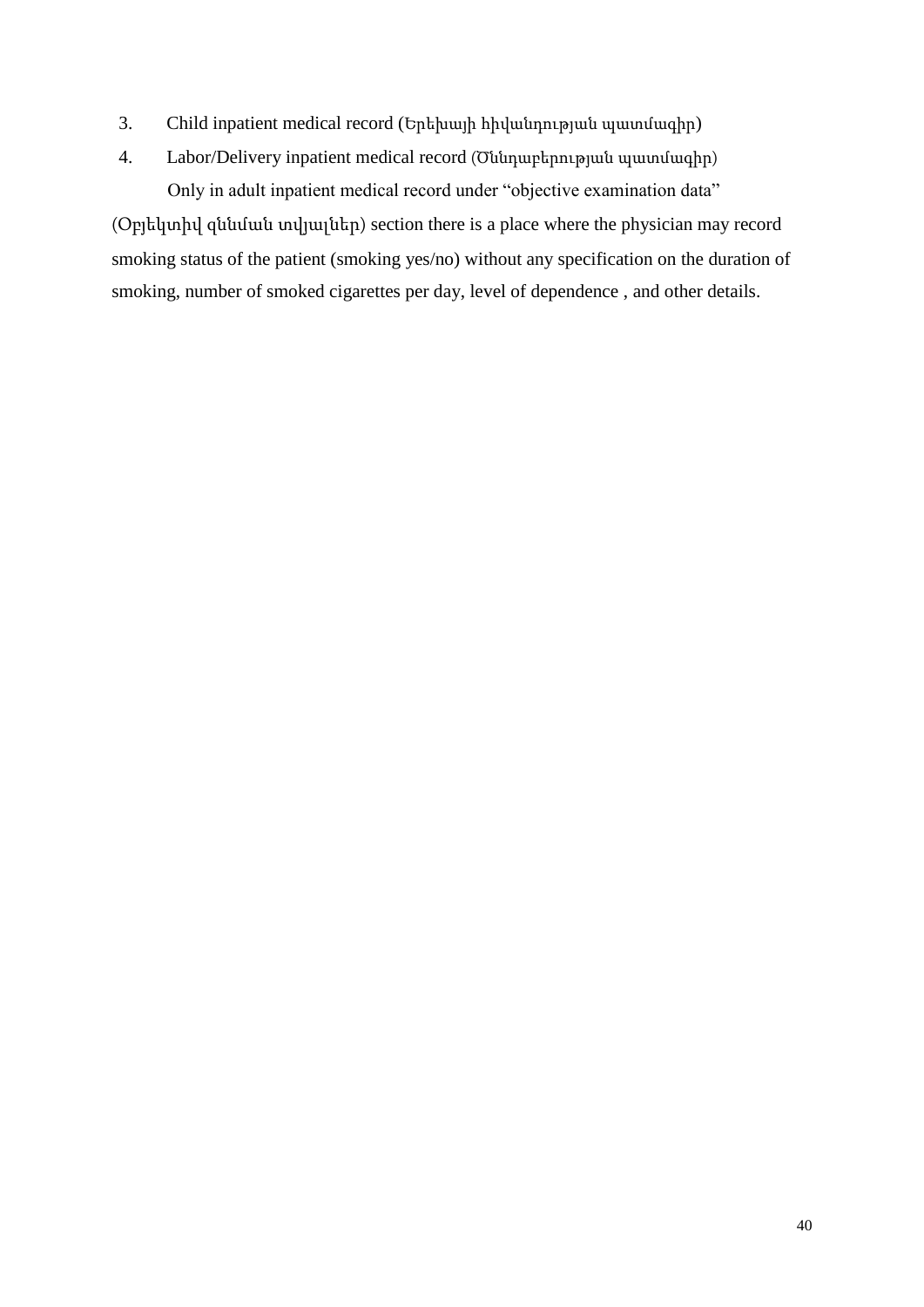#### <span id="page-47-0"></span>**Appendix 5. Assessment of the national guideline on smoking cessation**

In 2009, the National Institute of Health (NIH) developed the first smoking cessation national guideline for primary healthcare physicians in Armenia, and the Ministry of Health (MoH) approved it.

In 2010 smoking cessation national guideline was revised and designed for all healthcare professionals with the main focus on primary healthcare physicians.

We assessed/summarized the main components of the latest smoking cessation national guideline currently available in Armenia using the questionnaire used for "Tobacco dependence treatment guidelines in 31 countries"<sup>4</sup> article.

- 1. The guideline focuses on those interventions, which are applicable in healthcare system and support those who want to quit. The guideline recommends brief interventions for smoking cessation which include recommendations about smoking status of the smokers and interventions for smoking cessation. The interventions based on the international 5 A's algorithm for guiding the development of behavioral interventions, which represent ask, advice, assess, assist and arrange principles.
- 2. The guideline recommends medications for smoking cessation that are registered in Armenia and it contains information about drugs, which are widely used internationally but are not registered and available in Armenia. Table 1 presents the medications described in the guideline.

Table 1: Recommended Drugs According to the National Guideline on Smoking Cessation for Primary Healthcare Physicians in Armenia

| Registered and available in Armenia | Not registered but used internationally |
|-------------------------------------|-----------------------------------------|
| Varenicline _ Champix               | Nicotine inhaler _ Nicotrol             |
| Nicotine gum _ Nicorette gum        | Nicotine nasal spray _ Nicotrol         |
| $Cytisine$ $\_$ Tabex               | Nicotine patch _ Nicoderm, Nicotrol     |

3. The guideline does not recommend alternative interventions such as quit lines, self-help books/resources, hypnosis, acupuncture, laser therapy, and other ways.

-

<sup>&</sup>lt;sup>4</sup>Raw M, Regan S, Rigotti N, McNeill a. A survey of tobacco dependence treatment guideilnes in 31 countries. *Addiction*. 2009;104(7):1243-1250. doi:10.1111/j.1360-0443.2009.02584.x.A